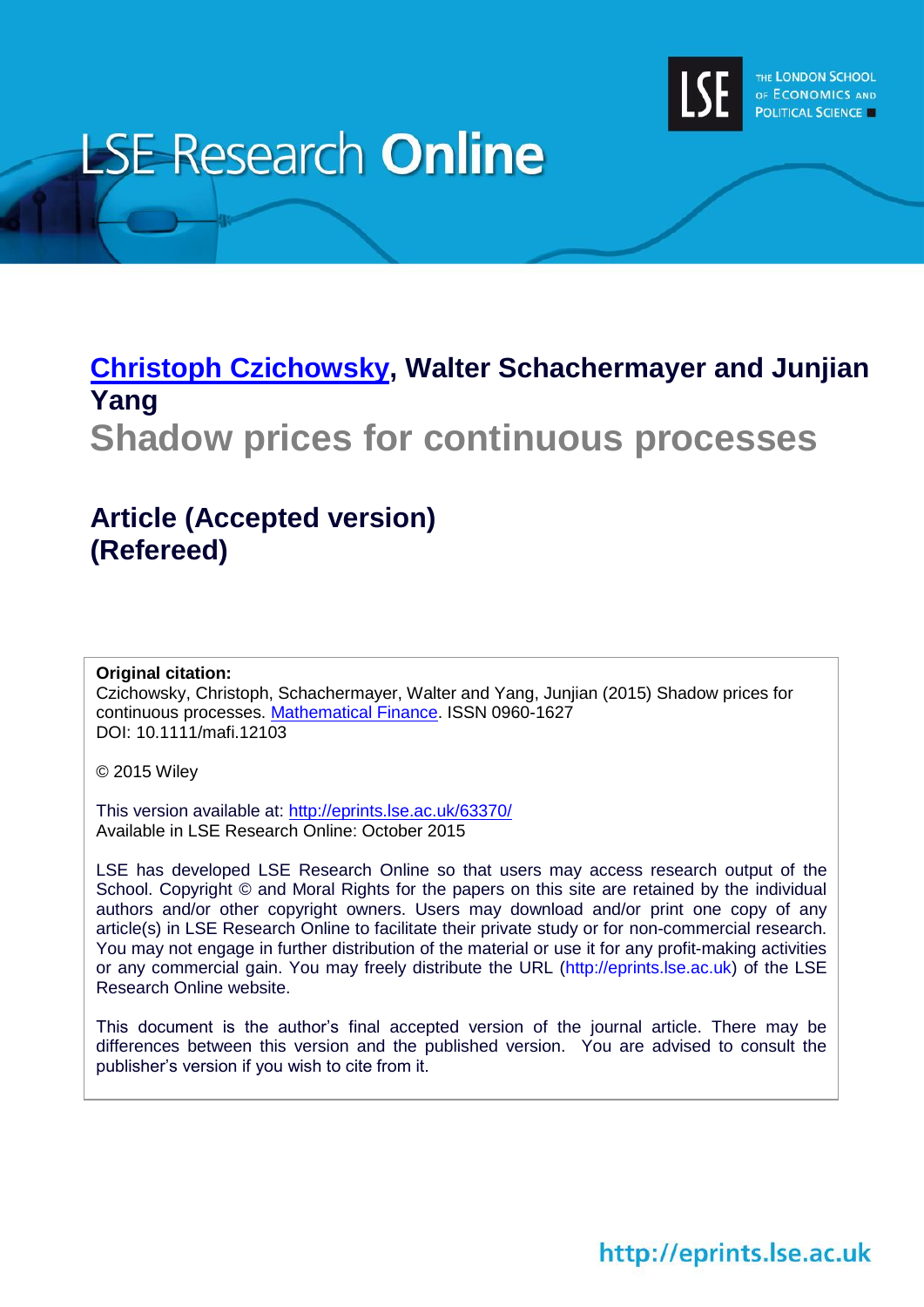## Shadow prices for continuous processes*<sup>∗</sup>*

Christoph Czichowsky*†* Walter Schachermayer*‡* Junjian Yang*§*

August 20, 2015

#### **Abstract**

In a financial market with a continuous price process and proportional transaction costs, we investigate the problem of utility maximization of terminal wealth. We give sufficient conditions for the existence of a shadow price process, i.e., a least favorable frictionless market leading to the same optimal strategy and utility as in the original market under transaction costs. The crucial ingredients are the continuity of the price process and the hypothesis of "no unbounded profit with bounded risk". A counterexample reveals that these hypotheses cannot be relaxed.

**MSC 2010 Subject Classification:** 91G10, 93E20, 60G48

**JEL Classification Codes:** G11, C61

**Key words:** utility maximization, proportional transaction costs, convex duality, shadow prices, continuous price processes.

## **1 Introduction**

In this paper, we analyze *continuous*  $(0, \infty)$ -valued stock price processes  $S = (S_t)_{0 \le t \le T}$ under proportional transaction costs  $0 < \lambda < 1$ . We investigate the duality theory for portfolio optimization, sometimes also called the "martingale method", under proportional transaction costs  $\lambda$  as initiated in the seminal paper [9] by Cvitanic and Karatzas.

We build on our previous paper [11], where the duality theory was analyzed in full generality, i.e., in the framework of càdlàg (right-continuous with left limits) processes

*<sup>∗</sup>*We would like to thank two anonymous referees for the careful reading of our manuscript and their remarks.

*<sup>†</sup>*Department of Mathematics, London School of Economics and Political Science, Columbia House, Houghton Street, London WC2A 2AE, UK, c.czichowsky@lse.ac.uk. Financial support by the Swiss National Science Foundation (SNF) under grant PBEZP2 137313 and by the European Research Council (ERC) under grant FA506041 is gratefully acknowledged.

<sup>&</sup>lt;sup>‡</sup>Fakultät für Mathematik, Universität Wien, Oskar-Morgenstern-Platz 1, A-1090 Wien, Austria, walter.schachermayer@univie.ac.at. Support by the Austrian Science Fund (FWF) under grant P25815 and Doktoratskolleg W1245, and the European Research Council (ERC) under grant FA506041 is gratefully acknowledged.

<sup>&</sup>lt;sup>§</sup>Fakultät für Mathematik, Universität Wien, Oskar-Morgenstern-Platz 1, A-1090 Wien, Austria, junjian.yang@univie.ac.at. Financial support by the European Research Council (ERC) under grant FA506041 is gratefully acknowledged.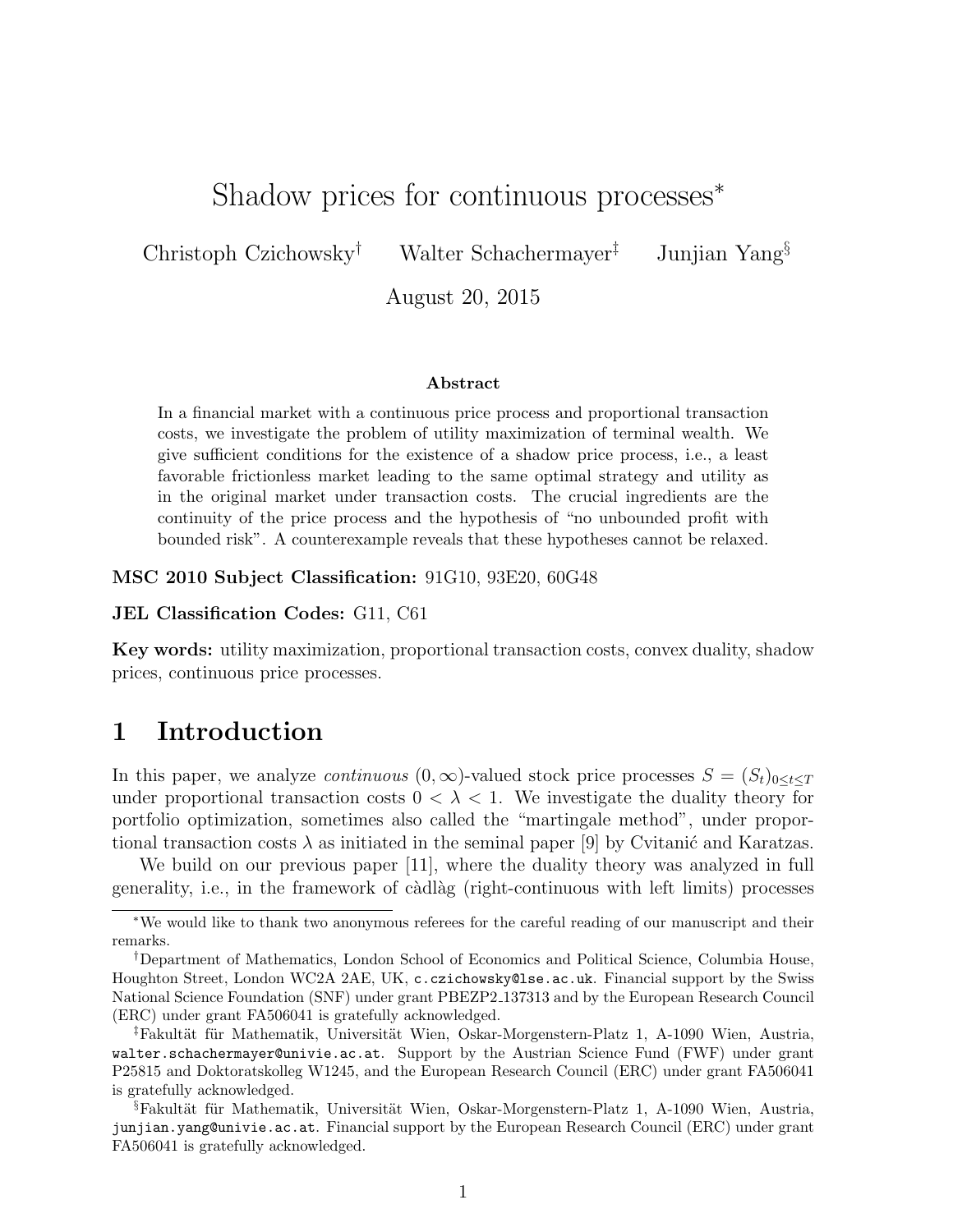*S*. Our present purpose is to show that the theory simplifies considerably if we restrict ourselves to *continuous* processes *S*. More importantly, we obtain sharper results than in the general c`adl`ag setting on the theme of the existence of a *shadow price*. This is a price process  $\hat{S}$  such that frictionless trading for this price process leads to the same optimal strategy as trading in the original market under transaction costs. It is folklore going back to the work of Cvitanić and Karatzas [9] that, if the minimizer of a suitable dual problem is induced by a local martingale, rather than a supermartingale, there exists a shadow price process  $\tilde{S}$  in the sense of Definition 2.12. Let us quote Cvitanic and Karatzas [9] on the hypothesis that the dual optimizer is induced by a local martingale:"This assumption is a big one!" To the best of our knowledge, previously to the present paper there have been no theorems providing sufficient conditions for this local martingale property to hold true. Our first main result (Theorem 3.2) states that, assuming that *S* is continuous and satisfies the condition of "no unbounded profit with bounded risk" (*NUP BR*), we may  $\alpha$  conclude — assuming only natural regularity conditions — that the local martingale property holds true, and therefore there is a shadow price process  $\widehat{S}$  in the sense of Definition 2.12. For this theorem to hold true, the assumption of (*NUP BR*) is crucial. It is not possible to replace it by the assumption of the existence of a consistent price system for each level  $0 < \mu < 1$  of transaction costs (abbreviated  $(CPS^{\mu})$ ), which at first glance might seem to be the natural hypothesis in the context of transaction costs. The example constructed in Proposition 4.1, which constitutes the second main result of this paper, yields a continuous process *S*, satisfying  $(CPS^{\mu})$  for each  $0 < \mu < 1$ , and such that there is no shadow price  $\hat{S}$  in the sense of Definition 2.12. In fact, *S* satisfies the stickiness condition introduced by Guasoni [19].

The paper is organized as follows. In Section 2, we fix notations and formulate the problem. This section mainly consists of applying the general results obtained in [11] to the general case of càdlàg processes to the present case of continuous processes. Section 3 contains the main result, Theorem 3.2, which gives sufficient conditions for the existence of a shadow price process. In Section 4, we construct the above-mentioned counterexample. The technicalities of this example are postponed to the Appendix.

## **2 Formulation of the Problem**

We fix a time horizon  $T > 0$  and a continuous,  $(0, \infty)$ -valued stock price process  $S =$  $(S_t)_{0 \le t \le T}$ , based on and adapted to a filtered probability space  $(\Omega, \mathcal{F}, (\mathcal{F}_t)_{0 \le t \le T}, \mathbb{P})$ , satisfying the usual conditions of right continuity and saturatedness. We also fix proportional transaction costs  $0 < \lambda < 1$ . The process  $((1 - \lambda)S_t, S_t)_{0 \le t \le T}$  models the bid and ask price of the stock, respectively, which means that the agent has to pay a higher ask price *S*<sup>*t*</sup> to buy stock shares but only receives a lower bid price  $(1 - \lambda)S$ <sup>*t*</sup> when selling them.

As in [11], we define *trading strategies* as  $\mathbb{R}^2$ -valued, optional, finite variation processes  $\varphi = (\varphi_t^0, \varphi_t^1)_{0 \le t \le T}$ , modeling the holdings in units of bond and stock, respectively, such that the following *self-financing* condition is satisfied:

$$
\int_{s}^{t} d\varphi_{u}^{0} \le -\int_{s}^{t} S_{u} d\varphi_{u}^{1,\uparrow} + \int_{s}^{t} (1-\lambda) S_{u} d\varphi_{u}^{1,\downarrow}, \tag{2.1}
$$

for all  $0 \leq s \leq t \leq T$ . The integrals are defined as pathwise Riemann-Stieltjes integrals, and  $\varphi^{1,\uparrow}, \varphi^{1,\downarrow}$  denote the components of the Jordan-Hahn decomposition of  $\varphi^1$ . We recall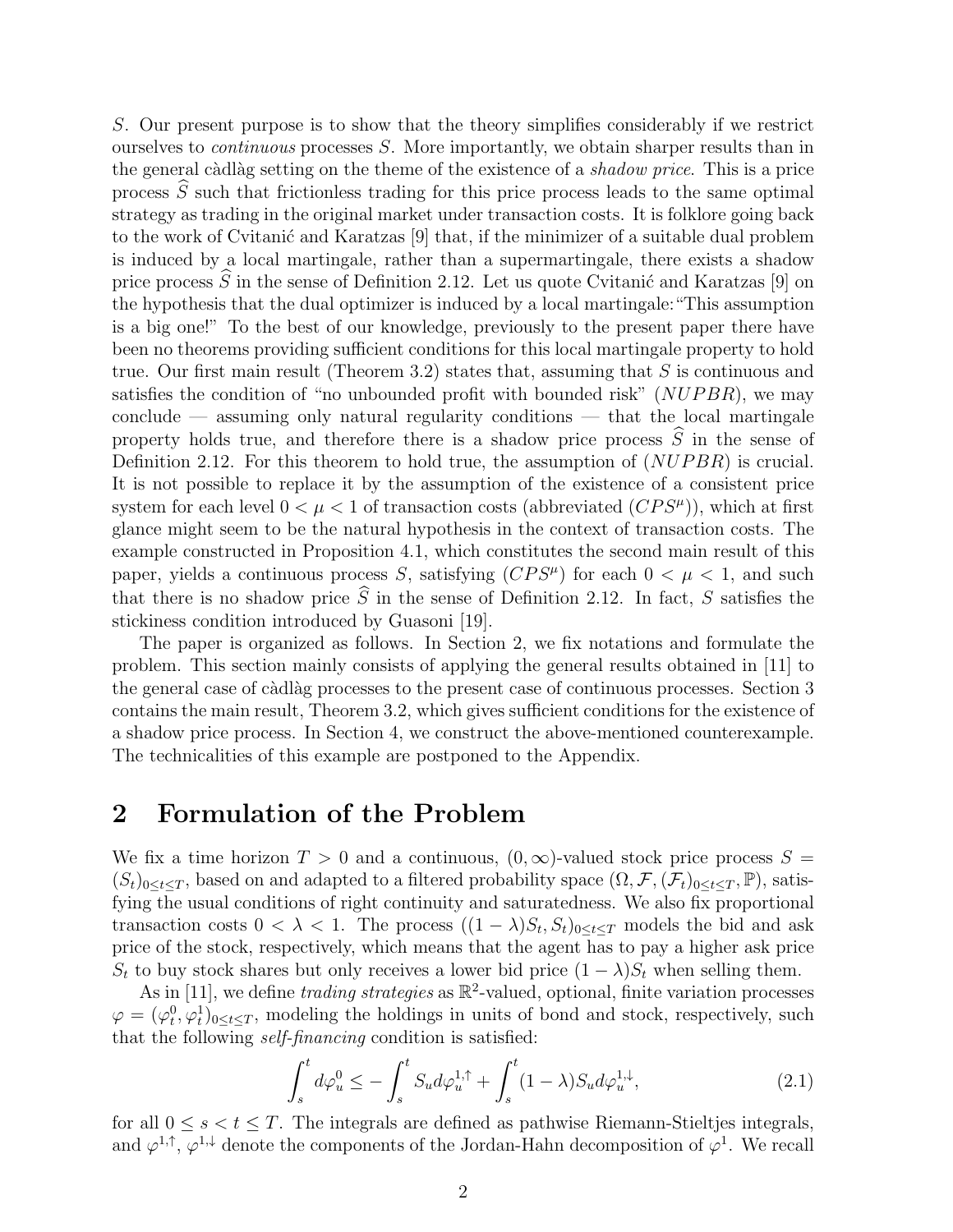that a process  $\varphi = (\varphi_t)_{0 \le t \le T}$  of finite variation can be decomposed into two nondecreasing processes  $\varphi^{\uparrow}$  and  $\varphi^{\downarrow}$  such that  $\varphi_t = \varphi_{0-} + \varphi_t^{\uparrow} - \varphi_t^{\downarrow}$ *t .*

There is a pleasant simplification as compared to the general setting of [11]. While in the case of a càdlàg process *S* it does make a difference whether the jumps of  $\varphi$  are on the left or on the right side, this subtlety does not play any role for continuous processes *S*. Indeed, if  $\varphi$  satisfies (2.1), then its left-continuous version  $\varphi^l$  as well as its right-continuous version  $\varphi^r$  also satisfy (2.1). Therefore, we are free to impose any of these properties. It turns out that the convenient choice is to impose that the process  $\varphi$  is *right-continuous*, and therefore càdlàg, which is formalized in Definition 2.1. Indeed, in this case  $\varphi$  is a semimartingale so that the Riemann-Stieltjes integrals in (2.1) may also be interpreted as Itô integrals and we are in the customary realm of stochastic analysis. But occasionally it will also be convenient to consider the left-continuous version  $\varphi^l$ , which has the advantage of being predictable. We shall indicate if we pass to the left-continuous version  $\varphi^l$ . Again by the continuity of *S*, trading strategies can be assumed to be optional.

#### **Definition 2.1.** *Fix the level*  $0 < \lambda < 1$  *of transaction costs.*

*For an*  $\mathbb{R}^2$ -valued process  $\varphi = (\varphi_t^0, \varphi_t^1)_{0 \le t \le T}$ , we define the liquidation value  $V_t^{liq}$ *t* (*φ*) *at time*  $0 \le t \le T$  *by* 

$$
V_t^{liq}(\varphi) := \varphi_t^0 + (\varphi_t^1)^+ (1 - \lambda) S_t - (\varphi_t^1)^- S_t.
$$
\n(2.2)

*The process*  $\varphi$  *is called* admissible *if* 

$$
V_t^{liq}(\varphi) \ge 0,\tag{2.3}
$$

*for all*  $0 \le t \le T$ *.* 

For  $x > 0$ , we denote by  $\mathcal{A}(x)$  the set of admissible,  $\mathbb{R}^2$ -valued, optional, càdlàg, finite *variation processes*  $\varphi = (\varphi_t^0, \varphi_t^1)_{0 \le t \le T}$ , starting with initial endowment  $(\varphi_{0-}^0, \varphi_{0-}^1) = (x, 0)$ *and satisfying the self-financing condition* (2.1)*.*

As we deal with the *right-continuous* processes  $\varphi$ , we have the usual notational problem of a jump at time zero. This is done by distinguishing between the value  $\varphi_{0-} = (x, 0)$ above and  $\varphi_0 = (\varphi_0^0, \varphi_0^1)$ . In accordance with (2.1), we must have

$$
\varphi_0^0 - \varphi_{0-}^0 \le -S_0(\varphi_0^1 - \varphi_{0-}^1)^+ + (1 - \lambda)S_0(\varphi_0^1 - \varphi_{0-}^1)^-,
$$

i.e.,

$$
\varphi_0^0 \le x - S_0(\varphi_0^1)^+ + (1 - \lambda)S_0(\varphi_0^1)^-.
$$

We can now define the (primal) utility maximization problem. Let  $U : \mathbb{R}_+ \to \mathbb{R}$ be an increasing, strictly concave, and smooth function, satisfying the Inada conditions  $U'(0) = \infty$  and  $U'(\infty) = 0$ , as well as the condition of "reasonable asymptotic elasticity" introduced in [27]

$$
AE(U) := \limsup_{x \to \infty} \frac{xU'(x)}{U(x)} < 1. \tag{2.4}
$$

Denote by  $\mathcal{C}(x)$  the convex subset in  $L^0_+$ 

$$
\mathcal{C}(x) := \left\{ V_T^{liq}(\varphi) : \ \varphi \in \mathcal{A}(x) \right\},\tag{2.5}
$$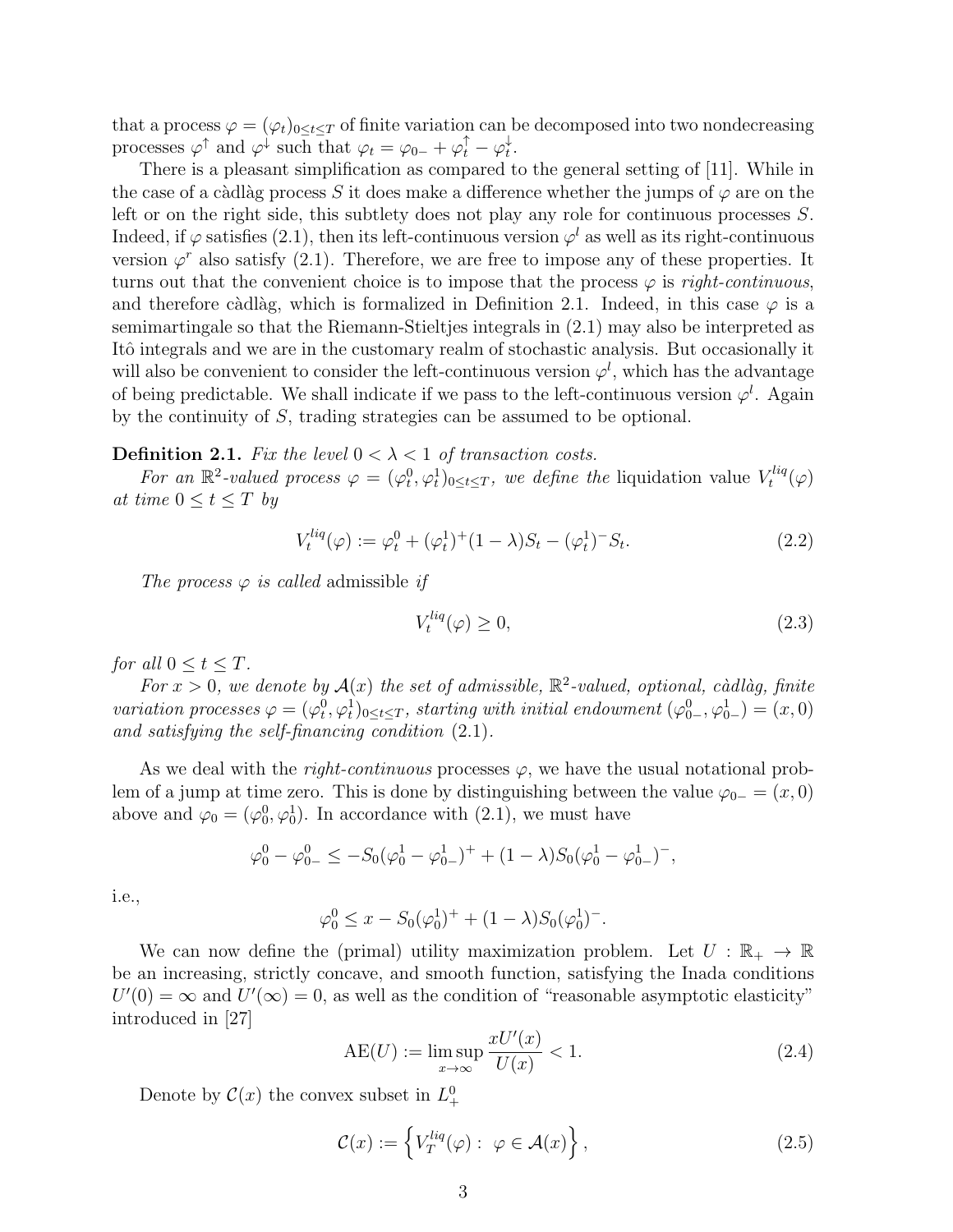which equals the set  $\mathcal{C}(x)$  as defined in [11].

For given initial endowment *x >* 0, the agent wants to maximize *expected utility at terminal time T*, i.e.,

$$
\mathbb{E}[U(g)] \to \max!, \qquad g \in \mathcal{C}(x). \tag{2.6}
$$

In our search for a duality theory, we have to define the dual objects. The subsequent definition formalizes the concept of *consistent price processes*. It was the insight of Jouini and Kallal [22] that this is the natural notion which, in the case of transaction costs, corresponds to the concept of equivalent martingale measures in the frictionless case.

**Definition 2.2.** *Fix*  $0 < \lambda < 1$  *and the continuous process*  $S = (S_t)_{0 \le t \le T}$  *as above.* A *λ*-consistent price system *is a two-dimensional strictly positive process*  $Z = (Z_t^0, Z_t^1)_{0 \le t \le T}$ with  $Z_0^0 = 1$ , that consists of a martingale  $Z^0$  and a local martingale  $Z^1$  under  $\mathbb P$  such *that*

$$
\widetilde{S}_t := \frac{Z_t^1}{Z_t^0} \in [(1 - \lambda)S_t, S_t], \qquad a.s.
$$
\n
$$
(2.7)
$$

*for*  $0 \le t \le T$ *.* 

*We denote by*  $\mathcal{Z}^e(S)$  *the set of*  $\lambda$ *-consistent price systems. By*  $\mathcal{Z}^a(S)$  *we denote the set of processes Z as above, which are only required to be nonnegative* (*where we consider* (2.7) *to be satisfied if*  $\frac{Z_t^1}{Z_t^0} = \frac{0}{0}$  $\frac{0}{0}$ .

*We say that S satisfies the condition* ( $CPS^{\lambda}$ ) *of* admitting a  $\lambda$ -consistent price system, *if*  $\mathcal{Z}^e(S)$  *is nonempty.* 

*We say that S satisfies* locally *the condition* ( $CPS^{\lambda}$ ), *if there exists a strictly positive process Z and a sequence*  $(\tau_n)_{n=1}^{\infty}$  *of*  $[0, T] \cup {\infty}$ *-valued stopping times, increasing to infinity, such that each stopped process*  $Z^{\tau_n}$  *defines a consistent price system for the stopped process S τn .*

**Remark 2.3.** The central question of this paper, namely, the existence of a shadow price, turns out to be of a local nature. Hence, the condition of *S* satisfying  $(CPS^{\lambda})$  locally will turn out to be the natural one (compare Definition 2.5). This is analogous to the frictionless setting where (*NUP BR*), which is the local version of the condition of "no free lunch with vanishing risk" (*NF LV R*), turns out to be the natural assumption for utility maximization problems.

The definitions above have been chosen in such a way that the following result which is analogous to [6, Theorem 3.5] holds true. For an explicit proof in the present setting see [11, Lemma A.1].

**Theorem 2.4.** *Fix*  $x > 0$ *, transaction costs*  $0 < \lambda < 1$ *, and the continuous process*  $S = (S_t)_{0 \le t \le T}$  *as above. Suppose that S satisfies* (*CPS<sup>* $\mu$ *</sup>*) *locally for all*  $0 < \mu < \lambda$ *.* 

*Then, the convex set*  $C(x)$  *in*  $L^0_+(\Omega, \mathcal{F}, \mathbb{P})$  *is closed and bounded with respect to the topology of convergence in measure.*

*More precisely,*  $\mathcal{C}(x)$  *has the following* convex compactness *property* (*compare* [35, Proposition 2.4): *given a sequence*  $(g^n)_{n=1}^{\infty}$  *in*  $\mathcal{C}(x)$ *, there is a sequence*  $(\tilde{g}^n)_{n=1}^{\infty}$  *of forward convex combinations*  $\widetilde{g}^n \in \text{conv}(g^n, g^{n+1}, \dots)$  *such that*  $(\widetilde{g}^n)_{n=1}^{\infty}$  *converges a.s. to some*  $g \in \mathcal{C}(x)$ .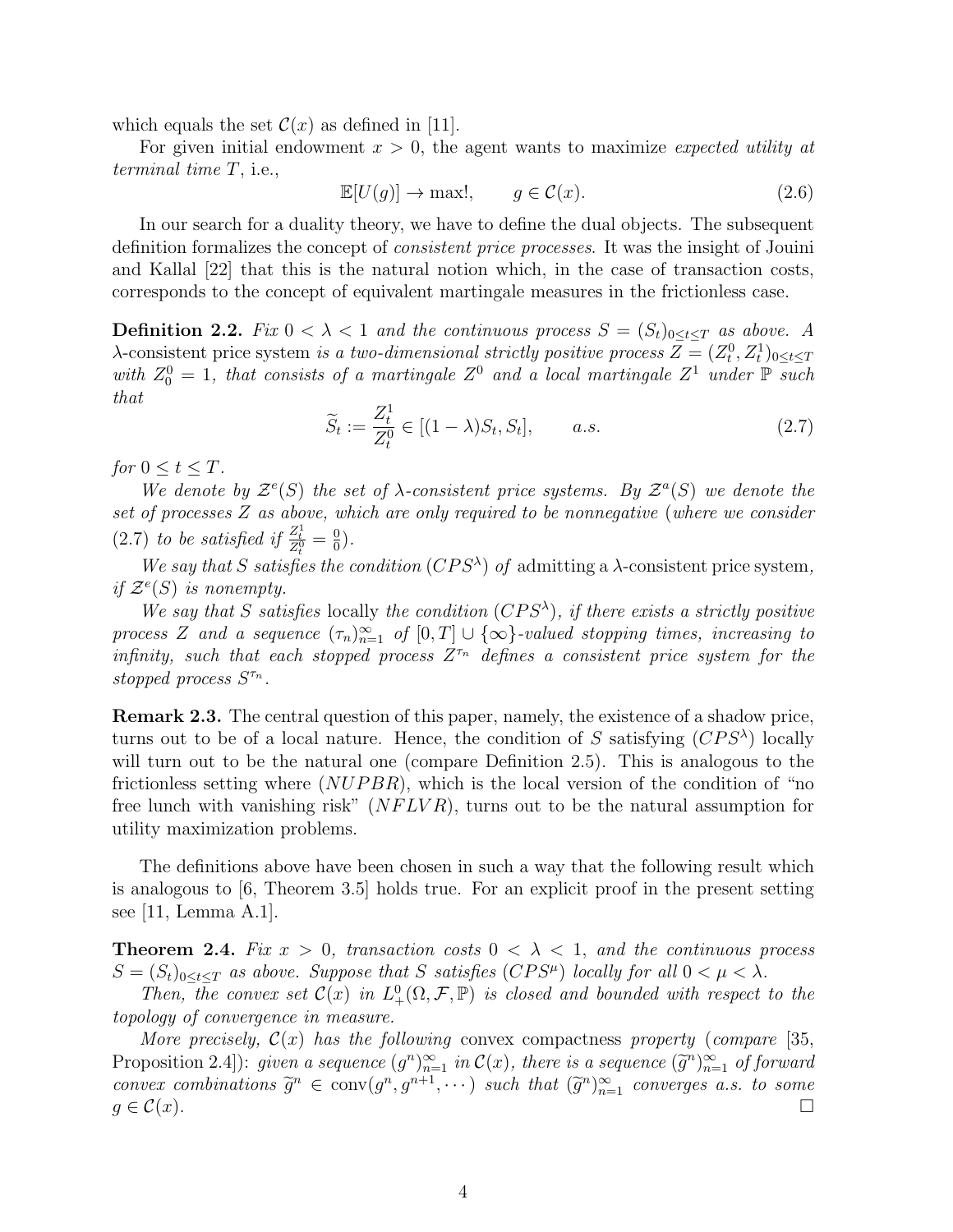The main message is the closedness (resp. the convex compactness) property of the set  $\mathcal{C}(x)$  of *attainable claims* over which we are going to optimize. It goes without saying that such a closedness property is of fundamental importance when we try to optimize over  $\mathcal{C}(x)$  as in (2.6). In the frictionless case, such a closedness property is traditionally obtained under the assumption of "no free lunch with vanishing risk" (compare [14]). It was notably observed by Karatzas and Kardaras [25] (in the frictionless setting) that – as mentioned in Remark 2.3 – it is sufficient to impose this property only *locally* when we deal with trading strategies which at all times have a nonnegative value. Compare also [8], [33], [18] and [34].

Similarly, in the present setting of Theorem 2.4 it turns out that it suffices to impose a local assumption, namely the *local* assumption of  $(CPS^{\mu})$ , for all  $0 < \mu < \lambda$ , as has been observed by [2].

We now translate Definition 2.2 into the language of local and supermartingale deflators as introduced in [25] and [26] in the frictionless setting, and in [2] and [11] in the setting of transaction costs.

**Definition 2.5.** *Fix*  $0 < \lambda < 1$  *and the continuous process*  $S = (S_t)_{0 \le t \le T}$  *as above.* 

*The set*  $\mathcal{Z}^{loc,e}$  (respectively,  $\mathcal{Z}^{loc,a}$ ) of  $\lambda$ -consistent local martingale deflators *consists of the strictly positive (respectively, nonnegative) processes*  $Z = (Z_t^0, Z_t^1)_{0 \le t \le T}$ , normalized *by*  $Z_0^0 = 1$ , such that there exists a localizing sequence  $(\tau_n)_{n=1}^{\infty}$  of stopping times so that *Z*<sup>*τn*</sup> *is in*  $\mathcal{Z}^e$  (respectively,  $\mathcal{Z}^a$ ) for the stopped process  $S^{\tau_n}$ .

*The set*  $\mathcal{Z}^{sup,e}$  (respectively,  $\mathcal{Z}^{sup,a}$ ) of  $\lambda$ -consistent supermartingale deflators *consists of the strictly positive (respectively, nonnegative) processes*  $Y = (Y_t^0, Y_t^1)_{0 \le t \le T}$ , normal*ized by*  $Y_0^0 = 1$ , such that  $\frac{Y^1}{Y^0}$  takes values in  $[(1 - \lambda)S, S]$  and such that, for every  $\varphi = (\varphi_t^0, \varphi_t^1)_{0 \le t \le T} \in \mathcal{A}(1)$ , the value process

$$
V_t := \varphi_t^0 Y_t^0 + \varphi_t^1 Y_t^1 \tag{2.8}
$$

*is a supermartingale under* P*.*

Contrary to [11], where we were forced to consider optional strong supermartingales, in the present setting of continuous  $S$  we may remain in the usual realm of (càdlàg) supermartingales in the above definition - compare Proposition 3.3 and Proposition 3.4. We use the letter *Y* to denote supermartingales rather then the letter *Z*, which will be reserved to (local) martingales.

Obviously  $\mathcal{Z}^{loc,e} \neq \emptyset$ , for  $0 < \lambda < 1$ , amounts to requiring that  $(CPS^{\lambda})$  holds true locally.

Using the notation  $\widetilde{S}_t = \frac{Y_t^1}{Y_t^0}$  as in (2.7), we may rewrite the value process  $V_t$  as

$$
V_t = Y_t^0 \left( \varphi_t^0 + \varphi_t^1 \widetilde{S}_t \right). \tag{2.9}
$$

Comparing (2.9) to the liquidation value  $V_t^{liq}$  $t_t^{liq}$  in (2.2), we infer that  $V_t \geq V_t^{liq}$  as  $\widetilde{S}$  takes values in  $[(1 - \lambda)S, S]$ . The admissibility condition (2.3) therefore implies the nonnegativity of  $(V_t)_{0 \leq t \leq T}$ . Looking at formula (2.9) one may interpret  $V_t$  as a *valuation* of the stock position  $\varphi_t^1$  by some element in the bid-ask spread  $[(1 - \lambda)S_t, S_t]$ , while  $Y_t^0$ plays the role of a *deflator*, well known from the frictionless theory.

The next result states the rather obvious fact that supermartingale deflators are a generalization of local martingale deflators. It will be proved in the Appendix.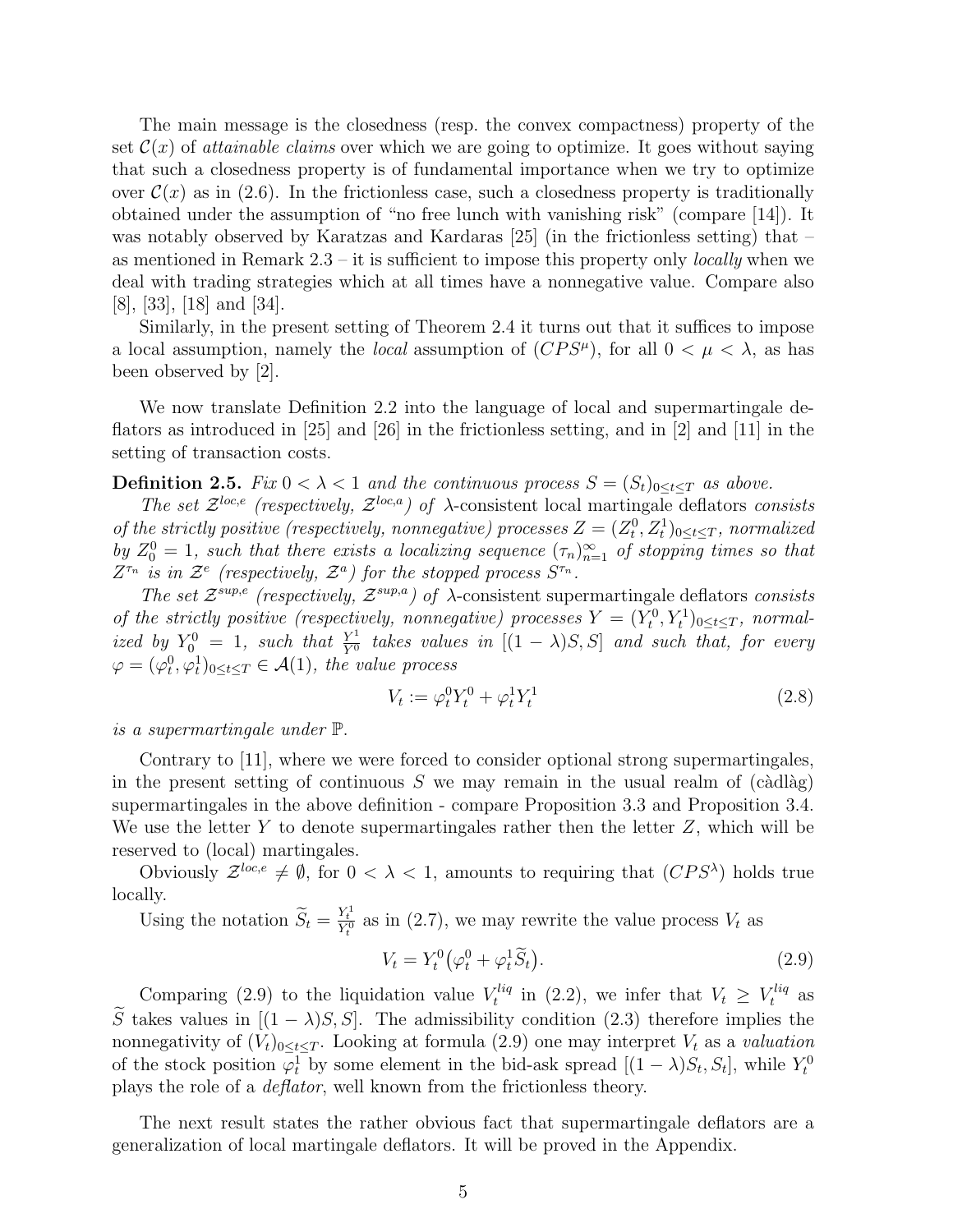**Proposition 2.6.** *Fix*  $0 < \lambda < 1$  *and a continuous process*  $S = (S_t)_{0 \le t \le T}$ *. Then* 

$$
\mathcal{Z}^{loc,e} \subseteq \mathcal{Z}^{sup,e}
$$
 and  $\mathcal{Z}^{loc,a} \subseteq \mathcal{Z}^{sup,a}$ ,

*i.e., a λ-consistent local martingale deflator is a λ-consistent supermartingale deflator.*

We now are in a position to define the set  $\mathcal{D} = \mathcal{D}(1)$  of *dual variables* which will turn out to be *polar* to the set  $C = C(1)$  of primal variables defined in (2.5).

**Definition 2.7.** *Fix*  $0 < \lambda < 1$  *and a continuous process*  $S = (S_t)_{0 \le t \le T}$  *as above. For*  $y > 0$  *we denote by*  $\mathcal{B}(y)$  *the set of supermartingale deflators*  $Y = (Y_t^0, Y_t^1)_{0 \le t \le T}$ *, starting at*  $Y_0^0 = y$ *. More formally,*  $\mathcal{B}(y) = y\mathcal{Z}^{sup,a}$  consists of all nonnegative supermartingales  $Y = (Y_t^0, Y_t^1)_{0 \le t \le T}$  *such that*  $Y_0^0 = y$  *and* 

$$
\frac{Y_t^1}{Y_t^0} \in [(1 - \lambda)S_t, S_t]
$$

*for all*  $0 \le t \le T$ , and such that  $\varphi^0 Y^0 + \varphi^1 Y^1$  is a supermartingale for all  $(\varphi^0, \varphi^1) \in \mathcal{A}(1)$ . *We denote by*  $\mathcal{B}$  *the set*  $\mathcal{B}(1)$ *.* 

*We denote by*  $\mathcal{D}(y)$  *the set of random variables*  $h \in L^0_+(\Omega, \mathcal{F}, \mathbb{P})$  *such that there is a*  $supermartingale deflator (Y_t^0, Y_t^1)_{0 \leq t \leq T} \in \mathcal{B}(y)$ , whose first coordinate has terminal value  $Y_T^0 = h$ *. We denote by*  $D$  *the set*  $D(1)$ *.* 

The definition of supermartingale deflators is designed so that the following closedness property holds true. A subset *A* in  $L^0_+$  is called solid, if  $g \in A$  and  $0 \le h \le g$  implies that  $h \in A$ .

**Proposition 2.8.** *Fix*  $0 < \lambda < 1$  *and the continuous process*  $S = (S_t)_{0 \le t \le T}$ *.* 

*Then the set*  $D$  *is a convex, solid subset of*  $L^1_+(\Omega, \mathcal{F}, \mathbb{P})$ *, bounded in norm by one, and* closed with respect to convergence in measure. In fact, for a sequence  $(h^n)_{n=1}^{\infty}$  in *D*, there is a sequence of convex combinations  $\tilde{h}^n \in \text{conv}(h^n, h^{n+1}, \dots)$  such that  $(\tilde{h}^n)_{n=1}^{\infty}$ *converges a.s. to some*  $h \in \mathcal{D}$ *.* □

This proposition goes back to [27] and was explicitly stated and proved in the frictionless case in [25]. In the present transaction cost setting, it was proved in [11, Lemma A.1 in the framework of càdlàg processes.

Now we can state the polar relation between *C* and *D*. In fact, these sets satisfy *verbatim* the conditions isolated in ([27, Proposition 3.1]). Here is the precise statement. For an explicit proof in the present setting, see [11, Lemma A.1].

**Proposition 2.9.** Fix the continuous process  $S = (S_t)_{0 \le t \le T}$  and  $0 \le \lambda \le 1$ . Suppose *that S satisfies* (*CPS<sup>* $\mu$ *</sup>*) *locally for all*  $0 < \mu < \lambda$ *. We then have:* 

- (*i*) The sets C and D are solid, convex subsets of  $L^0_+ = L^0_+(\Omega, \mathcal{F}, \mathbb{P})$  which are closed *with respect to convergence in measure. Denoting by*  $\mathcal{D}^{\text{loc}}$  *the set of terminal values*  $Z_T^0$ *, where Z ranges in*  $\mathcal{Z}^{\text{loc},e}$ *, the set*  $\mathcal{D}$ *equals the closed, solid hull of Dloc .*
- *(ii) For*  $g \in L^0_+$ *, we have that*  $g \in C$  *iff we have*  $\mathbb{E}[gh] \leq 1$ *, for all*  $h \in \mathcal{D}$ *. For*  $h \in L^0_+$ *, we have that*  $h \in \mathcal{D}$  *iff we have*  $\mathbb{E}[gh] \leq 1$ *, for all*  $g \in \mathcal{C}$ *.*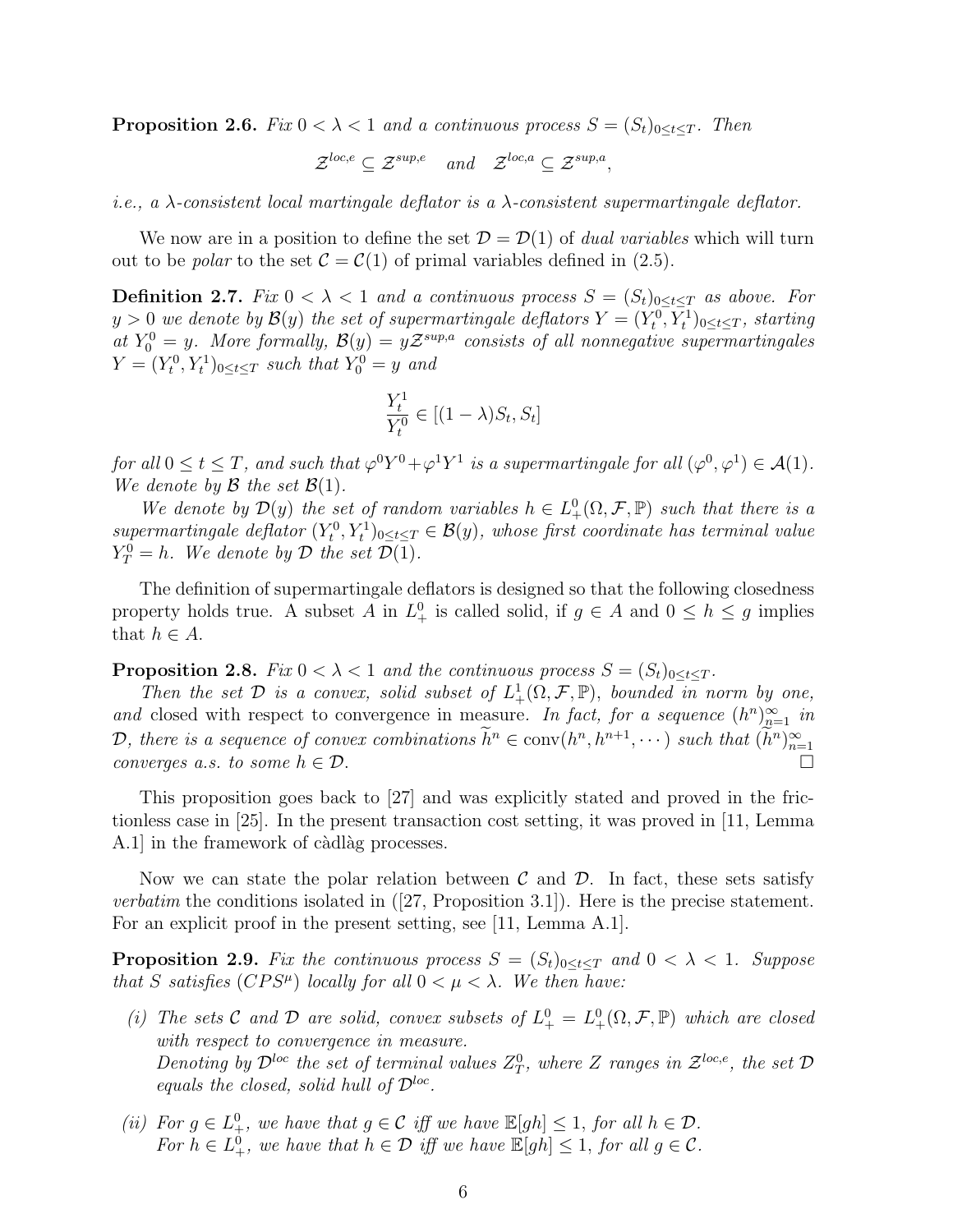We can now conclude from Proposition 2.9 that the theorems of the duality theory of portfolio optimization, as obtained in [27, Theorem 3.1 and 3.2], carry over *verbatim* to the present setting as these theorems only need the validity of this proposition as input. We recall the essence of these theorems.

**Theorem 2.10** (Duality Theorem)**.** *In addition to the hypotheses of Proposition 2.9 suppose that there is a utility function*  $U:(0,\infty) \to \mathbb{R}$  *satisfying* (2.4) *above.* Define the *primal and dual value function as*

$$
u(x) := \sup_{g \in \mathcal{C}(x)} \mathbb{E}[U(g)],\tag{2.10}
$$

$$
v(y) := \inf_{h \in \mathcal{D}(y)} \mathbb{E}[V(h)],\tag{2.11}
$$

*where*

 $V(y) := \sup$ *x>*0 *{U*(*x*) *− xy}, y >* 0

*is the conjugate function of*  $U$ *, and suppose that*  $u(x) < \infty$ *, for some*  $x > 0$ *. Then the following statements hold true.*

*(i)* The functions  $u(x)$  and  $v(y)$  are finitely valued, for all  $x, y > 0$ , and mutually *conjugate*

$$
v(y) = \sup_{x>0} [u(x) - xy], \quad u(x) = \inf_{y>0} [v(y) + xy].
$$

*The functions u and v are continuously differentiable and strictly concave (respectively, convex) and satisfy*

$$
u'(0) = -v'(0) = \infty,
$$
  $u'(\infty) = v'(\infty) = 0.$ 

*(ii)* For all  $x, y > 0$ , the solutions  $\widehat{g}(x) \in \mathcal{C}(x)$  in (2.10) and  $\widehat{h}(y) \in \mathcal{D}(y)$  in (2.11) exist, *are unique and take their values a.s. in*  $(0, \infty)$ *. There are*  $(\hat{\varphi}^0(x), \hat{\varphi}^1(x)) \in \mathcal{A}(x)$  $and \left(\widehat{Y}^0(y), \widehat{Y}^1(y)\right) \in \mathcal{B}(y) \text{ such that }$ 

$$
V_T^{liq}(\widehat{\varphi}(x)) = \widehat{g}(x) \quad and \quad \widehat{Y}_T^0(y) = \widehat{h}(y).
$$

(iii) If  $x > 0$  and  $y > 0$  are related by  $u'(x) = y$ , or equivalently  $x = -v'(y)$ , then  $\widehat{g}(x)$ and  $\widehat{h}(y)$  are related by the first order conditions

$$
\widehat{h}(y) = U'(\widehat{g}(x)) \quad and \quad \widehat{g}(x) = -V'(\widehat{h}(y)), \tag{2.12}
$$

*and we have that*

$$
\mathbb{E}\big[\widehat{g}(x)\widehat{h}(y)\big] = xy.\tag{2.13}
$$

*In particular, the process*  $\widehat{\varphi}_t^0(x) \widehat{Y}_t^0(y) + \widehat{\varphi}_t^1(x) \widehat{Y}_t^1(y)$  *is a uniformly integrable*  $\mathbb{P}$ *martingale.*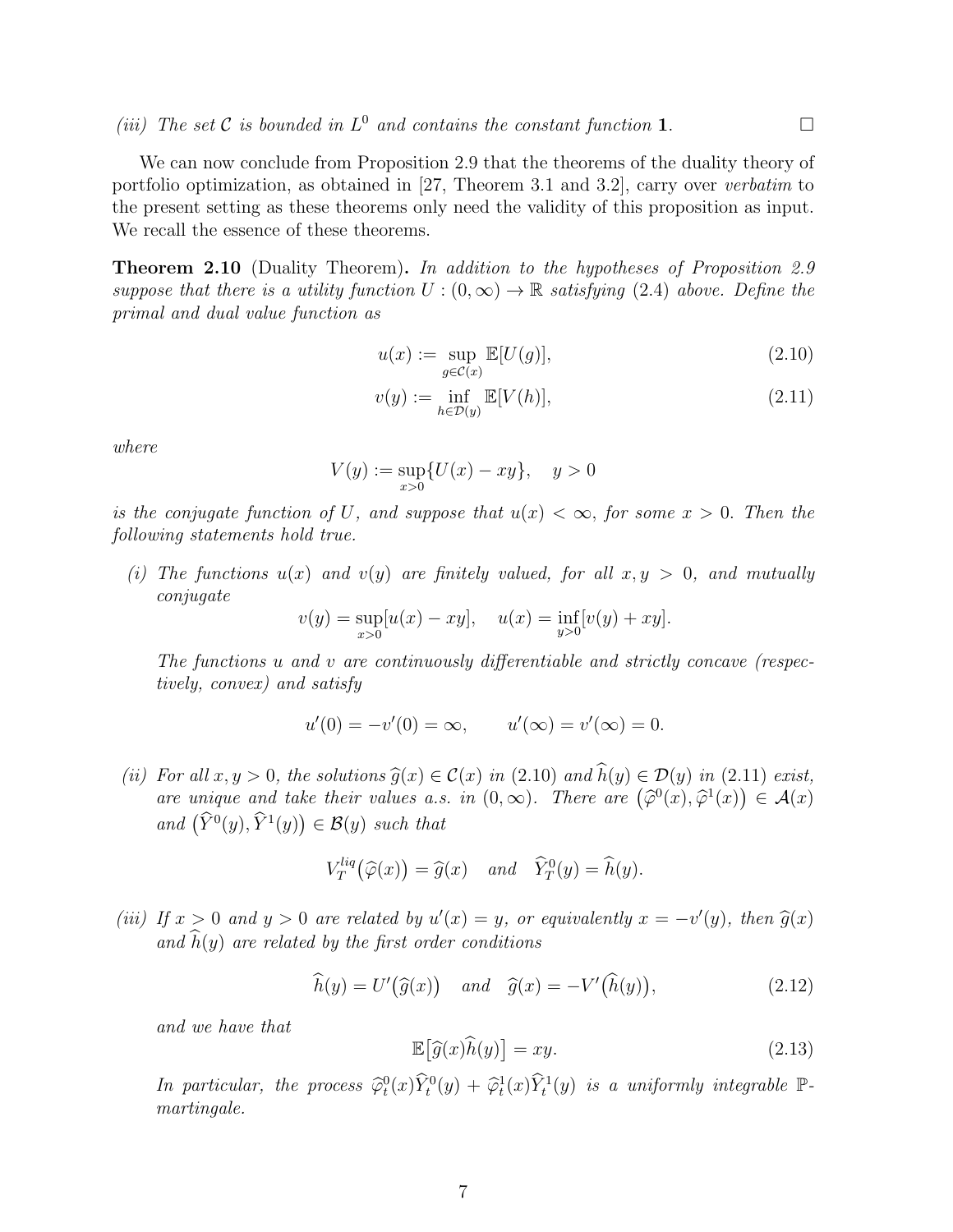After these preparations, which are variations of known results, we now turn to the central topic of this paper.

The Duality Theorem 2.10 asserts the existence of a strictly positive dual optimizer  $\widehat{h}(y) \in \mathcal{D}(y)$ , which implies that there is an *equivalent supermartingale deflator*  $\widehat{Y}(y) =$  $(\widehat{Y}_t^0(y), \widehat{Y}_t^1(y))_{0 \le t \le T} \in \mathcal{B}(y)$  such that  $\widehat{h}(y) = \widehat{Y}_T^0(y)$ . We are interested in the question whether the *supermartingale*  $\dot{Y}(y)$  can be chosen to be a *local martingale*. We say "can be chosen" for the following reason: it follows from (*ii*) above that the first coordinate  $\hat{Y}^0(y)$  of  $\hat{Y}(y)$  is uniquely determined; but we made no assertion on the uniqueness of the second coordinate  $\hat{Y}^1(y)$ .

The phenomenon that the dual optimizer may be induced by a supermartingale only, rather than by a local martingale, is well-known in the frictionless theory ([27, Example 5.1 and 5.1']). This phenomenon is related to the singularity of the utility function *U* at the left boundary of its domain, where we have  $U'(0) := \lim_{x \searrow 0} U'(x) = \infty$ . If one passes to utility functions *U* which take finite values on the entire real line, e.g.,  $U(x) = -e^{-x}$ , the present "*supermartingale phenomenon*" does not occur any more (compare [31]).

In the present context of portfolio optimization under transaction costs, the question of the local martingale property of the dual optimizer  $Y(y)$  is of crucial relevance in view of the subsequent *Shadow Price Theorem*. It states that, if the dual optimizer is induced by a local martingale, there is a shadow price. This theorem essentially goes back to the work of Cvitanić and Karatzas [9]. While these authors did not explicitly crystallize the notion of a shadow price, subsequently Loewenstein [28] explicitly formulated the relation between a financial market under transaction costs and a corresponding frictionless market. Later this has been termed "shadow price process" (compare also [24, 3] as well as [23, 17, 16, 7, 21] for constructions in the Black–Scholes model).

We start by giving a precise meaning to this notion (see also [11, Definition 2.1.]).

**Definition 2.11.** *In the above setting, a semimartingale*  $\widetilde{S} = (\widetilde{S}_t)_{0 \le t \le T}$  *is called a* shadow price process *for the optimization problem* (2.6) *if*

- *(i)*  $\widetilde{S}$  *takes its values in the bid-ask spread*  $[(1 \lambda)S, S]$ *.*
- *(ii) The optimizer to the corresponding frictionless utility maximization problem*

$$
\mathbb{E}[U(\tilde{g})] \to \max!, \qquad \tilde{g} \in \tilde{\mathcal{C}}(x) \tag{2.14}
$$

*exists and coincides with the solution*  $\hat{g}(x) \in C(x)$  *for the optimization problem* (2.6) *under transaction costs.* In (2.14) *the set*  $\tilde{C}(x)$  *consists of all nonnegative random variables, which are attainable by starting with initial endowment x and then trading the stock price process*  $\widetilde{S}$  *in a frictionless admissible way, as defined in* [27]*.* 

*(iii)* The optimal trading strategy  $\widehat{H}$  (in the sense of predictable,  $\widetilde{S}$ -integrable process *for the frictionless market*  $\widetilde{S}$ *, as in* [27]) *is equal to the left-continuous version of the finite variation process*  $\hat{\varphi}^1(x)$  *of the unique optimizer*  $(\hat{\varphi}^0_t(x), \hat{\varphi}^1_t(x))_{0 \le t \le T}$  *of the optimization problem* (2.6)*.*

The essence of the above definition is that the value function  $\tilde{u}(x)$  of the optimization problem for the frictionless market  $\tilde{S}$  is equal to the value function  $u(x)$  of the optimization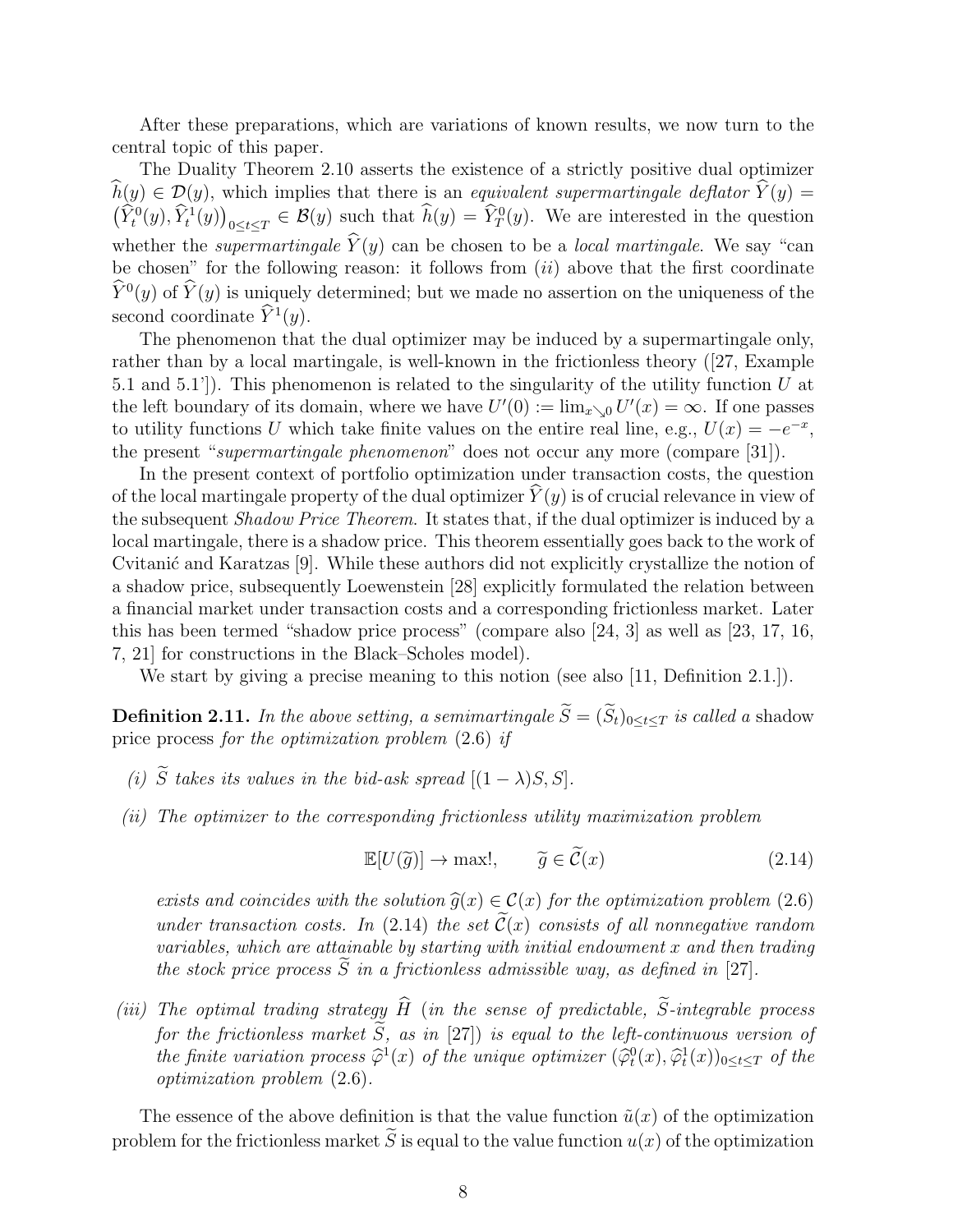problem for *S* under transaction costs, i.e.,

$$
\tilde{u}(x) := \sup_{\tilde{g} \in \tilde{C}(x)} \mathbb{E}\left[U(\tilde{g})\right] = \sup_{g \in C(x)} \mathbb{E}[U(g)] = u(x),\tag{2.15}
$$

although the set  $\tilde{\mathcal{C}}(x)$  contains the set  $\mathcal{C}(x)$  defined in (2.5).

The subsequent theorem was proved in the framework of general càdlàg processes in [11, Proposition 3.7].

**Theorem 2.12** (Shadow Price Theorem)**.** *Under the hypothesis of Theorem 2.10 fix*  $x > 0$  and  $y > 0$  such that  $u'(x) = y$ *. Assume that the dual optimizer*  $\hat{h}(y)$  *equals*  $\hat{Y}_T^0(y)$ *, where*  $\hat{Y}(y) \in \mathcal{B}(y)$  *is a* local P-martingale.

*Then the strictly positive semimartingale*  $\widehat{S} := \frac{\widehat{Y}^1(y)}{\widehat{Y}^0(y)}$  $\overline{\hat{Y}^0(y)}$  *is a shadow price process* (*in the sense of Definition 2.11*) *for the optimization problem*  $(2.6)$ *.* 

**Remark 2.13.** Let  $\widehat{S}$  be a the shadow price process as above and define the optional sets in  $\Omega \times [0, T]$ 

$$
A^{buy} = \left\{ \widehat{S}_t = S_t \right\} \quad \text{and} \quad A^{sell} = \left\{ \widehat{S}_t = (1 - \lambda)S_t \right\}.
$$

The optimizer  $\hat{\varphi} = (\hat{\varphi}^0, \hat{\varphi}^1)$  of the optimization problem (2.6) for *S* under transaction costs  $\lambda$  satisfies

$$
\begin{aligned} \left\{ d\widehat{\varphi}_t^1(x) < 0 \right\} &\subseteq \left\{ \widehat{S}_t = (1 - \lambda)S_t \right\}, \\ \left\{ d\widehat{\varphi}_t^1(x) > 0 \right\} &\subseteq \left\{ \widehat{S}_t = S_t \right\}, \end{aligned}
$$

for all  $0 \le t \le T$ , i.e., the measures associated to the increasing process  $\hat{\varphi}^{1,\uparrow}$  (respectively,  $\hat{\varphi}^{1,\uparrow}$ ) are summarized by *Abutt (non-ortinals, Asell*). This sumpled feature has have within like  $\hat{\varphi}^{1,\downarrow}$  are supported by  $A^{buy}$  (respectively,  $A^{sell}$ ). This crucial feature has been originally shown by Cvitanić and Karatzas  $[9]$  in an Itô process setting. In the present form, it is a special case of [11, Theorem 3.5].

#### **3 The Main Theorem**

In the Shadow Price Theorem 2.12, we simply *assumed* that the the dual optimizer  $\hat{Y}_T(y)$ is induced by a *local martingale*  $\hat{Z} = (\hat{Z}_t^0, \hat{Z}_t^1)_{0 \le t \le T}$ . In this section, we present our main theorem, which provides sufficient conditions for this local martingale property to hold true.

For the convenience of the reader, we recall the definition of the condition (*NUP BR*) of "no unbounded profit with bounded risk", which is the key condition in the main theorem.

**Definition 3.1.** *A semimartingale S is said to satisfy the condition* (*NUP BR*) *of "no unbounded profit with bounded risk", if the set*

$$
\{(H\bullet S)_T:\ H\ \text{is}\ 1\text{-admissible strategy}\}
$$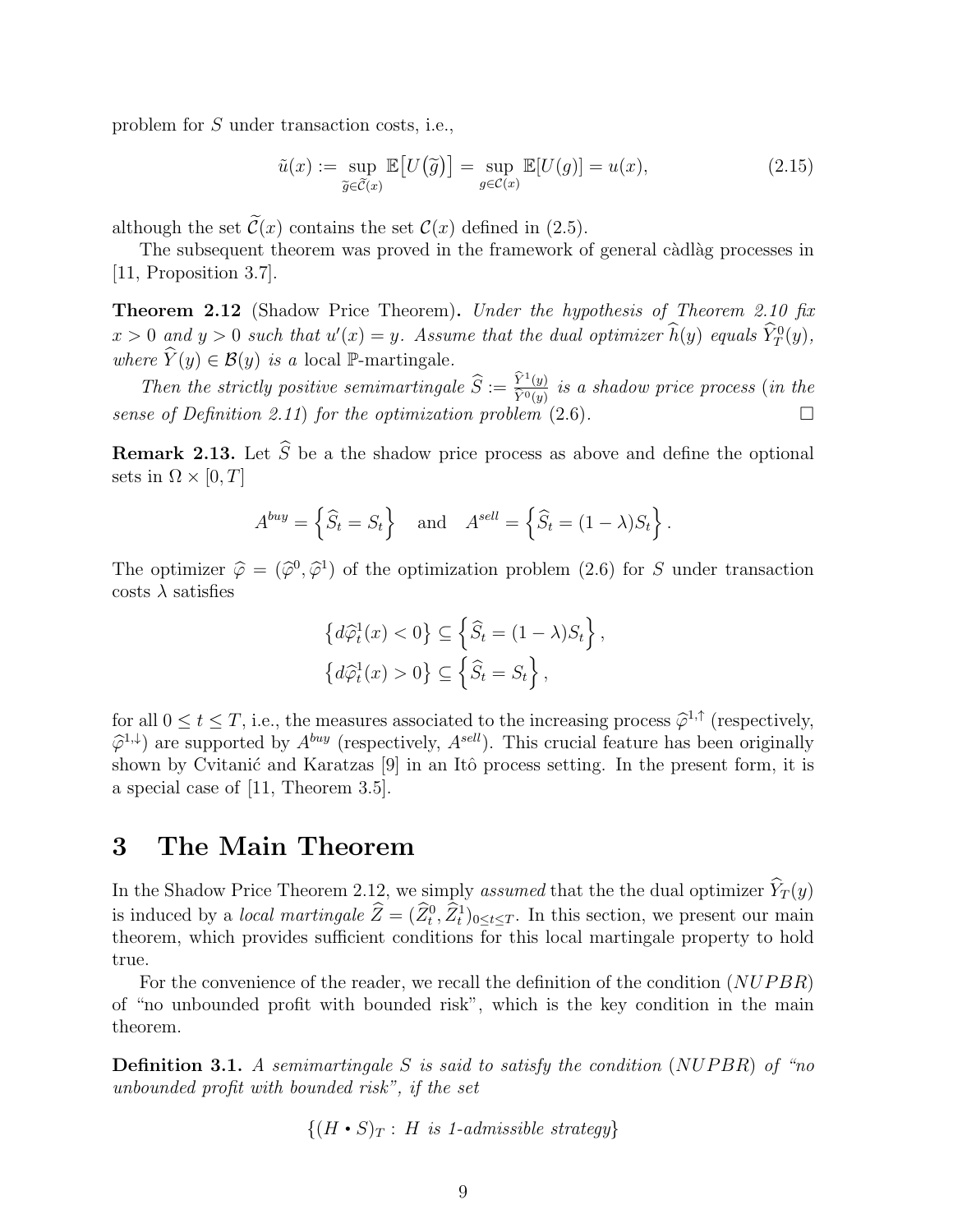*is bounded in L* 0 *, where*

$$
(H \bullet S)_t = \int_0^t H_u dS_u, \quad 0 \le t \le T,
$$

*denotes the stochastic integral with respect to S.*

**Theorem 3.2.** Fix the level  $0 < \lambda < 1$  of transaction costs and assume that the as*sumptions of Theorem 2.10 plus the assumption of* (*NUP BR*) *are satisfied. To resume:*  $S = (S_t)_{0 \le t \le T}$  *is a* continuous, *strictly positive semimartingale satisfying the condition*  $(NUPBR)$ , and  $U: (0, \infty) \to \mathbb{R}$  is a utility function satisfying the condition (2.4) of *reasonable asymptotic elasticity. We also suppose that the value function*  $u(x)$  in  $(2.10)$ *is finite, for some*  $x > 0$ *.* 

*Then, for each*  $y > 0$ *, the dual optimizer*  $\widehat{h}(y)$  *in Theorem 2.10 is induced by a* local  $\hat{Z} = (\hat{Z}_t^0, \hat{Z}_t^1)_{0 \le t \le T}$ *. Hence, by Theorem 2.12, the process*  $\hat{S} := \frac{\hat{Z}^1}{\hat{Z}^0}$  *is a shadow price.*

Before proving the theorem, let us comment on its assumptions. The *continuity assumption* on *S* cannot be dropped. A two-period counterexample was given in [3], and a more refined version in [10]. These constructions are ramifications of Example 6.1' in  $|27|$ .

The assumption of *S* satisfying (*NUP BR*), which is the local version of the customary assumption (*NF LV R*), is quite natural in the present context. Nevertheless one might be tempted (as the present authors originally have been) to conjecture that this assumption could be replaced by a weaker assumption as used in Proposition 2.9, i.e., that for every  $0 < \mu < \lambda$  there exists a  $\mu$ -consistent price system, at least locally. This would make the above theorem applicable also to price processes which fail to be semimartingales, e.g., processes based on fractional Brownian motion. Unfortunately, this idea was wishful thinking and such hopes turned out to be futile. In Proposition 4.1, we give a counterexample showing the limitations of Theorem 3.2.

Turning to the proof of Theorem 3.2, we split its message into the two subsequent propositions which clarify where the assumption of (*NUP BR*) is crucially needed. We now drop *x* and *y* from  $\hat{\varphi}(x)$  and  $\hat{Y}(y)$ , respectively, for the sake of simplicity.

**Proposition 3.3.** *Fix*  $0 < \lambda < 1$ *. Under the assumptions of Theorem 2.10 (where we do not impose the assumption* (*NUP BR*))*, suppose that the liquidation value process associated to the optimizer*  $\hat{\varphi} = (\hat{\varphi}_t^0, \hat{\varphi}_t^1)_{0 \le t \le T}$ 

$$
\widehat{V}_t^{liq} := \widehat{\varphi}_t^0 + (1 - \lambda)(\widehat{\varphi}_t^1)^+ S_t - (\widehat{\varphi}_t^1)^- S_t \tag{3.1}
$$

*is strictly positive, almost surely for each*  $0 \le t \le T$ .

*Then the assertion of Theorem 3.2 holds true, i.e., the dual optimizer*  $\widehat{h}(y)$  *is induced by a* local martingale  $\hat{Z} = (\hat{Z}_t^0, \hat{Z}_t^1)_{0 \le t \le T}$ .

**Proposition 3.4.** *Under the assumptions of Theorem 3.2, i.e., S is a continuous semimartingale satisfying the condition* (*NUPBR*), the liquidation value process  $\widehat{V}_t^{liq}$  in (3.1) *is strictly positive, i.e.,*  $\inf_{0 \le t \le T} \widehat{V}_t^{liq} > 0$  *almost surely.*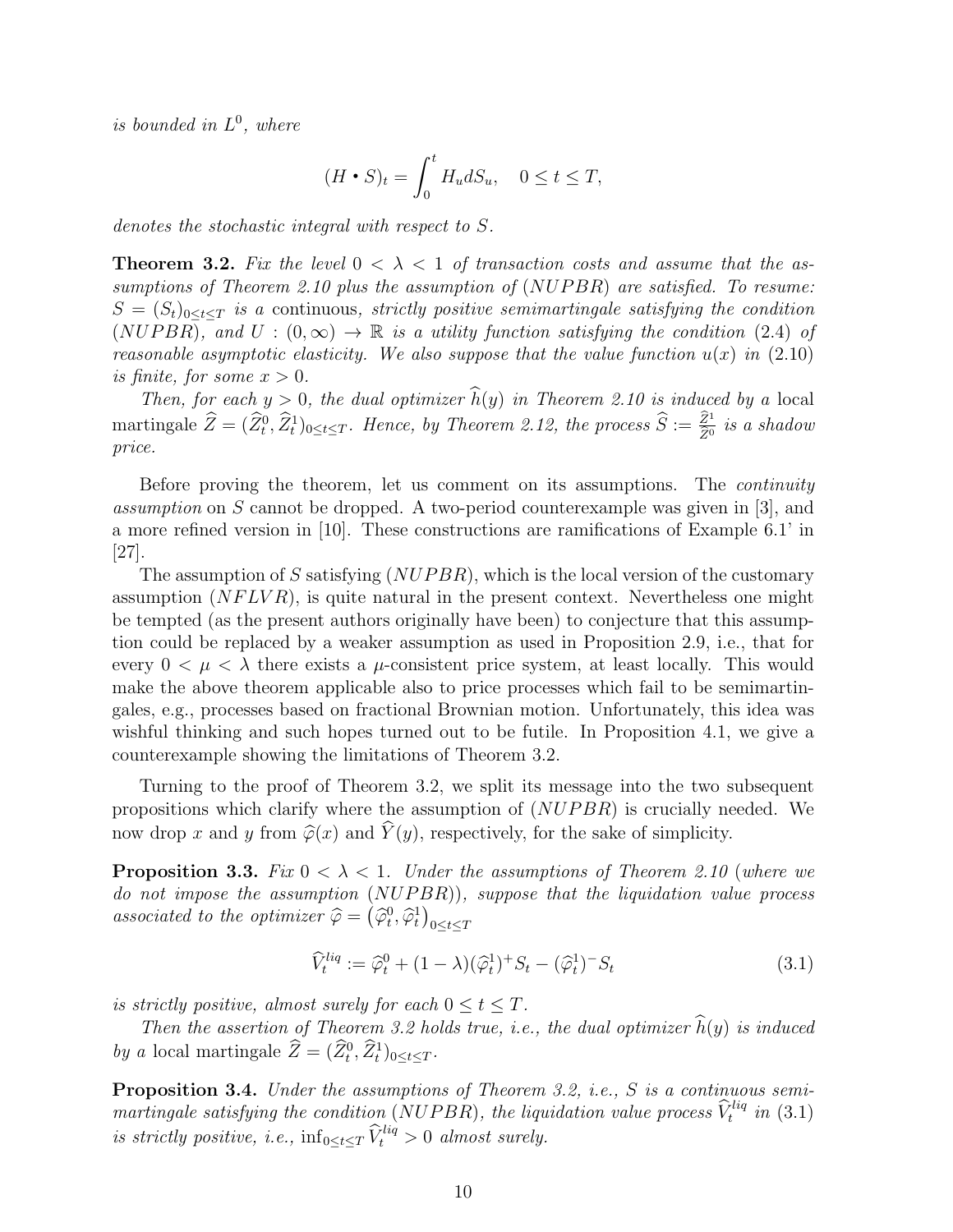Obviously Proposition 3.3 and 3.4 imply Theorem 3.2. We start with the proof of the second proposition.

*Proof of Proposition 3.4.* As shown by Choulli and Stricker [8, Théorème 2.9] (compare also [25, 26, 33, 34]), the condition (*NUP BR*) implies the existence of a *strict martingale density* for the continuous semimartingale *S*, i.e., a  $(0, \infty)$ -valued local martingale *Z* such that *ZS* is a local martingale. Note that  $(\hat{V}^{liq}_t)_{0 \le t \le T}$  is a semimartingale as we assumed  $\varphi$  to be optional and càdlàg, which makes the application of Itô's lemma legitimate. Applying Itô's lemma to the semimartingale  $Z\hat{V}^{liq}$  and recalling that  $\varphi$  has finite variation, we get from (3.1)

$$
d(Z_t\widehat{V}_t^{liq}) = Z_t \left[ d\widehat{\varphi}_t^0 + (1-\lambda)S_t d(\widehat{\varphi}_t^1)^+ - S_t d(\widehat{\varphi}_t^1)^- \right] + \widehat{\varphi}_t^0 dZ_t + \left[ (1-\lambda)(\widehat{\varphi}_{t-}^1)^+ - (\widehat{\varphi}_{t-}^1)^- \right] d(Z_tS_t).
$$

By  $(2.1)$ , the increment in the first bracket is nonpositive. The two terms  $dZ_t$  and  $d(Z_tS_t)$  are the increments of a local martingale. Therefore the process  $Z\hat{V}^{liq}$  is a local supermartingale under P. As  $Z\hat{V}^{liq} \geq 0$ , it is, in fact, a supermartingale.

Since  $Z_T$  is strictly positive and the terminal value  $\hat{V}_T^{liq}$  is strictly positive a.s. by Theorem 2.10, we have that the trajectories of  $Z\hat{V}^{liq}$  are a.s. strictly positive, by the supermartingale property of  $Z\hat{V}^{liq}$ . This implies that the process  $\hat{V}^{liq}$  is a.s. strictly positive (compare [32 Theorem 1.7]) positive (compare [32, Theorem 1.7]).

*Proof of Proposition 3.3.* Fix  $y > 0$  and assume without loss of generality that  $y = 1$ . We have to show that there is a local martingale deflator  $\hat{Z} = (\hat{Z}_t^0, \hat{Z}_t^1)_{0 \le t \le T}$  with  $\hat{Z}_0^0 = 1$ and  $\hat{Z}_T^0 = \hat{h}$ , where  $\hat{h}$  is the dual optimizer in Theorem 2.10 for  $y = 1$ .

By Proposition 2.9 (*i*), we know that there is a sequence  $(Z^n)_{n=1}^{\infty}$  of local martingale deflators such that

$$
\lim_{n \to \infty} Z_T^{0,n} \ge \widehat{h}, \quad a.s.
$$

By the optimality of  $\hat{h}$ , we must have equality above. Using Lemma A.1 below, we may assume, by passing to convex combinations, that the sequence  $(Z^n)_{n=1}^{\infty}$  converges to a supermartingale, denoted by  $\widehat{Z}$ , in the sense of (A.2).

By passing to a localizing sequence of stopping times, we may assume that all processes Z<sup>n</sup> are uniformly integrable martingales, that *S* is bounded from above and bounded away from zero, and that the process  $\hat{\varphi}$  is bounded.

To show that the supermartingale  $\widehat{Z}$  is a local martingale, consider its Doob-Meyer decomposition

$$
d\widehat{Z}_t^0 = d\widehat{M}_t^0 - d\widehat{A}_t^0,\tag{3.2}
$$

$$
d\widehat{Z}_t^1 = d\widehat{M}_t^1 - d\widehat{A}_t^1,\tag{3.3}
$$

where the predictable processes  $\hat{A}^0$  and  $\hat{A}^1$  are nondecreasing. We have to show that  $\hat{A}^0$  and  $\hat{A}^1$  vanish. By stopping once more, we may assume that these two processes are bounded and that  $\widehat{M}^0$  and  $\widehat{M}^1$  are true martingales.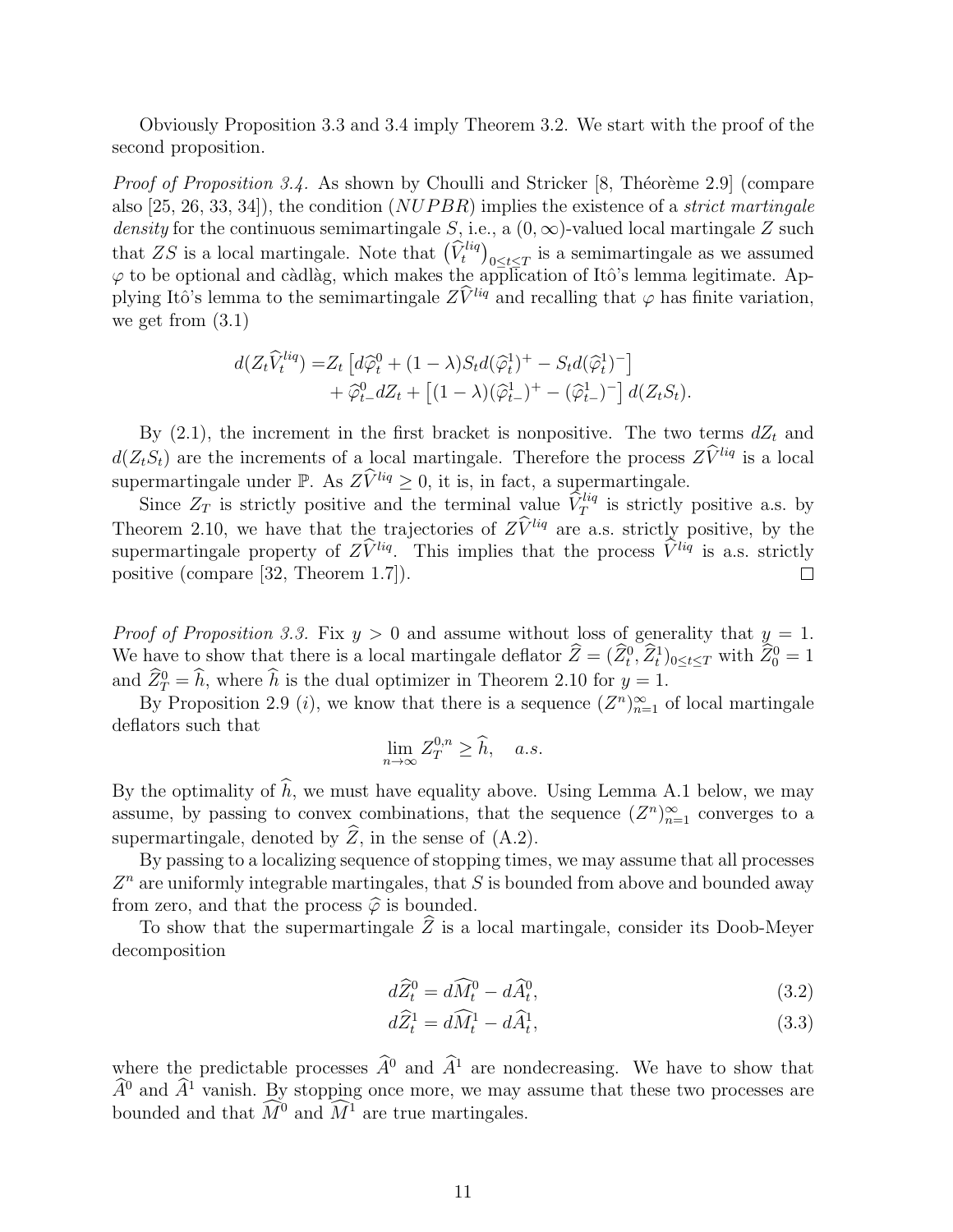We start by showing that  $\widehat{A}^0$  and  $\widehat{A}^1$  are aligned in the following way:

$$
(1 - \lambda)S_t d\widehat{A}_t^0 \le d\widehat{A}_t^1 \le S_t d\widehat{A}_t^0,\tag{3.4}
$$

which is the differential notation for the integral inequality

$$
\int_0^T (1 - \lambda) S_t \mathbf{1}_D d\widehat{A}_t^0 \le \int_0^T \mathbf{1}_D d\widehat{A}_t^1 \le \int_0^T S_t \mathbf{1}_D d\widehat{A}_t^0,\tag{3.5}
$$

which we require to hold true for every optional subset  $D \subseteq \Omega \times [0, T]$ . Turning to the differential notation again, inequality (3.4) may be intuitively interpreted that  $\frac{d\hat{A}_t^1}{d\hat{A}_t^0}$  takes values in the bid-ask spread  $[(1 - \lambda)S_t, S_t]$ . The proof of the claim (3.5) is formalized in the subsequent Lemma 3.5 below.

The process  $\hat{V}_t = \hat{\varphi}_t^0 \hat{Z}_t^0 + \hat{\varphi}_t^1 \hat{Z}_t^1$  is a uniformly integrable martingale by Theorem 2.10. By Itô's lemma and using the fact that  $\hat{\varphi}$  is of finite variation, we have

$$
d\widehat{V}_t = \widehat{\varphi}^0_{t-} (d\widehat{M}_t^0 - d\widehat{A}_t^0) + \widehat{\varphi}^1_{t-} (d\widehat{M}_t^1 - d\widehat{A}_t^1) + \widehat{Z}_t^0 d\widehat{\varphi}^0_t + \widehat{Z}_t^1 d\widehat{\varphi}^1_t.
$$

Hence we may write the process  $\widehat{V}_t$  as the sum of three integrals

$$
\widehat{V}_t = \int_0^t \left( \widehat{Z}_u^0 d\widehat{\varphi}_u^0 + \widehat{Z}_u^1 d\widehat{\varphi}_u^1 \right) + \int_0^t \left( \widehat{\varphi}_u^0 - d\widehat{M}_u^0 + \widehat{\varphi}_u^1 - d\widehat{M}_u^1 \right) - \int_0^t \left( \widehat{\varphi}_u^0 - d\widehat{A}_u^0 + \widehat{\varphi}_u^1 - d\widehat{A}_u^1 \right).
$$

The first integral defines a nonincreasing process by the self-financing condition (2.1) and the fact that  $\frac{\hat{Z}_{u}^{1}}{\hat{Z}_{u}^{0}}$  takes values in  $[(1 - \lambda)S_{u}, S_{u}]$ . The second integral defines a local martingale.

As regards the third term, we claim that

$$
\int_0^t \left( \widehat{\varphi}^0_{u-} d\widehat{A}^0_u + \widehat{\varphi}^1_{u-} d\widehat{A}^1_u \right) \tag{3.6}
$$

defines a nondecreasing process. As  $\hat{V}$  is a martingale, this will imply that the process (3.6) vanishes.

We deduce from (3.5) that

$$
\int_0^t \left(\widehat{\varphi}_u^0 - d\widehat{A}_u^0 + \widehat{\varphi}_{u-}^1 d\widehat{A}_u^1\right)
$$
\n
$$
= \int_0^t \left(\widehat{\varphi}_u^0 - d\widehat{A}_u^0 + \widehat{\varphi}_{u-}^1 d\widehat{A}_u^1\right) \mathbf{1}_{\{\widehat{\varphi}_u^1 \le 0\}} + \int_0^t \left(\widehat{\varphi}_u^0 - d\widehat{A}_u^0 + \widehat{\varphi}_{u-}^1 d\widehat{A}_u^1\right) \mathbf{1}_{\{\widehat{\varphi}_u^1 > 0\}}
$$
\n
$$
\ge \int_0^t \left(\widehat{\varphi}_u^0 - \widehat{\varphi}_u^1 - S_u\right) \mathbf{1}_{\{\widehat{\varphi}_u^1 \le 0\}} d\widehat{A}_u^0 + \int_0^t \left(\widehat{\varphi}_u^0 - \widehat{\varphi}_{u-}^1 (1 - \lambda) S_u\right) \mathbf{1}_{\{\widehat{\varphi}_u^1 > 0\}} d\widehat{A}_u^0
$$
\n
$$
= \int_0^t \widehat{V}_{u-}^{liq} d\widehat{A}_u^0.
$$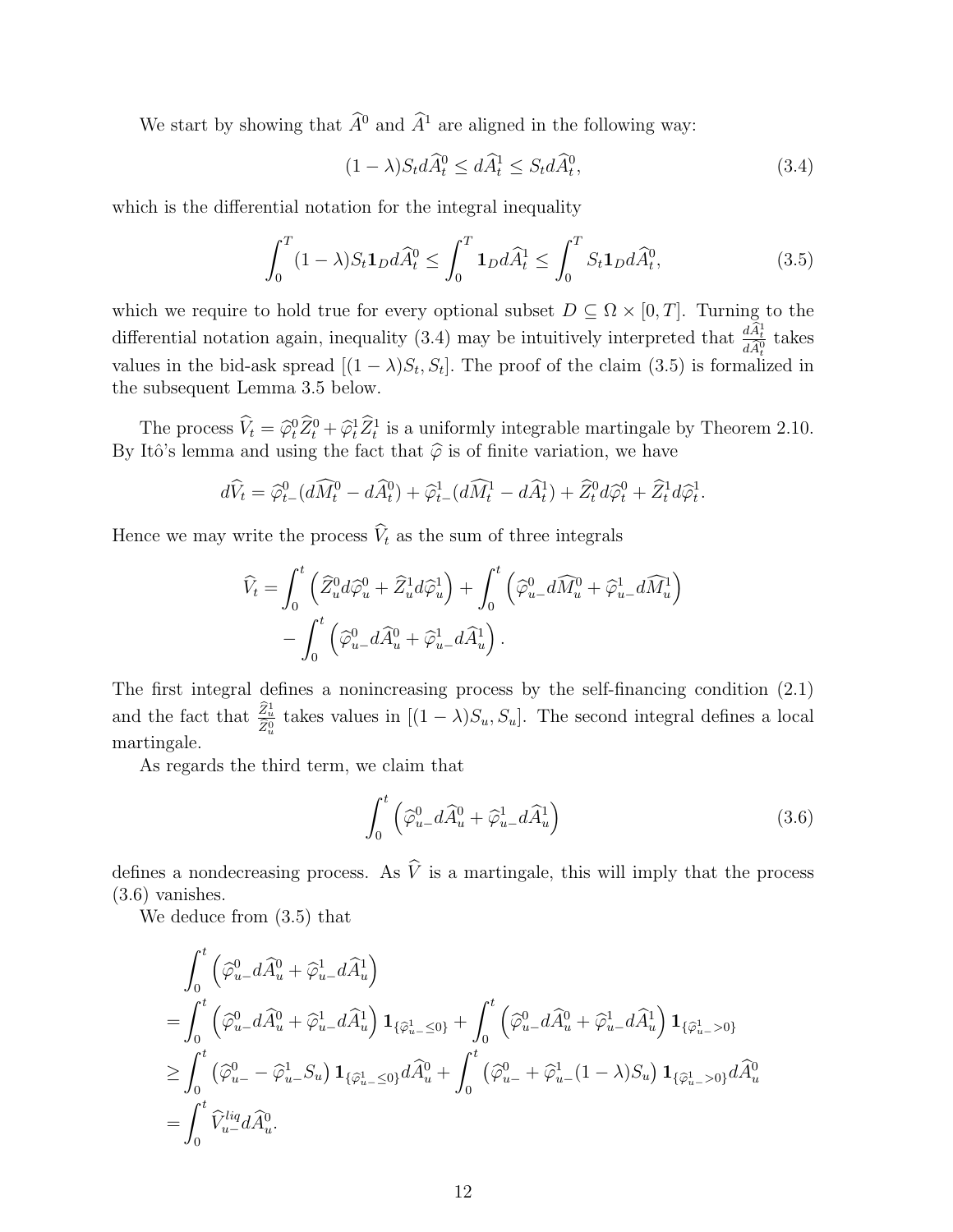As we have assumed that the liquidation value process  $\hat{V}^{liq}$  satisfies  $\inf_{0 \leq t \leq T} \hat{V}^{liq}_t > 0$ a.s. and the process  $\hat{A}^0$  is nondecreasing, the vanishing of the process in (3.6) implies that  $\widehat{A}^0$  vanishes. By (3.4) the processes  $\widehat{A}^0$  and  $\widehat{A}^1$  vanish simultaneously.

Summing up, modulo the (still missing) proof of (3.5), we deduce from the fact that  $\hat{V}$  is a martingale that  $\hat{A}^0$  and  $\hat{A}^1$  vanish. Therefore,  $\hat{Z}^0$  and  $\hat{Z}^1$  are local martingales.  $\Box$ 

**Lemma 3.5.** In the setting of Proposition 3.3, let  $\hat{A}^0$ ,  $\hat{A}^1$  be the bounded, predictable *processes in* (3.2) *and* (3.3)*, and let*  $0 \le \sigma \le T$  *be a stopping time. For*  $\varepsilon > 0$ *, define* 

$$
\tau_{\varepsilon} := \inf \left\{ t \ge \sigma : \frac{S_t}{S_{\sigma}} = 1 + \varepsilon \text{ or } 1 - \varepsilon \right\}. \tag{3.7}
$$

*Then*

$$
(1 - \varepsilon)(1 - \lambda)S_{\sigma} \mathbb{E}\left[\widehat{A}^{0}_{\tau_{\varepsilon}} - \widehat{A}^{0}_{\sigma} \Big| \mathcal{F}_{\sigma}\right] \leq \mathbb{E}\left[\widehat{A}^{1}_{\tau_{\varepsilon}} - \widehat{A}^{1}_{\sigma} \Big| \mathcal{F}_{\sigma}\right]
$$
  

$$
\leq (1 + \varepsilon)S_{\sigma} \mathbb{E}\left[\widehat{A}^{0}_{\tau_{\varepsilon}} - \widehat{A}^{0}_{\sigma} \Big| \mathcal{F}_{\sigma}\right].
$$
 (3.8)

Before starting the proof, we remark that it is routine to deduce (3.5) from the lemma.

*Proof.* The processes  $\widehat{A}^0$  and  $\widehat{A}^1$  are càdlàg, being defined as the differences of two càdlàg processes. Hence, we have

$$
\mathbb{E}\Big[\widehat{A}^1_{\tau_\varepsilon}-\widehat{A}^1_\sigma\Big|\mathcal{F}_\sigma\Big]=\lim_{\delta\searrow 0}\mathbb{E}\Big[\widehat{A}^1_{\tau_{\varepsilon+\delta}}-\widehat{A}^1_{\tau_\delta}\Big|\mathcal{F}_\sigma\Big].
$$

Fix the sequence  $(Z^n)_{n=1}^{\infty}$  of local martingales as above. It follows from (A.2) that we have for all but countably many  $\delta > 0$ , that  $(Z_{\tau_{\delta}}^n)_{n=1}^{\infty}$  converges to  $Z_{\tau_{\delta}}$  in probability. The bottom line is that it will suffice to prove (3.8) under the additional assumption that  $(Z_{\sigma}^n)_{n=1}^{\infty}$  and  $(Z_{\tau_{\varepsilon}}^n)_{n=1}^{\infty}$  converge to  $\overline{Z}_{\sigma}$  and  $\overline{Z}_{\tau_{\varepsilon}}$  in probability and – after passing once more to a subsequence – almost surely.

To simplify notation, we drop the subscript  $\varepsilon$  from  $\tau_{\varepsilon}$ . We then have almost surely that

$$
\lim_{n \to \infty} \left( Z_{\tau}^{0,n} - Z_{\sigma}^{0,n} \right) = \left( \widehat{Z}_{\tau}^{0} - \widehat{Z}_{\sigma}^{0} \right) = \left( \widehat{M}_{\tau}^{0} - \widehat{M}_{\sigma}^{0} \right) - \left( \widehat{A}_{\tau}^{0} - \widehat{A}_{\sigma}^{0} \right), \tag{3.9}
$$

and

$$
\lim_{n \to \infty} \left( Z_{\tau}^{1,n} - Z_{\sigma}^{1,n} \right) = \left( \widehat{Z}_{\tau}^1 - \widehat{Z}_{\sigma}^1 \right) = \left( \widehat{M}_{\tau}^1 - \widehat{M}_{\sigma}^1 \right) - \left( \widehat{A}_{\tau}^1 - \widehat{A}_{\sigma}^1 \right). \tag{3.10}
$$

We also have that

$$
\lim_{C \to \infty} \lim_{n \to \infty} \mathbb{E}\left[ \left( Z_{\tau}^{0,n} - Z_{\sigma}^{0,n} \right) \mathbf{1}_{\{Z_{\tau}^{0,n} - Z_{\sigma}^{0,n} \ge C\}} \Big| \mathcal{F}_{\sigma} \right] = \mathbb{E}\left[ \widehat{A}_{\tau}^{0} - \widehat{A}_{\sigma}^{0} \Big| \mathcal{F}_{\sigma} \right],\tag{3.11}
$$

holds true a.s., and similarly

$$
\lim_{C \to \infty} \lim_{n \to \infty} \mathbb{E}\left[ \left( Z_{\tau}^{1,n} - Z_{\sigma}^{1,n} \right) \mathbf{1}_{\{Z_{\tau}^{1,n} - Z_{\sigma}^{1,n} \ge C\}} \Big| \mathcal{F}_{\sigma} \right] = \mathbb{E}\left[ \widehat{A}_{\tau}^{1} - \widehat{A}_{\sigma}^{1} \Big| \mathcal{F}_{\sigma} \right]. \tag{3.12}
$$

Indeed, we have for fixed  $C > 0$ 

$$
0 = \mathbb{E}\left[Z_{\tau}^{0,n} - Z_{\sigma}^{0,n} | \mathcal{F}_{\sigma}\right]
$$
  
= 
$$
\mathbb{E}\left[\left(Z_{\tau}^{0,n} - Z_{\sigma}^{0,n}\right) \mathbf{1}_{\{Z_{\tau}^{0,n} - Z_{\sigma}^{0,n} \ge C\}} | \mathcal{F}_{\sigma}\right] + \mathbb{E}\left[\left(Z_{\tau}^{0,n} - Z_{\sigma}^{0,n}\right) \mathbf{1}_{\{Z_{\tau}^{0,n} - Z_{\sigma}^{0,n} < C\}} | \mathcal{F}_{\sigma}\right].
$$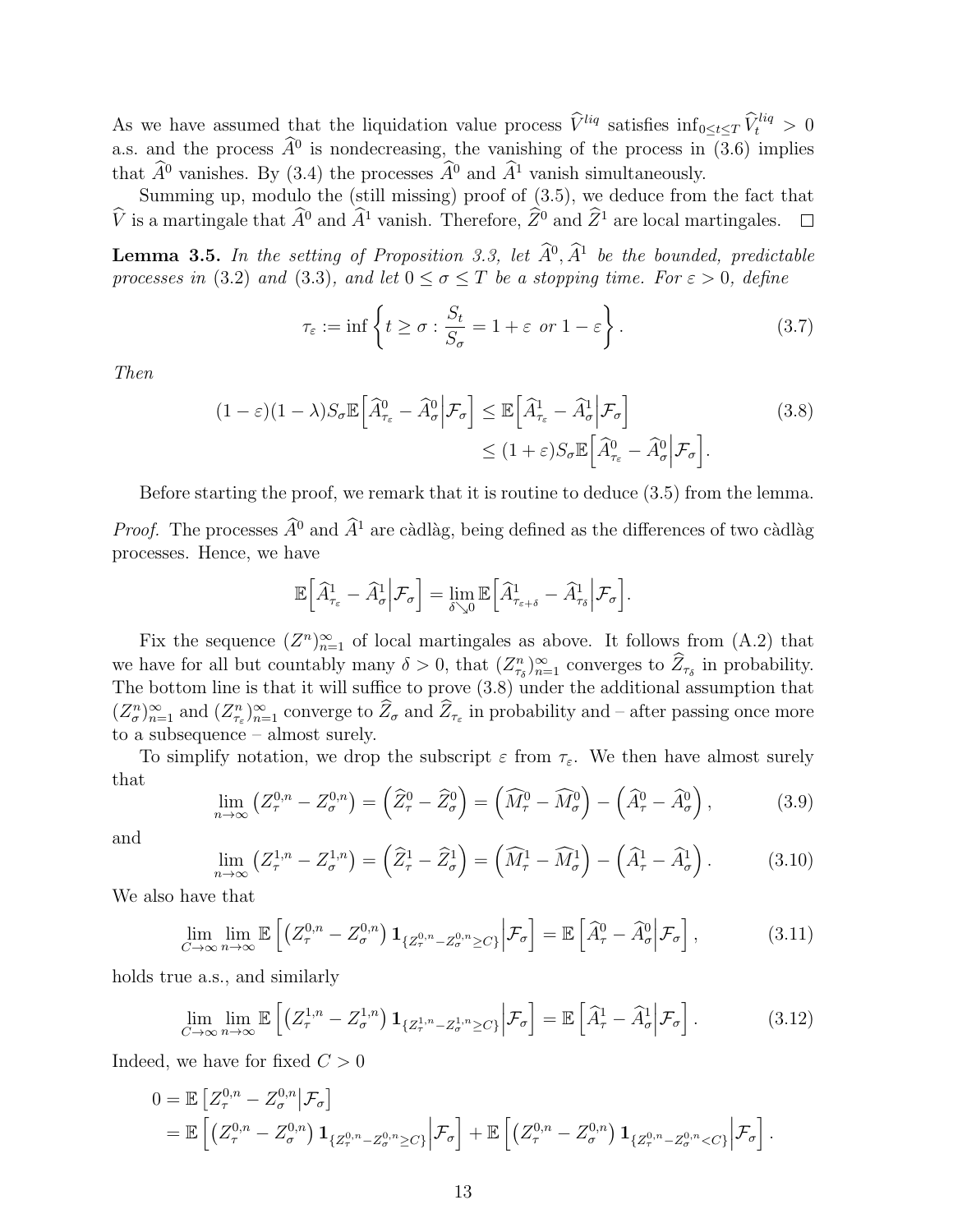Note that

$$
\lim_{C \to \infty} \lim_{n \to \infty} \mathbb{E} \left[ \left( Z_{\tau}^{0,n} - Z_{\sigma}^{0,n} \right) \mathbf{1}_{\{Z_{\tau}^{0,n} - Z_{\sigma}^{0,n} < C\}} \Big| \mathcal{F}_{\sigma} \right] = \mathbb{E} \left[ \widehat{Z}_{\tau}^{0} - \widehat{Z}_{\sigma}^{0} \Big| \mathcal{F}_{\sigma} \right] \n= - \mathbb{E} \left[ \widehat{A}_{\tau}^{0} - \widehat{A}_{\sigma}^{0} \Big| \mathcal{F}_{\sigma} \right],
$$

where the last equality follows from  $(3.9)$ . We thus have shown  $(3.11)$ , and  $(3.12)$  follows analogously.

We even obtain from (3.11) and (3.12) that

$$
\lim_{C \to \infty} \lim_{n \to \infty} \mathbb{E} \left[ Z_{\tau}^{0,n} \mathbf{1}_{\{Z_{\tau}^{0,n} \ge C\}} \Big| \mathcal{F}_{\sigma} \right] = \mathbb{E} \left[ \widehat{A}_{\tau}^{0} - \widehat{A}_{\sigma}^{0} \Big| \mathcal{F}_{\sigma} \right]
$$
(3.13)

and

$$
\lim_{C \to \infty} \lim_{n \to \infty} \mathbb{E} \left[ Z_{\tau}^{1,n} \mathbf{1}_{\{Z_{\tau}^{1,n} \ge C\}} \Big| \mathcal{F}_{\sigma} \right] = \mathbb{E} \left[ \widehat{A}_{\tau}^{1} - \widehat{A}_{\sigma}^{1} \Big| \mathcal{F}_{\sigma} \right]
$$
\n(3.14)

Indeed, the sequence  $(Z_{\sigma}^{0,n})_{n=1}^{\infty}$  converges a.s. to  $\hat{Z}_{\sigma}^{0}$  so that by Egoroff's Theorem it converges uniformly on sets of measure bigger than  $1 - \delta$ . As we condition on  $\mathcal{F}_{\sigma}$  in (3.11), we may suppose without loss of generality that  $(Z_{\sigma}^{0,n})_{n=1}^{\infty}$  converges uniformly to to  $\tilde{Z}_{\sigma}^{0}$ . Therefore, the terms involving  $Z_{\sigma}^{0,n}$  in (3.11) disappear in the limit  $C \to \infty$ .

Finally, observe that

$$
\frac{Z_{\tau}^{1,n}}{Z_{\tau}^{0,n}} \in [(1-\lambda)S_{\tau}, S_{\tau}] \subseteq [(1-\varepsilon)(1-\lambda)S_{\sigma}, (1+\varepsilon)S_{\sigma}].
$$

Conditioning again on  $\mathcal{F}_{\sigma}$ , this implies on the one hand

$$
\lim_{C \to \infty} \lim_{n \to \infty} \mathbb{E} \left[ Z_{\tau}^{1,n} \mathbf{1}_{\{Z_{\tau}^{0,n} \ge C\}} \Big| \mathcal{F}_{\sigma} \right] = \mathbb{E} \left[ \widehat{A}_{\tau}^1 - \widehat{A}_{\sigma}^1 \Big| \mathcal{F}_{\sigma} \right],
$$

and on the other hand

$$
\frac{\mathbb{E}\left[\widehat{A}^1_{\tau} - \widehat{A}^1_{\sigma} \middle| \mathcal{F}_{\sigma}\right]}{\mathbb{E}\left[\widehat{A}^0_{\tau} - \widehat{A}^0_{\sigma} \middle| \mathcal{F}_{\sigma}\right]} = \lim_{C \to \infty} \lim_{n \to \infty} \frac{\mathbb{E}\left[Z^{1,n}_{\tau} \mathbf{1}_{\{Z^{0,n}_{\tau} \ge C\}} \middle| \mathcal{F}_{\sigma}\right]}{\mathbb{E}\left[Z^{0,n}_{\tau} \mathbf{1}_{\{Z^{0,n}_{\tau} \ge C\}} \middle| \mathcal{F}_{\sigma}\right]} \in \left[(1-\varepsilon)(1-\lambda)S_{\sigma}, (1+\varepsilon)S_{\sigma}\right],
$$

which is assertion  $(3.8)$ .

### **4 Two Counterexamples**

In this section, we show that the assumption of (*NUP BR*) in Theorem 3.2 cannot be replaced in general by the assumption of the local existence of  $\mu$ -consistent price systems, for all  $0 < \mu < 1$ .

**Proposition 4.1.** *There is a continuous, strictly positive semimartingale*  $S = (S_t)_{0 \le t \le T}$ *with the following properties.*

*(i) S satisfies the stickiness property introduced by Guasoni in* [19]*. Hence, for every*  $0 < \mu < 1$ , there is a  $\mu$ -consistent price system.

 $\Box$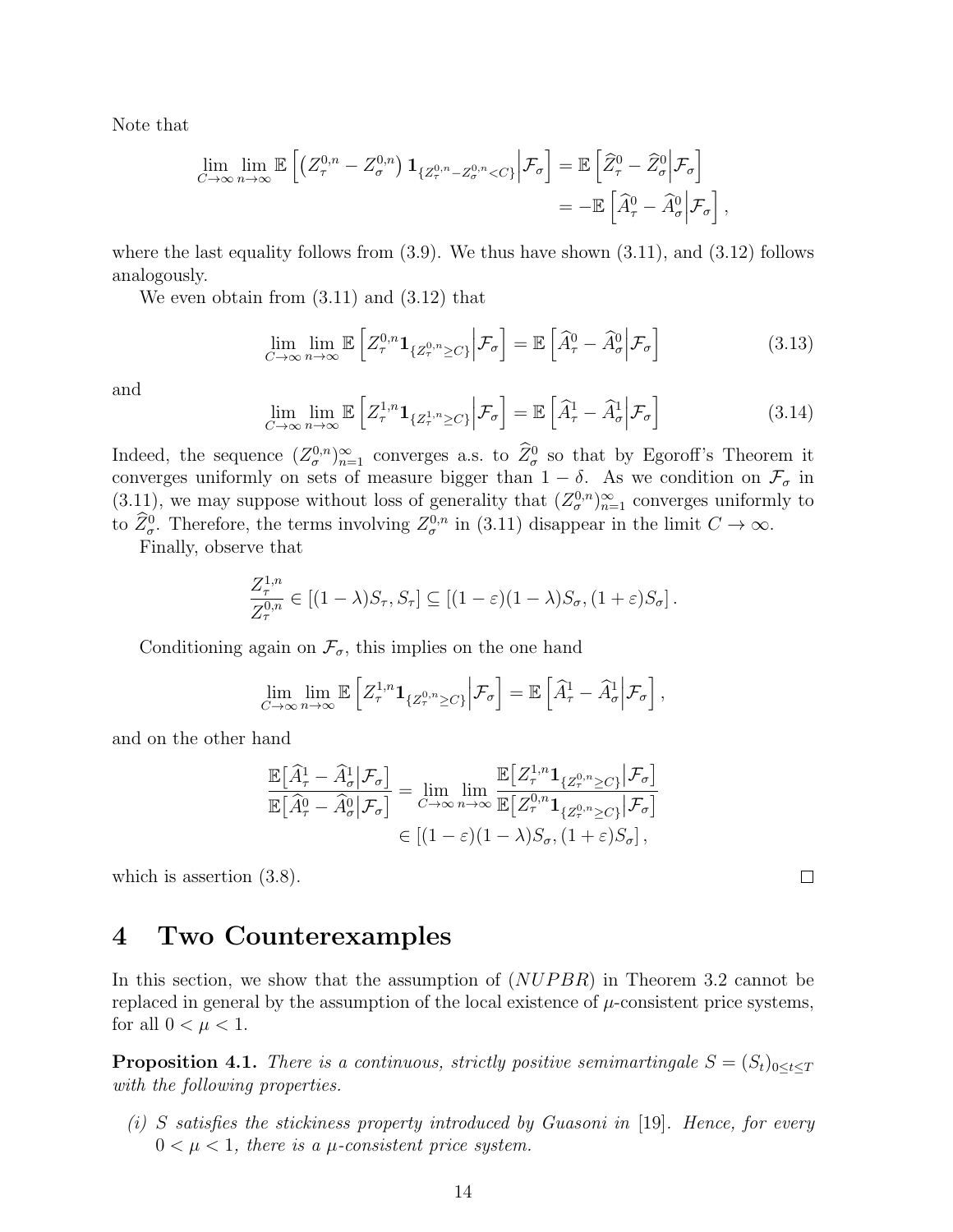- *(ii)* For fixed  $0 < \lambda < 1$  and  $U(x) = \log(x)$ , the value function  $u(x)$  in (2.10) is finite *so that by Theorem 2.10 there is a dual optimizer*  $\hat{Y} = (\hat{Y}_t^0, \hat{Y}_t^1)_{0 \le t \le T} \in \mathcal{B}$ *.*
- *(iii)* The dual optimizer  $\widehat{Y}$  fails to be a local martingale.

*In fact, there is no shadow price in the sense of Definition 2.11, i.e., no semimartingale*  $(\tilde{S}_t)_{0 \le t \le T}$  *such that*  $\tilde{S}$  *takes its values in the bid-ask spread*  $[(1 - \lambda)S, S]$  *and such that equality* (2.15) *holds true.*

**Remark 4.2.** The construction in the proof will yield a nondecreasing process *S* which will imply in a rather spectacular way that *S* does not satisfy (*NUP BR*).

We start by outlining the proof in an informal way, postponing the technicalities to the Appendix. First note that, for logarithmic utility  $U(x) = \log(x)$ , the normalized dual optimizer  $\frac{Y(y)}{y}$  does not depend on  $y > 0$ ; we therefore dropped the dual variable  $y > 0$ *y* in (*ii*) and (*iii*) above.

Let  $B = (B_t)_{t>0}$  be a standard Brownian motion on some underlying probability space  $(\Omega, \mathcal{F}, \mathbb{P})$ , starting at  $B_0 = 0$ , and let  $\mathbb{F} = (\mathcal{F}_t)_{t \geq 0}$  be the P-augmented filtration generated by *B*. For  $w \ge 0$ , define the Brownian motion  $W^w$  with drift, starting at  $W_0^w = w$ , by

$$
W_t^w := w + B_t - t, \quad t \ge 0.
$$

Define the stopping time

$$
\tau^w := \inf\{t > 0 \mid W_t^w \le 0\}
$$

and observe that the law of  $\tau^w$  is inverse Gaussian with mean *w* and variance *w* (see e.g. [30, I.9]).

For fixed  $w > 0$ , the stock price process  $S = S^w$  is defined by

$$
S_t^w := e^{t \wedge \tau^w}, \quad t \ge 0. \tag{4.1}
$$

Let us comment on this peculiar definition of a stock price process *S*: the price can only *move upwards*, as it equals the exponential function up to time  $\tau^w$ ; from this moment on *S* remains constant (but never goes down).

It is notationally convenient to let *t* range in the time interval  $[0, \infty]$ . To transform the construction into our usual setting of bounded time intervals  $[0, T]$ , note that  $\tau^w$  is a.s. finite so that the deterministic time change  $u = \arctan(t)$  defines a process  $\overline{S}_u^w$  $S_{\arctan(t)}^w$  which can be continuously extended to all  $u \in [0, \frac{\pi}{2}]$  $\frac{\pi}{2}$ . We prefer not to do this notational change and to let  $T = \infty$  be the terminal horizon of the process  $S = (S_t)_{0 \le t \le \infty}$ and of our optimization problem.

Fix transaction costs  $\lambda \in (0,1)$ , the utility function  $U(x) = \log(x)$ , and initial endowment  $x = 1$ . We consider the portfolio optimization problem  $(2.6)$ , i.e.,

$$
\mathbb{E}[\log(g)] \to \max!, \qquad g \in \mathcal{C}^w. \tag{4.2}
$$

The superscript *w* pertains to the initial value  $W_0^w$  of the process  $W^w$  and will be dropped if there is no danger of confusion.

We shall verify below that *S* admits a  $\mu$ -consistent price system, for all  $0 < \mu < 1$ , and that the value (4.2) of the optimization problem is finite.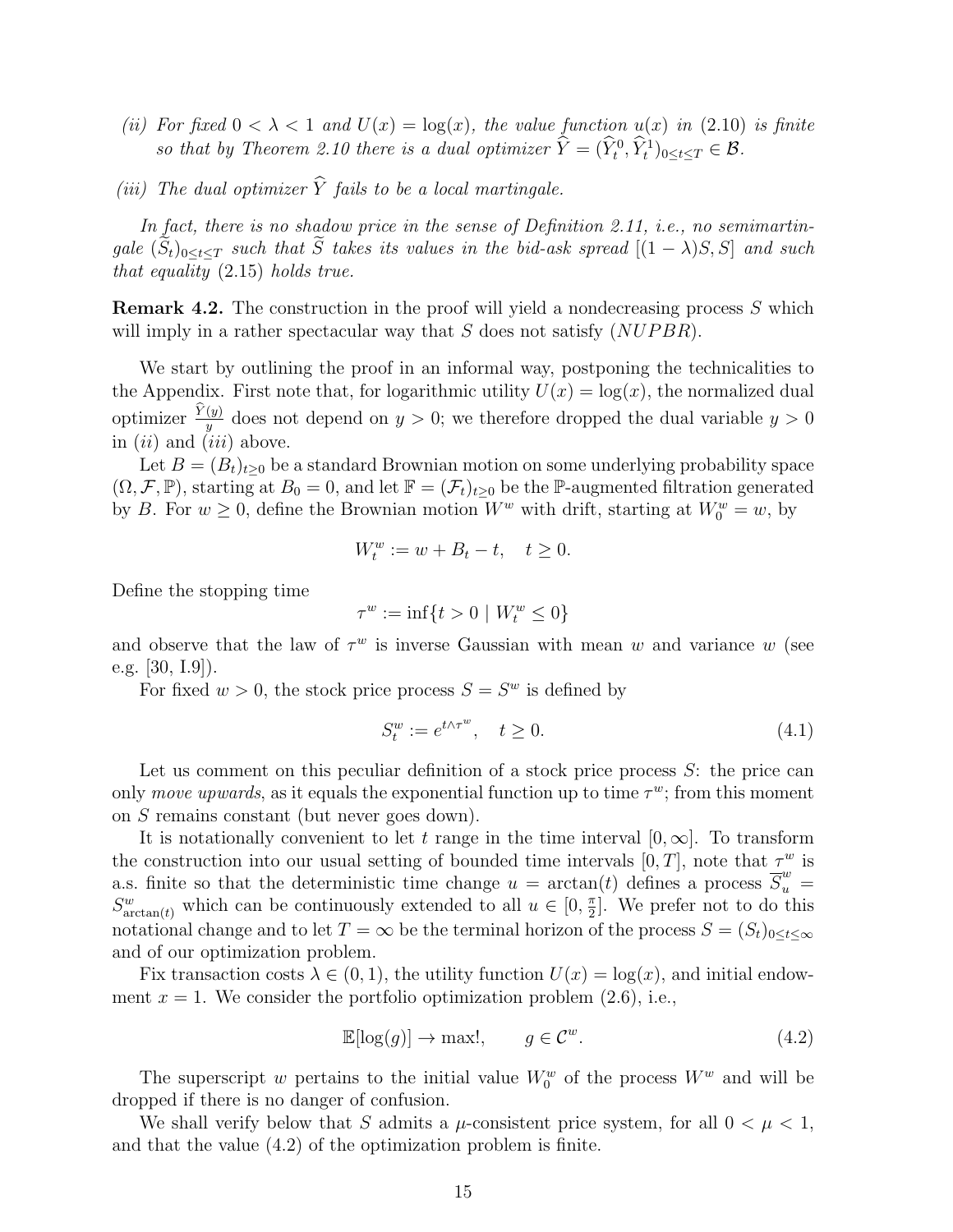Let us discuss at an intuitive level what the optimal strategy for the log-utility optimizing agent should look like. Obviously, she will never want to go short on a stock *S* which only can go up. Rather, she wants to invest substantially into this bonanza. For an agent without transaction costs, there is no upper bound for such an investment as there is no downside risk. Hence, *S* allows for an "unbounded profit with bounded risk" and the utility optimization problem degenerates in this case, i.e.,  $u(x) \equiv \infty$ .

More interesting is the situation when the agent is confronted with transaction costs  $0 < \lambda < 1$ . Starting from initial endowment  $x = 1$ , i.e.,  $(\varphi_{0-}^0, \varphi_{0-}^1) = (1, 0)$ , there is an upper bound for her investment into the stock at time  $t = 0$ , namely  $\frac{1}{\lambda}$  shares.

This is the maximal amount of holdings in stock which yields a nonnegative liquidation value *V liq*  $\chi_{0}^{liq}(\varphi)$ . Indeed, in this case  $(\varphi_{0}^{0}, \varphi_{0}^{1}) = (1 - \frac{1}{\lambda})$  $\frac{1}{\lambda}$ ,  $\frac{1}{\lambda}$  $\frac{1}{\lambda}$ ) implies that  $V_0^{liq}$  $\sigma_0^{liq}(\varphi) = 1 - \frac{1}{\lambda} +$  $(1 - \lambda) \frac{1}{\lambda} = 0.$ 

This gives rise to the following notation.

**Definition 4.3.** Let  $\varphi = (\varphi_t^0, \varphi_t^1)_{0 \le t \le \infty}$  be a self-financing trading strategy for *S* such *that*  $\varphi_t^0 + \varphi_t^1 S_t > 0$ . The leverage *process is defined by* 

$$
L_t(\varphi) = \frac{\varphi_t^1 S_t}{\varphi_t^0 + \varphi_t^1 S_t}, \qquad t \ge 0.
$$

The process  $L_t(\varphi)$  may be interpreted as the ratio of the value of the position in stock to the total value of the portfolio if we do not consider transaction costs. We obtain from the above discussion that the process  $L_t(\varphi)$  is bounded by  $\frac{1}{\lambda}$  if  $\varphi$  is admissible, i.e., if

$$
V_t^{liq}(\varphi) = \varphi_t^0 + (1 - \lambda)\varphi_t^1 S_t \ge 0,
$$

for  $t \geq 0$ .

What is the optimal leverage which the log-utility maximizer chooses, say at time  $t = 0$ ? The answer depends on the initial value *w* of the process  $W<sup>w</sup>$ . If *w* is very small, it is intuitively rather obvious that the optimal strategy  $\hat{\varphi}$  only uses leverage  $L_0(\hat{\varphi}) = 0$ at time  $t = 0$ , i.e., it is optimal to keep all the money in bond. Indeed, in this case  $\tau^w$ takes small values with high probability. If the economic agent decides to buy stock at time  $t = 0$ , then — due to transaction costs — she will face a loss with high probability, as she has to liquidate the stock before it has substantially risen in value. For sufficiently small *w*, these losses will outweigh the gains which can be achieved when  $\tau^w$  takes large values. Hence, for *w* sufficiently small, say  $0 < w \leq w$ , we expect that the best strategy is not to buy any stock at time  $t = 0$ .

Now we let the initial value *w* range above this lower threshold *w*. As *w* increases, it again is rather intuitive from an economic point of view that the agent will dare to take an increasingly higher leverage at time  $t = 0$ . Indeed, the stopping times  $\tau^w$  are increasing in *w* so the prospects for a substantial rise of the stock price become better as *w* increases.

The crucial feature of the example is that we will show that there is a finite upper threshold  $\overline{w} > 0$  such that, for  $w \geq \overline{w}$ , the optimal strategy  $\widehat{\varphi}$  at time  $t = 0$  takes *maximal leverage*, i.e.,  $L_0(\hat{\varphi}) = \frac{1}{\lambda}$ . In fact, the optimal strategy  $\hat{\varphi}$  will then satisfy  $L_t(\hat{\varphi}) = \frac{1}{\lambda}$  and therefore  $V_t^{liq}$  $t^{liq}(\hat{\varphi}) = 0$  as long as  $W_t^w$  remains above the threshold  $\overline{w}$ .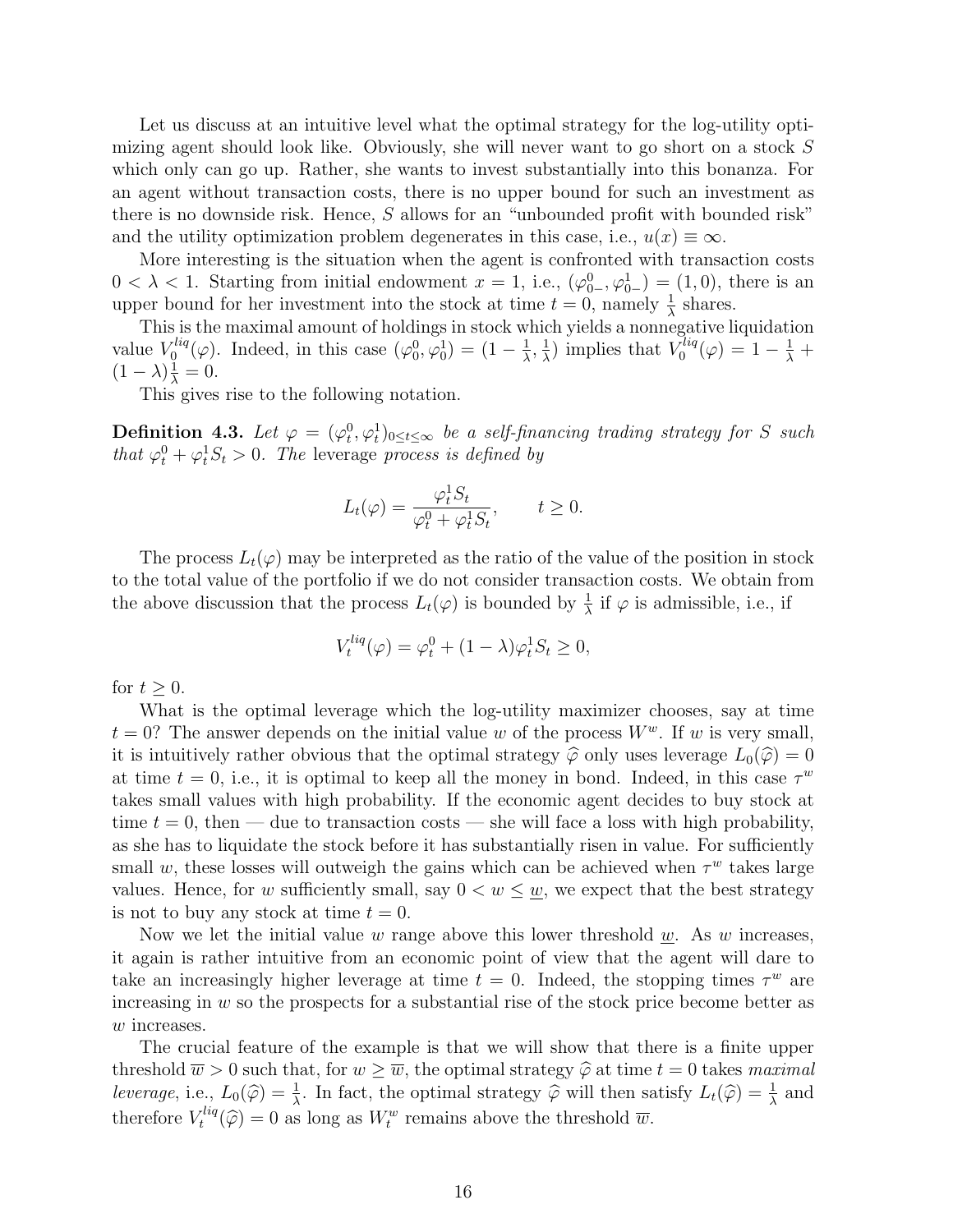**Lemma 4.4.** *Using the above notation there is*  $\overline{w} > 0$  *such that, for*  $w \geq \overline{w}$ *, the optimizer φ*b *<sup>w</sup> of the optimization problem* (4.2) *satisfies*

$$
L_0(\widehat{\varphi}^w) = \frac{1}{\lambda}.
$$

*More precisely, fix*  $w = \overline{w} + 1$ *, and define*  $\sigma := \inf\{t > 0 \mid W_t^w \leq \overline{w}\}$ *. Then* 

$$
L_t(\hat{\varphi}^w) = \frac{1}{\lambda},\tag{4.3}
$$

*for*  $0 \le t \le \sigma$ *.* 

*For*  $0 \le t \le \sigma$  *we may then explicitly calculate the primal optimizer* 

$$
\widehat{\varphi}_t^0 = \left(1 - \frac{1}{\lambda}\right) \exp\left(\frac{1}{\lambda}t\right), \qquad \widehat{\varphi}_t^1 = \frac{1}{\lambda} \exp\left(\left(\frac{1}{\lambda} - 1\right)t\right), \tag{4.4}
$$

*and the dual optimizer*

$$
\widehat{Y}_t^0 = \exp\left(-\frac{1}{\lambda}t\right), \qquad \widehat{Y}_t^1 = \exp\left(\left(1 - \frac{1}{\lambda}\right)t\right), \tag{4.5}
$$

*so that*

$$
\widehat{S}_t := \frac{\widehat{Y}_t^1}{\widehat{Y}_t^0} = S_t,\tag{4.6}
$$

*for*  $0 \le t \le \sigma$ *.* 

Admitting this lemma, whose proof is given in the Appendix, we can quickly show Proposition 4.1. The crucial assertion is that there is no shadow price *S*.

*Proof of Proposition 4.1.* Using the above notation fix  $w = \overline{w} + 1$  and drop this superscript to simplify notation.

(*i*) We claim that the process *S* has the *stickiness property* as defined by P. Guasoni [19, Definition 2.2]: this property states that, for any  $\varepsilon > 0$  and any stopping time  $\sigma$  with  $\mathbb{P}[\sigma < \infty] > 0$ , we have, conditionally on  $\{\sigma < \infty\}$ , that the set of paths  $(S_t)_{t \geq \sigma}$ , which do not leave the price corridor  $[\frac{1}{1+\varepsilon}S_{\sigma},(1+\varepsilon)S_{\sigma}]$ , has strictly positive measure. Combining [19, Corollary 2.1] and [20, Theorem 2], we have that, for the continuous process *S*, the stickiness property of *Y* implies that *S* verifies  $(CPS^{\mu})$  for all  $0 < \mu < 1$ .

To show the stickiness property simply observe that, for each *δ >* 0 and each stopping time  $\sigma$  such that  $\mathbb{P}[\sigma < \tau] > 0$ , we have

$$
\mathbb{P}[\sigma < \tau, |\tau - \sigma| < \delta] > 0.
$$

Indeed, given  $\sigma$  such that  $\mathbb{P}[\sigma < \tau] > 0$ , i.e., W has not yet reached zero at time  $\sigma$ ,  $(W_t)_{t\geq\sigma}$  will hit zero with positive probability before more than  $\delta$  units of time elapse.

(*ii*) For fixed  $0 < \lambda < 1$  and  $\varphi \in \mathcal{A}(x)$ , we observe that  $V^{liq}_{\tau}(\varphi) \leq x \exp\left(\frac{\tau}{\lambda}\right)$  $(\frac{\tau}{\lambda})$ . As  $\tau$  has expectation  $\mathbb{E}[\tau] = w$ , we obtain that

$$
u(x) \le \mathbb{E}\left[\log\left(x \exp\left(\frac{\tau}{\lambda}\right)\right)\right] = \log(x) + \frac{1}{\lambda}\mathbb{E}[\tau] = \log(x) + \frac{w}{\lambda} < \infty.
$$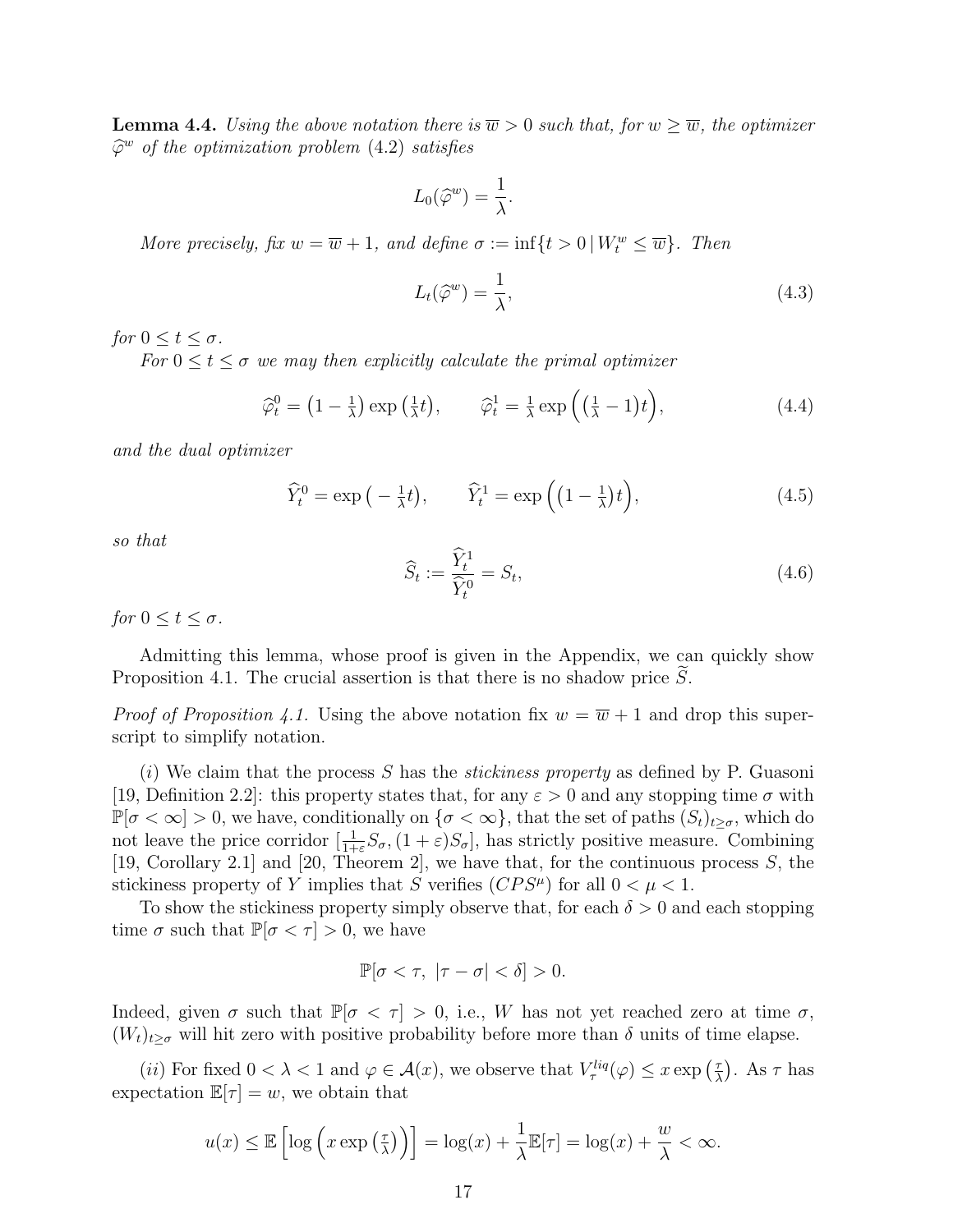Hence, by Theorem 2.10 there is a dual optimizer  $\hat{Y} \in \mathcal{B}$ .

(*iii*) Lemma 4.4 provides very explicitly the form of the primal and dual optimizer  $\hat{\varphi}$ and  $\hat{Y}$ , respectively, for  $0 \le t \le \sigma$ . In particular,  $\hat{Y}$  is a supermartingale, which fails to be a local martingale.

We now turn to the final assertion of Proposition 4.1. We know from [11, Theorem 3.6] that the process  $\hat{S}_t := \frac{\hat{Y}_t^1}{\hat{Y}_t^0}$  is a shadow price process in the generalized sense of [11, Theorem 3.6]. By (4.6) we have  $\widehat{S}_t = S_t$ , for  $0 \le t \le \sigma$ .

Let us recall this *generalized sense* of a shadow price as stated in [11, Theorem 3.6]: for every competing finite variation, self-financing trading strategy  $\varphi \in \mathcal{A}(x)$  such that the *liquidation value* remains nonnegative, i.e.,

$$
V_t^{liq}(\varphi) = \varphi_t^0 + (\varphi_t^1)^+(1-\lambda)S_t - (\varphi_t^1)^-S_t \ge 0,
$$
\n(4.7)

for all  $0 \le t \le T$ , we have

$$
\mathbb{E}\left[U\left(x+\left(\varphi^{1}\bullet\widehat{S}\right)_{T}\right)\right]\leq\mathbb{E}\left[U\left(V_{T}^{liq}(\widehat{\varphi})\right)\right]=u(x). \tag{4.8}
$$

This generalized shadow price property does hold true for the above process  $\hat{S} := \frac{\hat{Y}^1}{\hat{Y}^0}$ by [11, Theorem 3.6]. In fact, as everything is very explicit in the present example, at least for  $0 \le t \le \sigma$ , this also can easily be verified directly.

But presently, we are considering the shadow price property in the more classical sense of Definition 2.11, where we allow  $\varphi^1$  in (4.8) to range over all predictable  $\hat{S}$ -integrable processes which are admissible only in the sense

$$
x + \left(\varphi^1 \bullet \widehat{S}\right)_t \ge 0,\tag{4.9}
$$

for all  $0 \le t \le T$ . This condition is much weaker than (4.7).

Clearly *S* is the only candidate for a shadow price process in the sense of Definition 2.11. But as  $\widehat{S}$  only moves upwards, for  $0 \leq t \leq \sigma$ , it can certainly not satisfy this property. Indeed, the left-hand side of (2.15) must be infinity:

$$
\sup_{\widetilde{g}\in\widetilde{\mathcal{C}}(x)} \mathbb{E}[U(\widetilde{g})] = \infty.
$$
\n(4.10)

For example, it suffices to consider the integrands  $\varphi^1 = C \mathbf{1}_{[0,\tau]}$  to obtain  $(\varphi^1 \cdot \hat{S})_T =$  $C(S_{\sigma} - S_0) = C(e^{\sigma} - 1)$ . Sending *C* to infinity we obtain (4.10).

This shows that there cannot be a shadow price process  $\tilde{S}$  as in Definition 2.11.  $\Box$ 

**Remark 4.5.** As pointed out by one of the referees, the construction of Proposition 4.1 uses the Brownian filtration  $\mathbb{F}^B = (\mathcal{F}^B_t)_{t \geq 0}$  while the natural (P-augmented) filtration  $\mathbb{F}^S = (\mathcal{F}^S_t)_{t \geq 0}$  generated by the price process  $S = (S_t)_{t \geq 0}$  is much smaller. The referee raised the question whether this discrepancy of the filtrations may be avoided. Fortunately, the anwser is yes. Let us define

$$
G_t := \int_0^t W_u^w du, \quad t \ge 0,
$$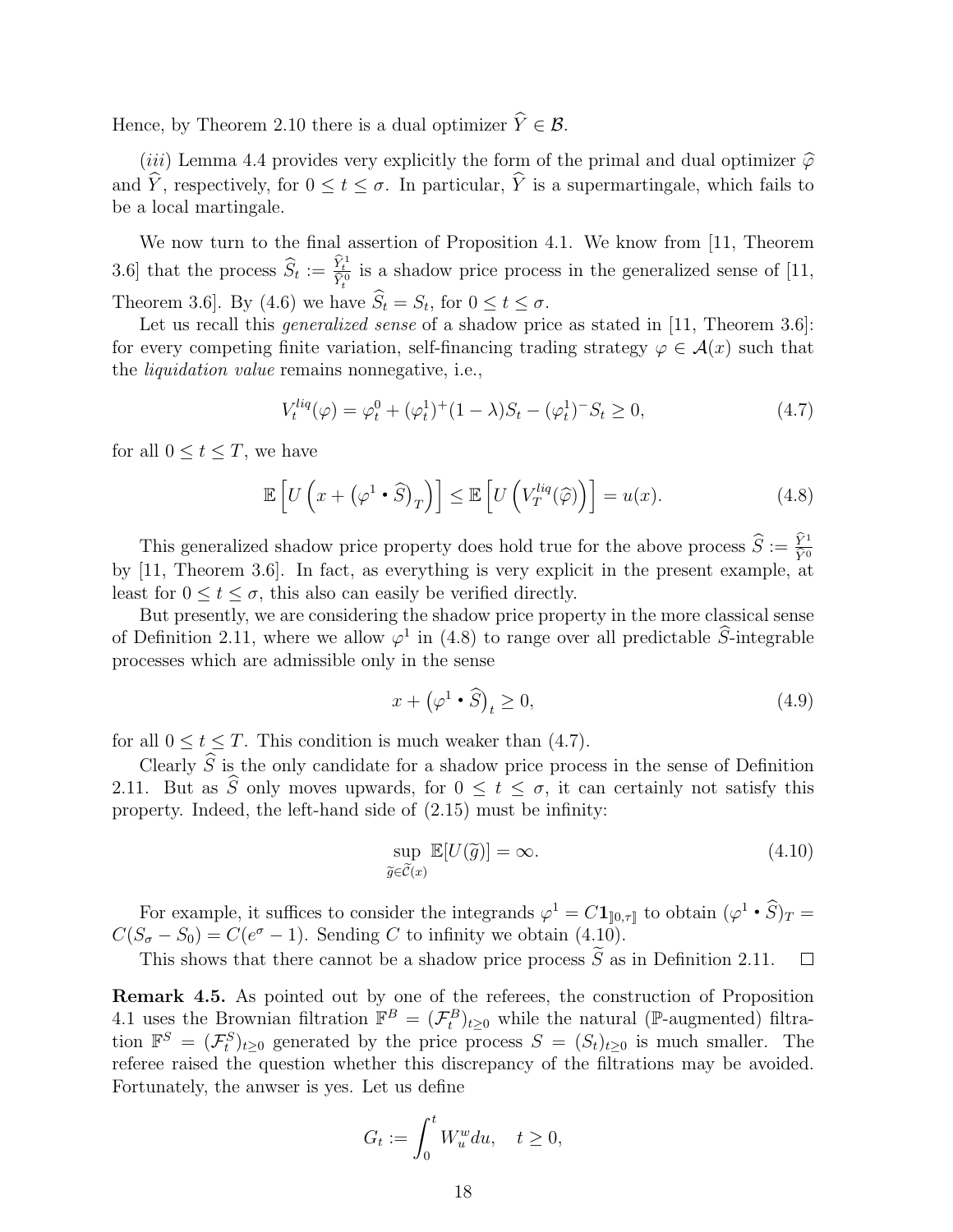where  $(W_u^w)_{u\geq 0}$  is defined above. Note that the process *G* generates the Brownian filtration  $\mathbb{F}^B$ . Also note that the process *G* is increasing up to time *τ*. We may replace the process  $S_t = e^{t \wedge \tau}$  in the construction of Proposition 4.1 by the process

$$
\overline{S}_t := \exp\big((t + G_t) \wedge (\tau + G_\tau)\big).
$$

The reader may verify that  $\overline{S}$  also has the properties claimed in Proposition 4.1 and has the additional feature to generate the Brownian filtration up to time *τ* .

We finish this section by considering a variant of the example constructed in Proposition 4.1. The main feature of this modified example is to show that, for a continuous process *S*, it may happen that  $\widehat{S} := \frac{\widehat{Y}^1}{\widehat{Y}^0}$  is a shadow price in the sense of Definition 2.11, but fails to be continuous.

Consider the first jump time  $\tau^{\alpha}$  of a Poisson process  $(N_t)_{t\geq 0}$  with parameter  $\alpha > 0$ . It is exponentially distributed with parameter  $\alpha > 0$ , so that  $\mathbb{E}[\tau^{\alpha}] = \alpha^{-1}$ . The stock price process  $S = S^{\alpha}$  is defined by

$$
S_t^{\alpha} := e^{t \wedge \tau^{\alpha}}.
$$

Similarly, as in the previous example, the price moves upwards up to time  $\tau^{\alpha}$ , and then remains constant. As information available to the investor we use the P-augmented filtration  $\mathbb{F}^{S^{\alpha}} = (\mathcal{F}^{S^{\alpha}}_t)$  $f_t^{S^{\alpha}}$ )<sub>*t*</sub><sub>≥0</sub> generated by the price process  $S^{\alpha} = (S_t^{\alpha})_{t \geq 0}$ .

For fixed transaction costs  $\lambda \in (0,1)$  such that  $\lambda < \alpha^{-1}$ , and initial endowment  $x > 0$ , we consider the portfolio optimization problem  $(2.6)$  with logarithmic utility function, i.e.,

$$
\mathbb{E}\left[\log\left(g\right)\right] \to \max!, \qquad g \in \mathcal{C}(x). \tag{4.11}
$$

**Proposition 4.6.** *The process*  $S^{\alpha}$  *has the following properties.* 

- *(i)* The price process  $S^{\alpha}$  satisfies the condition ( $CPS^{\mu}$ ) for all  $\mu \in (0,1)$ *, but does not satisfy the condition* (*NUP BR*)*.*
- *(ii) The value function*  $u(x)$  *is finite, for*  $x > 0$ *.*
- *(iii) The dual optimizer*  $\hat{Y} \in \mathcal{B}$  *is induced by a martingale*  $\hat{Z}$  *and therefore Theorem 2.12 implies that*  $\widehat{S} = \frac{\widehat{Z}^1}{\widehat{Z}^0}$  $\frac{Z^4}{\hat{Z}^0}$  is a shadow price in the sense of Definition 2.11.
- *(iv) The shadow price S fails to be continuous. In fact it has a jump at time*  $t = \tau^{\alpha}$ *.*

Again, we start by arguing heuristically to derive candidates for primal and dual optimizer. Then we shall verify, using the duality theorem, that they are actually optimizers to the primal and dual problem respectively.

Since  $S^{\alpha}$  can never move downwards, it is rather intuitive that the agent will never go short on this (see Proposition A.5 for a formal argument), hence the leverage process is always positive, i.e.,

$$
L_t(\varphi) = \frac{\varphi_t^1 S_t}{\varphi_t^0 + \varphi_t^1 S_t} \ge 0.
$$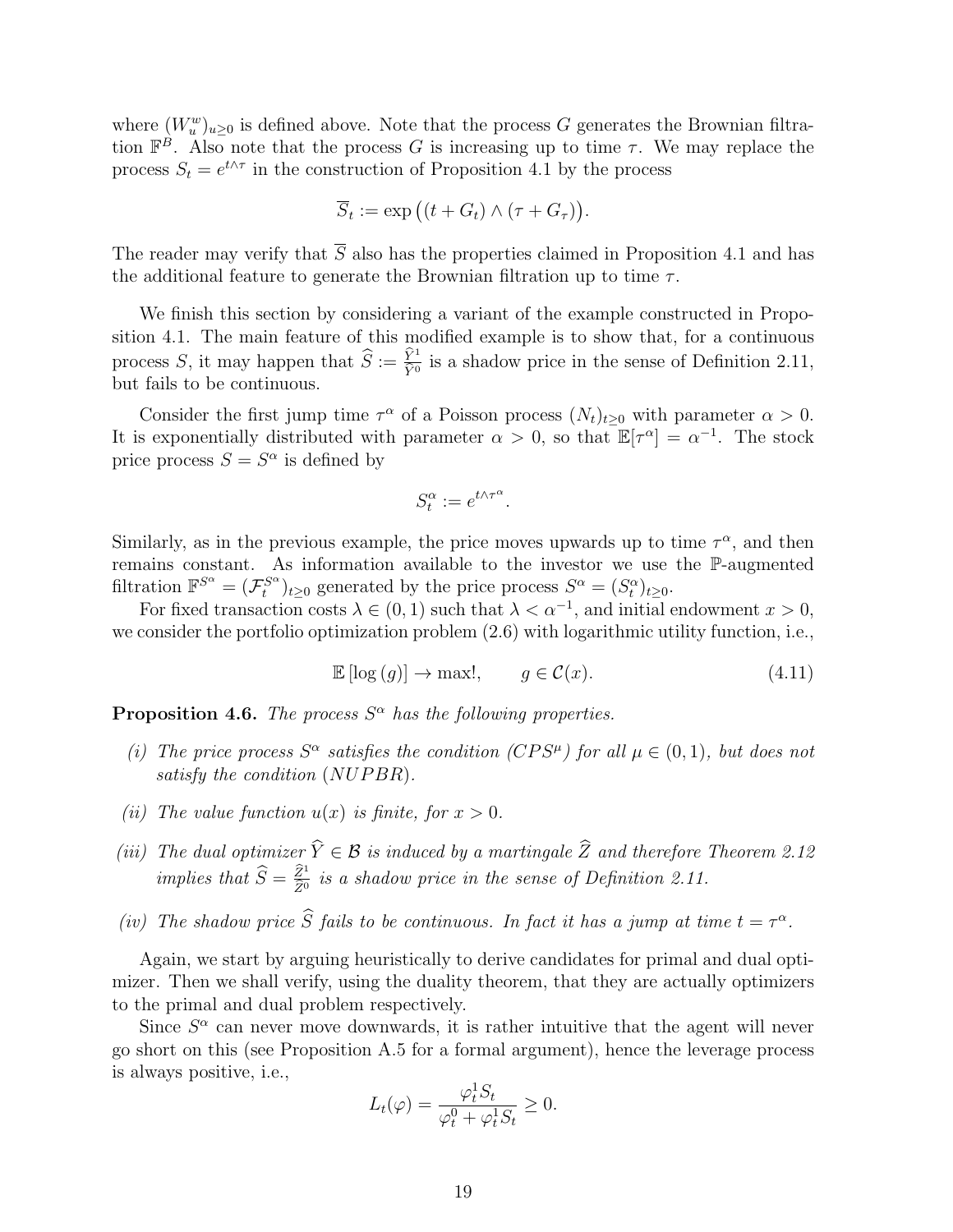By the memorylessness of the exponential distribution and the properties of  $U(x)$  $\log(x)$ , the optimal leverage should remain constant on the stochastic time interval  $[0, \tau^{\alpha}]$ . Under transaction costs  $\lambda > 0$ , the upper bound for the leverage  $L_t(\varphi)$  is  $\frac{1}{\lambda}$  as above.

Fix  $\ell \in [0, \frac{1}{\lambda}]$ *λ*<sup>1</sup>. Starting with initial endowment  $(φ_{0-}^0, φ_{0-}^1) = (x, 0)$ , we buy *ℓx* shares, i.e.,  $(\varphi_0^0, \varphi_0^1) = ((1 - \ell)x, \ell x)$ .

Similarly, as above, we derive from the requirement that  $L_t(\varphi)$  remains constant that

$$
(\varphi_t^0, \varphi_t^1) = \left( (1 - \ell) x e^{\ell t}, \ell x e^{(\ell - 1)t} \right),
$$

for  $0 \le t \le \tau^{\alpha}$ , which yields that the liquidation value at time  $\tau^{\alpha}$  is

$$
V_{\tau^{\alpha}}^{liq}(\varphi^0, \varphi^1) = (1 - \ell \lambda) x e^{\ell \tau^{\alpha}}.
$$

Hence, the expected utility is

$$
f(\ell) := \mathbb{E} \left[ \log \left( V_{\tau^{\alpha}}(\varphi^{0}, \varphi^{1}) \right) \right] = \mathbb{E} \left[ \log \left( (1 - \ell \lambda) x e^{\ell \tau^{\alpha}} \right) \right]
$$

$$
= \log(x) + \log(1 - \ell \lambda) + \frac{\ell}{\alpha}.
$$

Maximizing over  $\ell \in [0, \frac{1}{\lambda}]$  $\frac{1}{\lambda}$ , we get the optimal leverage

$$
\hat{\ell} = \frac{1 - \alpha \lambda}{\lambda} \vee 0.
$$

Therefore, the educated guess for the optimal strategy is

$$
\begin{split} (\widehat{\varphi}_t^0, \widehat{\varphi}_t^1) &= \left( (1 - \widehat{\ell}) x e^{\widehat{\ell} t}, \widehat{\ell} x e^{(\widehat{\ell} - 1)t} \right) \\ &= \left( \frac{\lambda - 1 + \alpha \lambda}{\lambda} x \exp\left(\frac{1 - \alpha \lambda}{\lambda} t\right), \frac{1 - \alpha \lambda}{\lambda} x \exp\left(\frac{1 - \alpha \lambda - \lambda}{\lambda} t\right) \right), \end{split}
$$

for  $0 \le t < \tau^{\alpha}$ . At  $\tau^{\alpha}$  the portfolio may be liquidated so that  $(\hat{\varphi}_t^0, \hat{\varphi}_t^1) = (V_{\tau^{\alpha}}^{liq}(\hat{\varphi}), 0)$  for  $t \geq \tau^{\alpha}$ . This yields as candidate for the value function  $u(x)$ 

$$
\bar{u}(x) = \log(x) + \log(1 - \hat{\ell}\lambda) + \frac{\hat{\ell}}{\alpha} = \log(x) + \log(\alpha\lambda) + \frac{1 - \alpha\lambda}{\alpha\lambda},
$$

which satisfies  $\bar{u}(x) \leq u(x)$ .

Let us continue our heuristic search for the dual optimizer  $\widehat{Z}$  and the shadow price  $\widehat{S} = \frac{\widehat{Z}^1}{\widehat{Z}^0}$  $\frac{Z^1}{\widehat{Z}^0}$ .

As for a Poisson process  $(N_t)_{t\geq0}$  and  $u < 1$ , the process

$$
\exp\big(\log(1-u)N_t + u\alpha t\big), \quad t \ge 0
$$

is a martingale, we use the following ansatz to look for the dual optimizer, where *u, v <* 1 are still free variables.

Set

$$
Z_{\tau^{\alpha}\wedge t}^{0} := \exp\left(\log(1-u)N_{\tau^{\alpha}\wedge t} + u\alpha(\tau^{\alpha}\wedge t)\right),
$$
  
\n
$$
Z_{\tau^{\alpha}\wedge t}^{1} := \exp\left(\log(1-v)N_{\tau^{\alpha}\wedge t} + v\alpha(\tau^{\alpha}\wedge t)\right),
$$
  
\n
$$
\widetilde{S}_{t} := \frac{Z_{\tau^{\alpha}\wedge t}^{1}}{Z_{\tau^{\alpha}\wedge t}^{0}} = \exp\left(N_{\tau^{\alpha}\wedge t}\log\left(\frac{1-v}{1-u}\right)\right) \exp\left((v-u)\alpha(\tau^{\alpha}\wedge t)\right).
$$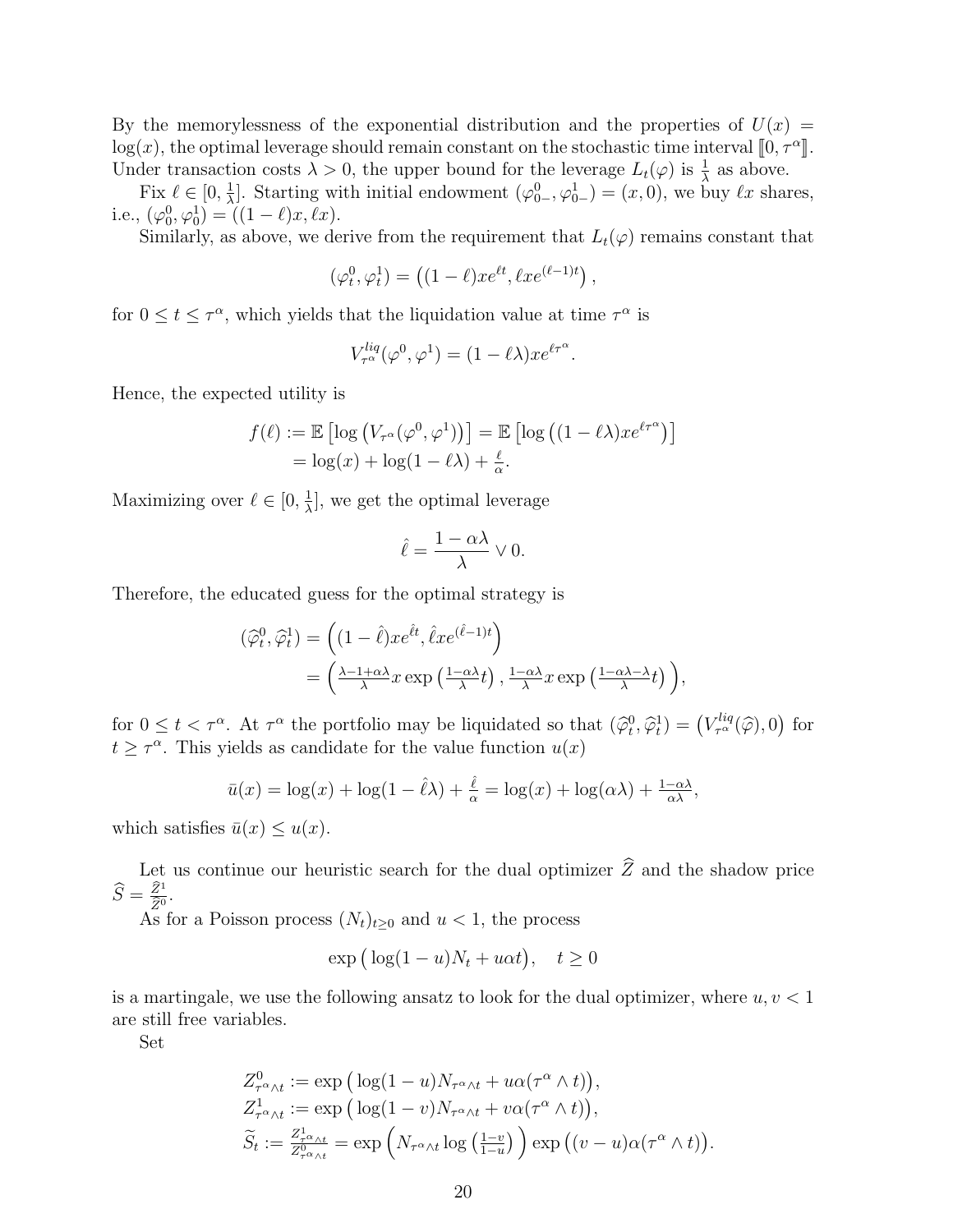By the definition of  $\tau^{\alpha}$ , we have

$$
\widetilde{S}_t = \begin{cases} \exp((v-u)\alpha t), & \text{if } 0 \le t < \tau^{\alpha}, \\ \frac{1-v}{1-u} \exp((v-u)\alpha \tau^{\alpha}), & \text{if } t \ge \tau^{\alpha}. \end{cases}
$$

In order to be a candidate for a shadow price,  $\widetilde{S}$  should satisfy

$$
\widetilde{S}_t = \begin{cases} S_t, & \text{if } 0 \le t < \tau^\alpha, \\ (1 - \lambda) S_{\tau^\alpha}, & \text{if } t \ge \tau^\alpha, \end{cases}
$$

therefore the parameters *u* and *v* should solve the following equations

$$
v - u = \frac{1}{\alpha}, \quad \frac{1 - v}{1 - u} = 1 - \lambda.
$$

Solving the equations above, we obtain  $u = 1 - \frac{1}{\alpha \lambda}$  and  $v = 1 + \frac{1}{\alpha} - \frac{1}{\alpha \lambda}$  so that

$$
\widehat{Z}_{t}^{0} := \left(\frac{1}{\alpha\lambda}\right)^{N_{\tau^{\alpha}\wedge t}} \exp\left(\left(\alpha - \frac{1}{\lambda}\right)\left(\tau^{\alpha}\wedge t\right)\right),
$$
  
\n
$$
\widehat{Z}_{t}^{1} := \left(\frac{1}{\alpha\lambda} - \frac{1}{\alpha}\right)^{N_{\tau^{\alpha}\wedge t}} \exp\left(\left(1 + \alpha - \frac{1}{\lambda}\right)\left(\tau^{\alpha}\wedge t\right)\right),
$$
  
\n
$$
\widehat{S}_{t} := \frac{\widehat{Z}_{t}^{1}}{\widehat{Z}_{t}^{0}} = (1 - \lambda)^{N_{\tau^{\alpha}\wedge t}} e^{\tau^{\alpha}\wedge t}.
$$

This finishes our heuristic considerations. We shall now apply duality theory to verify the above guesses.

*Proof of Proposition 4.6.* Assertions (*i*) and (*ii*) follow by the same token as in Proposition 4.1.

As regards (*iii*) and (*iv*) note that  $(\hat{Z}_t^0, \hat{Z}_t^1)_{t\geq 0}$  is P-martingale. As  $(\hat{Z}_t^0, \hat{Z}_t^1)_{t\geq 0}$  is strictly positive and satisfies

$$
(1 - \lambda)S_t \le \frac{\widehat{Z}_t^1}{\widehat{Z}_t^0} \le S_t,
$$

for all  $t \geq 0$ , it defines a  $\lambda$ -consistent price system.

For  $\hat{y} := \bar{u}'(x) = \frac{1}{x}$ , we have

$$
v(\widehat{y}) \le \mathbb{E}\Big[-\log\left(\widehat{y}\widehat{Z}_{\tau^{\alpha}}^{0}\right) - 1\Big] = -\mathbb{E}\left[\log\left(\frac{1}{x}\frac{1}{\alpha\lambda}e^{\left(\alpha - \frac{1}{\lambda}\right)\tau^{\alpha}}\right)\right] - 1
$$
  
=  $\log(x) + \log(\alpha\lambda) + \frac{\alpha\lambda - 1}{\alpha\lambda} - 1 = \bar{u}(x) - x\widehat{y}$   
 $\le u(x) - x\widehat{y}.$ 

Combining this inequality with the trivial Fenchel inequality  $v(\hat{y}) \geq u(x) - x\hat{y}$ , we obtain  $u(x) - x\widehat{y} = \bar{u}(x) - x\widehat{y} = v(\widehat{y})$ , in particular  $u(x) = \bar{u}(x)$ . From Theorem 2.10,  $(\widehat{\varphi}_t^0, \widehat{\varphi}_t^1)_{t \geq 0}$ is indeed an optimal strategy of the problem defined in (4.11), and  $(\widehat{Z}_t^0, \widehat{Z}_t^1)_{t \geq 0}$  is a dual optimizer, which is a P-martingale. According to Theorem 2.12, it follows that  $\widehat{S}$  is a shadow price. shadow price.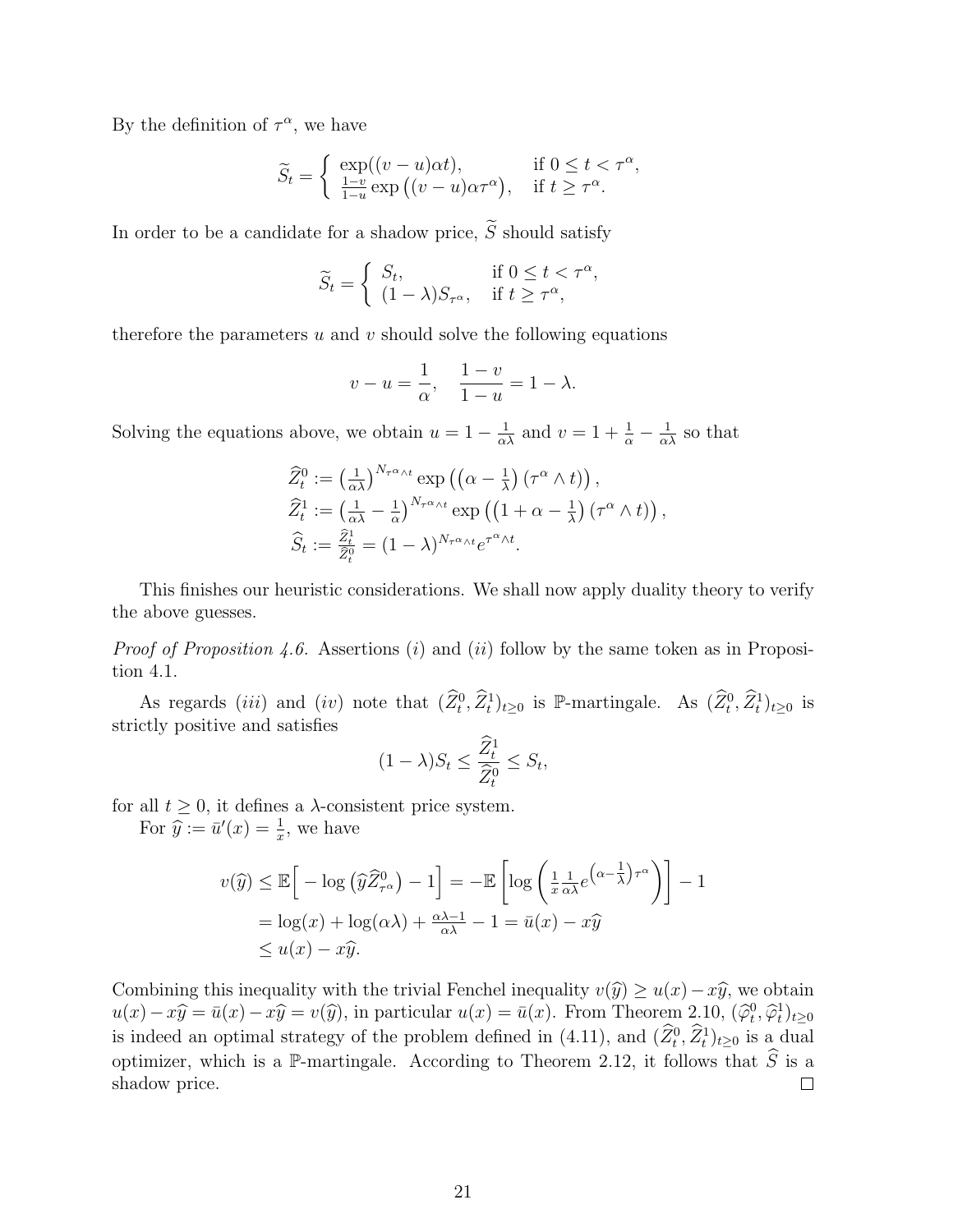#### **A Proofs and technical results**

*Proof of Proposition 2.6.* Let  $Z = (Z_t^0, Z_t^1)_{0 \le t \le T}$  be a *λ*-consistent local martingale deflator. By definition, there exists a localizing sequence  $(\tau_n)_{n=1}^{\infty}$  of stopping times, so that  $Z^{\tau_n}$  is in  $\mathcal{Z}^e(S^{\tau_n})$ , i.e.,  $Z^{\tau_n} = (Z^0_{t \wedge \tau_n}, Z^1_{t \wedge \tau_n})_{0 \le t \le T}$  is a local martingale and

$$
(1 - \lambda) S_{t \wedge \tau_n} Z_{t \wedge \tau_n}^0 \le Z_{t \wedge \tau_n}^1 \le S_{t \wedge \tau_n} Z_{t \wedge \tau_n}^0.
$$
\n(A.1)

Let  $(\varphi_t^0, \varphi_t^1)_{0 \le t \le T}$  be an admissible self-financing trading strategy under transaction  $\cos t$ . Consider now the stopped value process

$$
V_t^{\tau_n}:=\varphi^0_{t\wedge\tau_n}Z^0_{t\wedge\tau_n}+\varphi^1_{t\wedge\tau_n}Z^1_{t\wedge\tau_n}.
$$

Using Itô's lemma, we obtain

$$
dV_t^{\tau_n} = \varphi_{t \wedge \tau_n}^0 - dZ_{t \wedge \tau_n}^0 + \varphi_{t \wedge \tau_n}^1 - dZ_{t \wedge \tau_n}^1 + Z_{t \wedge \tau_n}^0 d\varphi_{t \wedge \tau_n}^0 + Z_{t \wedge \tau_n}^1 d\varphi_{t \wedge \tau_n}^1, \quad a.s.
$$

By  $(2.1)$  and  $(A.1)$  we obtain

$$
Z^0_{t \wedge \tau_n} d\varphi^0_{t \wedge \tau_n} + Z^1_{t \wedge \tau_n} d\varphi^1_{t \wedge \tau_n} \le 0, \quad a.s.
$$

As  $(Z_{t \wedge \tau_n}^0, Z_{t \wedge \tau_n}^1)_{0 \le t \le T}$  is a local martingale,  $V^{\tau_n}$  is a local supermartingale. As  $V^{\tau_n}$  is nonnegative, it is a supermartingale, therefore  $(V_t)_{0 \le t \le T}$  is a local supermartingale. Again by nonnegativity,  $(V_t)_{0 \leq t \leq T}$  is a supermartingale. Therefore the assertion follows.  $\Box$ 

In the proof of Lemma 3.5, we have used the following consequence of the Fatou-limit construction of Föllmer and Kramkov  $[15, \text{ Lemma } 5.2]$ . (Compare also  $[12, \text{Proposition}$ 2.3] for a more refined result.)

**Lemma A.1.** Let  $(Z^n)_{n=1}^{\infty}$  be a sequence of  $[0, \infty)$ -valued (càdlàg) supermartingales  $Z^n = (Z_t^n)_{0 \le t \le T}$ , all starting at  $Z_0^n = 1$ . There exists a sequence of forward convex *combinations, still denoted by*  $(Z^n)_{n=1}^{\infty}$ , a limiting (càdlàg) supermartingale Z as well as *a* sequence  $(\tau_n)_{n=1}^{\infty}$  *of stopping times such that, for every stopping time*  $0 \leq \tau \leq T$  *with*  $\mathbb{P}[\tau = \tau_n] = 0$ , for each  $n \in \mathbb{N}$ , we have

$$
Z_{\tau} = \mathbb{P} - \lim_{n \to \infty} Z_{\tau}^n, \tag{A.2}
$$

*the convergence holding true in probability.*

*Proof.* In [12, Theorem 2.7], it is shown that there exists a (làdlàg) optional strong supermartingale  $\overline{Z} = (\overline{Z}_t)_{0 \le t \le T}$  such that, after passing to forward convex combinations of  $(Z^n)_{n=1}^{\infty}$ , we have

$$
\overline{Z}_{\tau} = \mathbb{P} - \lim_{n \to \infty} Z_{\tau}^n,
$$
\n(A.3)

for all stopping times  $0 \leq \tau \leq T$ . We shall see that the càdlàg version of  $\overline{Z}$  then is our desired supermartingale *Z*. We note in passing that *Z* is the Fatou-limit of  $(Z^n)_{n=1}^{\infty}$  as constructed by Föllmer and Kramkov in [15].

Indeed, we may find a sequence  $(\tau_n)_{n=1}^{\infty}$  of stopping times exhausting all the jumps of *Z*. Therefore for a stopping time  $\tau$  avoiding all the  $\tau_n$ , we have  $Z_{\tau} = \overline{Z}_{\tau}$  so that in this case  $(A.3)$  implies  $(A.2)$ .  $\Box$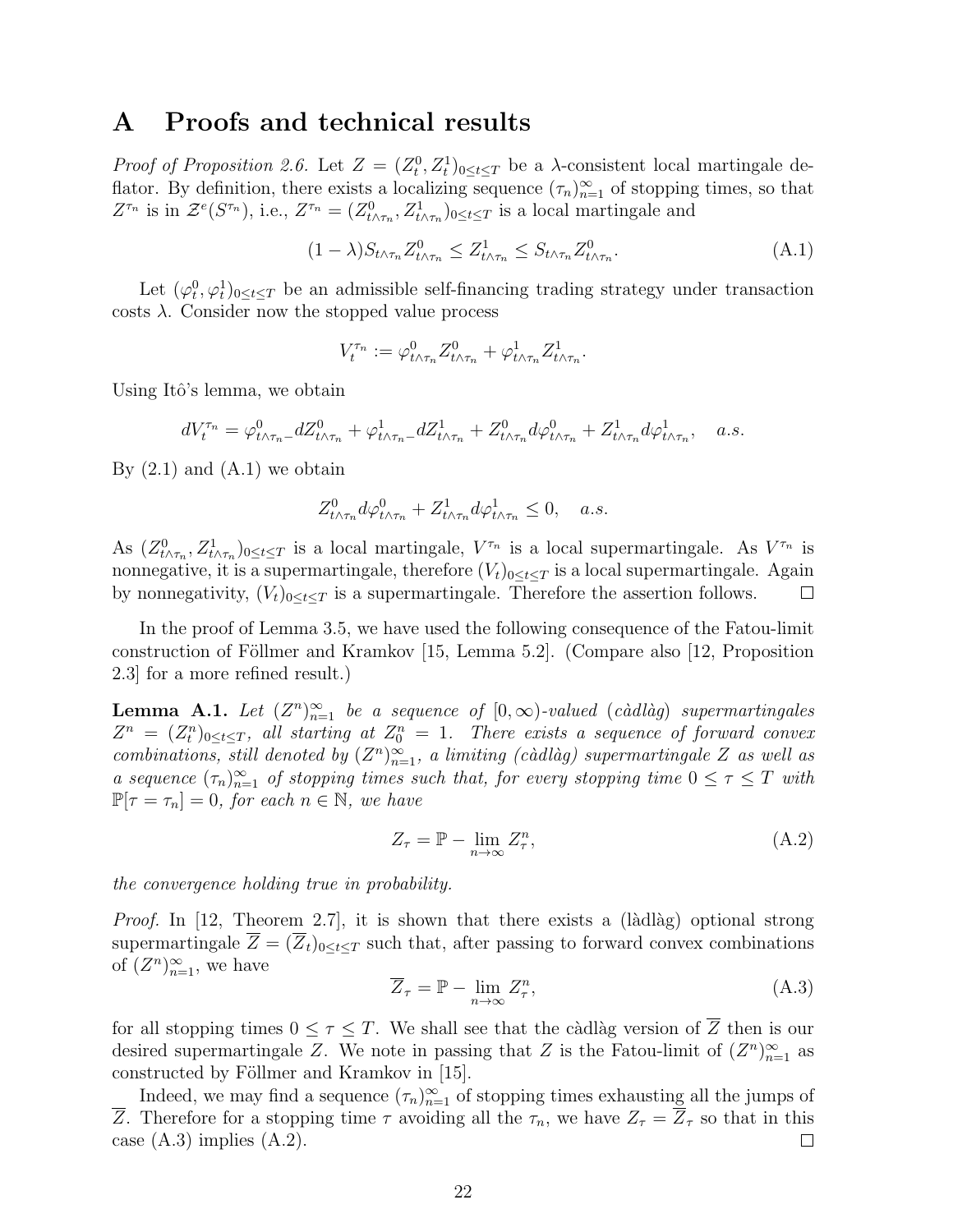#### **A.1 Proof of Lemma 4.4**

Consider the price process  $(S_t^w)_{t\geq 0}$  as in (4.1). Fix proportional transaction costs  $\lambda \in$  $(0, 1)$  as well as real numbers  $\varphi_0^0$  and  $\varphi_0^1$ . We consider the problem

$$
\mathbb{E}\big[\log\big(V_{\tau^w}^{liq}(\varphi^0,\varphi^1)\big)\big] \to \max!, \qquad (\varphi^0,\varphi^1) \in \mathcal{A}^w(\varphi_0^0,\varphi_0^1), \tag{A.4}
$$

where  $\mathcal{A}^w(\varphi_0^0, \varphi_0^1)$  denotes the set of all self-financing and admissible trading strategies  $(\varphi^0, \varphi^1)$  under transaction costs  $\lambda$  starting with initial endowment  $(\varphi^0_0, \varphi^1_0)$ . If we do not need the dependence on *w* explicitly, we drop the superscript *w* in the sequel to lighten the notation and simply write  $W$ ,  $\tau$ ,  $S$  and  $\mathcal{A}(\varphi_0^0, \varphi_0^1)$ .

**Proposition A.2.** *Fix*  $w \geq 0$ *. For all*  $(\varphi_0^0, \varphi_0^1)$  *with*  $V_0^{liq}$  $\sigma_0^{tiq}(\varphi_0^0, \varphi_0^1) > 0$ , there exists an *optimal strategy*  $\hat{\varphi} = (\hat{\varphi}_t^0, \hat{\varphi}_t^1)_{0 \le t < \infty}$  *to problem* (A.4) *and we have that* 

$$
\begin{split} u(\varphi^0_0,\varphi^1_0):=\sup_{(\varphi^0,\varphi^1)\in\mathcal{A}(\varphi^0_0,\varphi^1_0)}\mathbb{E}\big[\log\big(V^{liq}_\tau(\varphi^0,\varphi^1)\big)\big]\\ =\inf_{y>0}\left\{\inf_{(Z^0,Z^1)\in\mathcal{Z}^\lambda}\left\{\mathbb{E}\big[-\log(yZ^0_T)-1\big]+y\mathbb{E}[Z^0_0\varphi^0_0+Z^1_0\varphi^1_0]\right\}\right\}, \end{split}
$$

*where*  $\mathcal{Z}^{\lambda}$  *denotes the set of*  $\lambda$ *-consistent price systems.* 

*Proof.* Since  $U(x) = \log(x)$  has reasonable asymptotic elasticity,  $S = (S_t)_{0 \le t < \infty}$  satisfies the condition  $(CPS^{\mu})$  for all  $\mu \in (0,1)$  by Proposition 4.1.(i), the assertions follow from the general static duality results for utility maximization under transaction costs as soon as we have shown that  $u(\varphi_0^0, \varphi_0^1) < \infty$ ; compare [13] and Section 3.2 in [4].

For the latter, we observe that

$$
V_{\tau}^{liq}(\varphi^0, \varphi^1) \leq (\varphi_0^0 + \varphi_0^1) \exp(\tfrac{1}{\lambda}\tau)
$$

and  $\tau$  has an inverse Gaussian distribution with mean  $\mathbb{E}[\tau] = w$ , which implies

$$
u(\varphi_0^0, \varphi_0^1) \le \log(\varphi_0^0 + \varphi_0^1) + \frac{1}{\lambda} \mathbb{E}[\tau] = \log(\varphi_0^0 + \varphi_0^1) + \frac{1}{\lambda} w < \infty,
$$

hence the proof is completed.

In order to show Lemma 4.4, we define the value function  $v(l, w)$  on  $[0, \frac{1}{\lambda}]$  $\frac{1}{\lambda}$   $\times$  [0,  $\infty$ ) by

$$
v(l, w) := \sup_{(\varphi^0, \varphi^1) \in \mathcal{A}^w(1-l,l)} \mathbb{E}\big[\log \big(V_{\tau^w}^{liq}(\varphi^0, \varphi^1)\big)\big],
$$

where  $(\varphi^0, \varphi^1) \in \mathcal{A}^w(1-l, l)$  ranges through all admissible trading strategies starting at  $(\varphi_{0-}^0, \varphi_{0-}^1) = (1 - l, l)$ . We shall see that, for fixed *w*, the function  $v(l, w)$  is *decreasing* in *l*: indeed, one may always move at time *t* = 0 to a higher degree of leverage; but not vice versa, in view of the transaction costs  $\lambda$ .

**Lemma A.3.** For fixed  $0 < \lambda < 1$ . The value function  $v : [0, \frac{1}{\lambda}]$  $\frac{1}{\lambda}$   $\vert \times$   $[0, \infty)$   $\rightarrow$  R  $\cup$   $\{-\infty\}$ *has the following properties:*

*(1)*  $v(l, w)$  *is concave and nonincreasing in l for all*  $w \in [0, \infty)$  *and*  $v(l, 0) = \log(1 - \lambda l)$ .

 $\Box$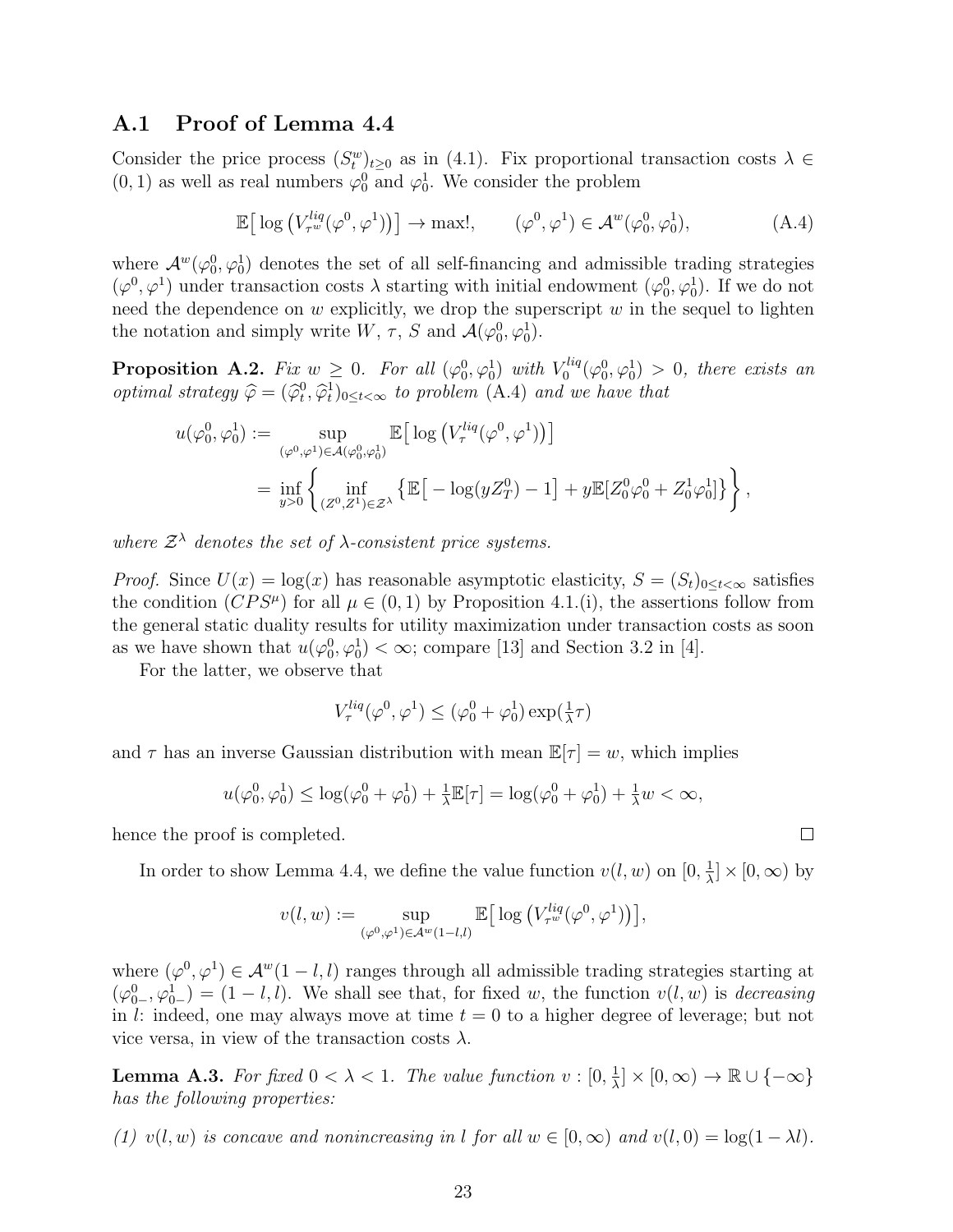- (2)  $v(l, w)$  *is nondecreasing in w for all*  $l \in [0, \frac{1}{\lambda}]$ *λ* ]*.*
- *(3) v is jointly continuous and*  $v(l, w) = -\infty$  *if and only if*  $(l, w) = (\frac{1}{\lambda}, 0)$ .<sup>1</sup>
- *(4) v satisfies the* dynamic programming principle*, i.e.,*

$$
v(l, w) = \sup_{(\varphi^0, \varphi^1) \in \mathcal{A}^w(1-l,l)} \mathbb{E} \left[ \log \left( \varphi^0_{\tau^w \wedge \sigma} + \varphi^1_{\tau^w \wedge \sigma} S_{\tau^w \wedge \sigma}^w \right) + v \left( L_{\tau^w \wedge \sigma}(\varphi), W_{\tau^w \wedge \sigma}^w \right) \right]
$$

*for all stopping times σ.*

*(5) There exists a nondecreasing, càdlàg function*  $\ell : [0, \infty) \to [0, \frac{1}{\lambda}]$ *λ* ] *given by*

$$
\ell(w) := \max \left\{ l \in [0, \frac{1}{\lambda}] \mid v(l, w) = v(0, w) \right\}
$$
 (A.5)

*such that*

- $(i)$   $v(l, w) = \max_{k \in [0, \frac{1}{\lambda}]} v(k, w)$  *for all*  $l \in [0, \ell(w)]$ *.*
- *(ii)*  $v(l, w)$  *is strictly concave and strictly decreasing in l on*  $(\ell(w), \frac{1}{2})$  $\frac{1}{\lambda}$ ].

*Proof.* (1) As

$$
\mathcal{A}(1-(\mu l_1+(1-\mu)l_2),(\mu l_1+(1-\mu)l_2)\big) \subseteq \mu\mathcal{A}(1-l_1,l_1)+(1-\mu)\mathcal{A}(1-l_2,l_2)
$$

for all  $l_1, l_2 \in [0, \frac{1}{\lambda}]$  $\frac{1}{\lambda}$  and  $\mu \in [0, 1]$ , the concavity of  $v(l, w)$  in *l* follows immediately from that of  $log(x)$  and  $V_\tau(\varphi^0, \varphi^1)$ , as  $log(x)$  is nondecreasing.

If  $l_1 < l_2$ , the investor with initial endowment  $(\varphi_0^0, \varphi_0^1) = (1 - l_1, l_1)$  can immediately buy  $(l_2 - l_1)$  units of stock at time  $t = 0$  for the price  $S_0 = 1$  to get  $(\varphi_0^0, \varphi_0^1) = (1 - l_2, l_2)$ . This implies that  $\mathcal{A}(1 - l_1, l_1) \supseteq \mathcal{A}(1 - l_2, l_2)$  and therefore  $v(l_1, w) \geq v(l_2, w)$ .

The assertion that  $v(l, 0) = \log(1 - \lambda l)$  follows immediately from  $S^0 \equiv 1$ .

(2) As  $\tau^{w_1} < \tau^{w_2}$  for all  $0 \leq w_1 < w_2$  and hence  $S_t^{w_1} \leq S_t^{w_2}$  for all  $t \geq 0$ , it is clear that  $v(l, w_1) \leq v(l, w_2)$ .

(3) The continuity of the function  $v(\cdot, w) : [0, \frac{1}{\lambda}]$  $\frac{1}{\lambda}$   $\rightarrow \mathbb{R} \cup \{-\infty\}$  for fixed  $w \geq 0$  on  $(0, \frac{1}{\lambda})$  $\frac{1}{\lambda}$ ) follows immediately from the fact that any finitely valued concave function is on the relative interior of its effective domain continuous. At  $l = 0$ , it follows from the fact that  $v(\cdot, w)$  is concave and nonincreasing.

The argument for the continuity at  $l = \frac{1}{\lambda}$  $\frac{1}{\lambda}$  is slightly more involved. To that end, let  $\lambda_n \in (0,1)$  such that  $\lambda_n \nearrow \lambda$  and consider for any  $n \in \mathbb{N}$  the optimisation problem

$$
\mathbb{E}\big[\log\big(V_{\tau^w}^{\lambda_n,w}(\varphi^0,\varphi^1)\big)\big] \to \max!, \qquad (\varphi^0,\varphi^1) \in \mathcal{A}^{\lambda_n,w}(1-l,l), \tag{A.6}
$$

where  $V_{\tau^w}^{\lambda_n,w}(\varphi^0,\varphi^1):=\varphi^0_{\tau^w}+(\varphi^1_{\tau^w})^+(1-\lambda_n)S^w_{\tau^w}-(\varphi^1_{\tau^w})^S_{\tau^w}$  denotes the terminal liquidation value with transaction costs  $\lambda_n$  and  $\mathcal{A}^{\lambda_n,w}(\varphi_0^0,\varphi_0^1)$  the set of all self-financing and admissible trading strategies  $(\varphi^0, \varphi^1)$  under transaction costs  $\lambda_n$  starting with initial endowment  $(\varphi_0^0, \varphi_0^1)$ . By Proposition A.2, the solution  $\hat{\varphi}^n(l, w) = (\hat{\varphi}^{0,n}(l, w), \hat{\varphi}^{1,n}(l, w))$ 

<sup>1</sup>With continuity at *−∞* defined in the usual way.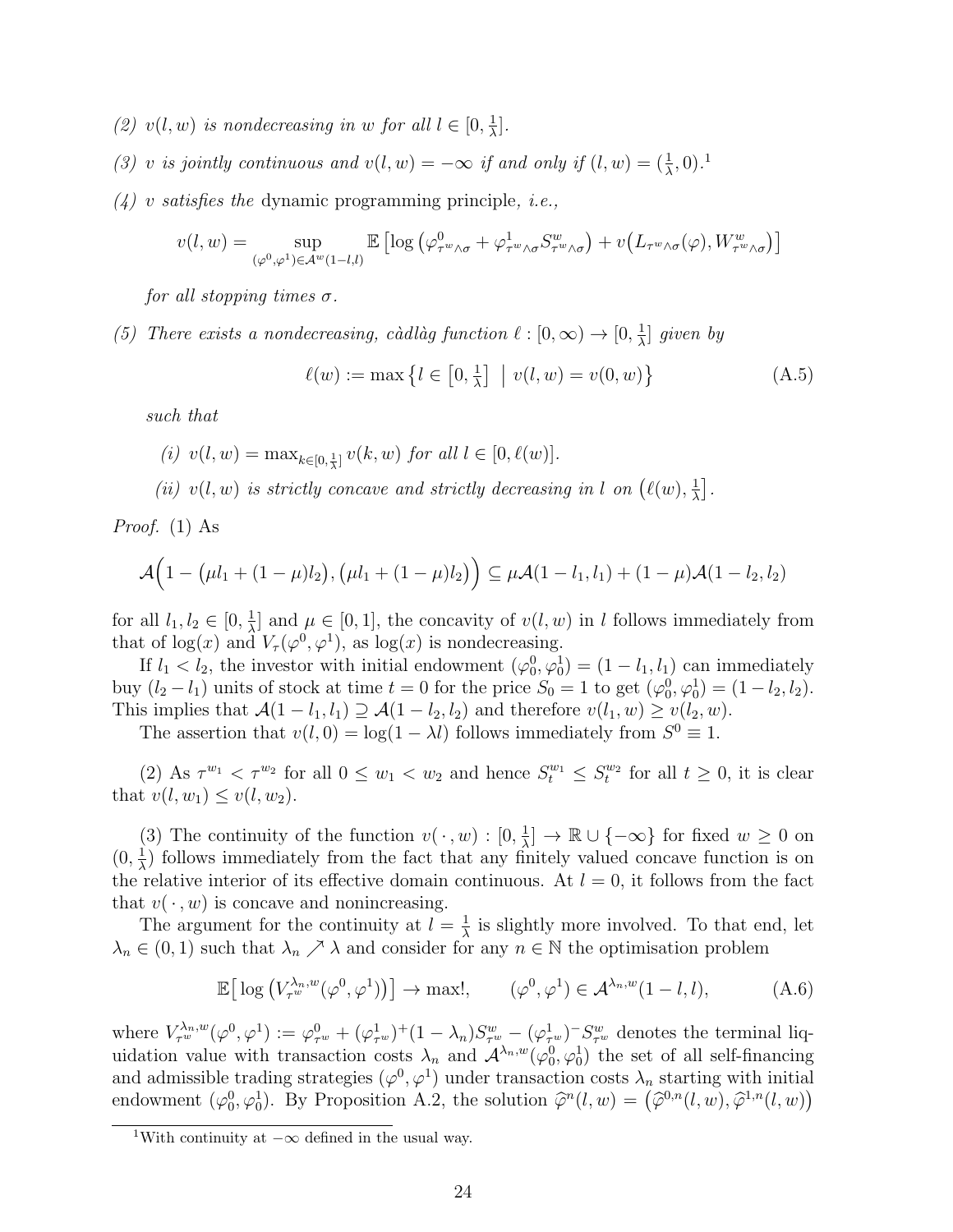to (A.6) exists for all  $(l, w) \in [0, \frac{1}{\lambda}]$  $\frac{1}{\lambda_n}]\times [0,\infty)\setminus \{(\frac{1}{\lambda_n})\}$  $\left\{\frac{1}{\lambda_n}, 0\right\}$  and  $n \in \mathbb{N}$ . So we can define the functions  $v^n : [0, \frac{1}{\lambda}]$  $\frac{1}{\lambda_n}$   $\times$   $[0, \infty)$   $\rightarrow$  R  $\cup$  { $-\infty$ } for  $n \in \mathbb{N}$  by

$$
v^n(l,w):=\sup_{(\varphi^0,\varphi^1)\in {\mathcal A}^{\lambda_n,w}(1-l,l)}\mathbb{E}\big[\log\big(V_{\tau^w}^{\lambda_n,w}(\varphi^0,\varphi^1)\big)\big],
$$

that can by Proposition A.2 be represented as

$$
v^{n}(l, w) = \inf_{y>0} \inf_{(Z^{0}, Z^{1}) \in \mathcal{Z}^{\lambda_{n}}} \left\{ \mathbb{E} \left[ -\log(yZ_{T}^{0}) - 1 \right] + y \left( 1 - l + l \mathbb{E}[Z_{0}^{1}] \right) \right\}.
$$
 (A.7)

As  $\mathcal{Z}^{\lambda_n} \subseteq \mathcal{Z}^{\lambda_{n+1}}$  and  $\bigcup_{n=1}^{\infty} \mathcal{Z}^{\lambda_n}$  is  $L^1(\mathbb{R}^2)$ -dense in  $\mathcal{Z}^{\lambda}$  and closed under countable convex combinations by martingale convergence, we have by (A.7) and in [27, Proposition 3.2] that

$$
v^n(l, w) \searrow v(l, w) \tag{A.8}
$$

for all  $(l, w) \in [0, \frac{1}{\lambda}]$  $\frac{1}{\lambda}$   $\times$  [0,  $\infty$ ). To see that (A.8) also holds for  $(l, w) = (\frac{1}{\lambda}, 0)$ , choose  $(Z^{0,n}, Z^{1,n}) \equiv (1, 1 - \lambda_n) \in \mathcal{Z}^{\lambda_n}$ . Then

$$
v^{n}\left(\frac{1}{\lambda},0\right) \le \inf_{y>0} \left\{-\log(y)-1+y\left(\frac{\lambda-\lambda_{n}}{\lambda}\right)\right\} \le -\log\left(\frac{\lambda}{\lambda-\lambda_{n}}\right) \to -\infty,
$$

as *n* goes to infinity. Hence, we have for each  $w \in [0, \infty)$  a sequence of continuous, nonincreasing functions  $v^n(\cdot, w) : [0, \frac{1}{\lambda}]$  $\frac{1}{\lambda}$   $\rightarrow \mathbb{R}$  that converges pointwise to the function  $v(\,\cdot\,,w) : [0,\frac{1}{\lambda}$  $\frac{1}{\lambda}$   $\rightarrow \mathbb{R} \cup \{-\infty\}$  from above and this already implies that  $v(\cdot, w)$  is continuous at  $\frac{1}{\lambda}$ .

Indeed, let  $l_m \in (0, \frac{1}{\lambda})$  $\frac{1}{\lambda}$ ) such that  $l_m \nearrow \frac{1}{\lambda}$  and choose, for  $\varepsilon > 0$  and  $w > 0$ , some  $n \in \mathbb{N}$  such that  $0 \leq v^n(\frac{1}{\lambda})$  $\frac{1}{\lambda}$ *, w*) − *v*( $\frac{1}{\lambda}$  $\frac{1}{\lambda}$ , *w*)  $\leq \varepsilon$  and then  $m(\varepsilon) \in \mathbb{N}$  such that  $0 \leq v^n(l_m, w)$  $v^n(\frac{1}{\lambda})$  $\frac{1}{\lambda}$ , *w*)  $\leq \varepsilon$  for all  $m \geq m(\varepsilon)$ . Since  $v^n(l_m, w) \geq v(l_m, w)$ , we have that

$$
0 \le v(l_m, w) - v\left(\frac{1}{\lambda}, w\right) \le v^n(l_m, w) - v^n\left(\frac{1}{\lambda}, w\right) + v^n\left(\frac{1}{\lambda}, w\right) - v\left(\frac{1}{\lambda}, w\right) \le 2\varepsilon
$$

for all  $m \geq m(\varepsilon)$ , which proves the continuity at  $l = \frac{1}{\lambda}$  $\frac{1}{\lambda}$  for  $w > 0$ . For  $w = 0$  and  $N \in \mathbb{N}$ , choose  $n \in \mathbb{N}$  such that  $v^n(\frac{1}{\lambda})$  $\frac{1}{\lambda}$ , 0) ≤ *−N* and then *m*(*N*) ∈ N such that 0 ≤ *v*<sup>*n*</sup>(*l<sub>m</sub>*, *w*) −  $v^n(\frac{1}{\lambda})$  $\frac{1}{\lambda}, w$   $\leq 1$  for all  $m \geq m(N)$ . Using the same arguments as above, we then obatin that  $v(l_m, w) \leq -N + 1$  for all  $m \geq m(N)$ , which implies that  $\lim_{m \to \infty} v(l_m, 0) = -\infty$ and therefore the continuity of  $v(\cdot, 0)$  at  $l = \frac{1}{\lambda}$ *λ* .

For the proof of the continuity of  $v(l, w)$  in w, we observe that  $v(l, w)$  is continuous in *l* for each fixed  $w \in [0, \infty)$  and nondecreasing and hence Borel-measurable in *w* for each fixed  $l \in [0, \frac{1}{\lambda}]$  $\frac{1}{\lambda}$ . Therefore,  $v(l, w)$  is a Carathéodory function (see [1, Definition 4.50]) and hence jointly Borel-measurable by [1, Lemma 4.51]. Combining the first part of the proof of [5, Theorem 3.5] with [5, Remark 5.2] this implies that

$$
v(l, w) \le \sup_{(\varphi^0, \varphi^1) \in \mathcal{A}^w(1-l, l)} \mathbb{E} \Big[ \log \big( \varphi^0_{\tau^w \wedge \sigma} + \varphi^1_{\tau^w \wedge \sigma} S_{\tau^w \wedge \sigma}^w \big) + v \Big( \frac{\varphi^1_{\tau^w \wedge \sigma} S_{\tau^w \wedge \sigma}^w}{\varphi^0_{\tau^w \wedge \sigma} + \varphi^1_{\tau^w \wedge \sigma} S_{\tau^w \wedge \sigma}^w}, W_{\tau^w \wedge \sigma}^w \Big) \Big]
$$
(A.9)

for all stopping times  $\sigma$ , where we use the joint measurability of  $v(l, w)$  to replace the upper semicontinuous envelope of the value function  $V^*$  by the value function  $V$  itself (both in the notation of [5]).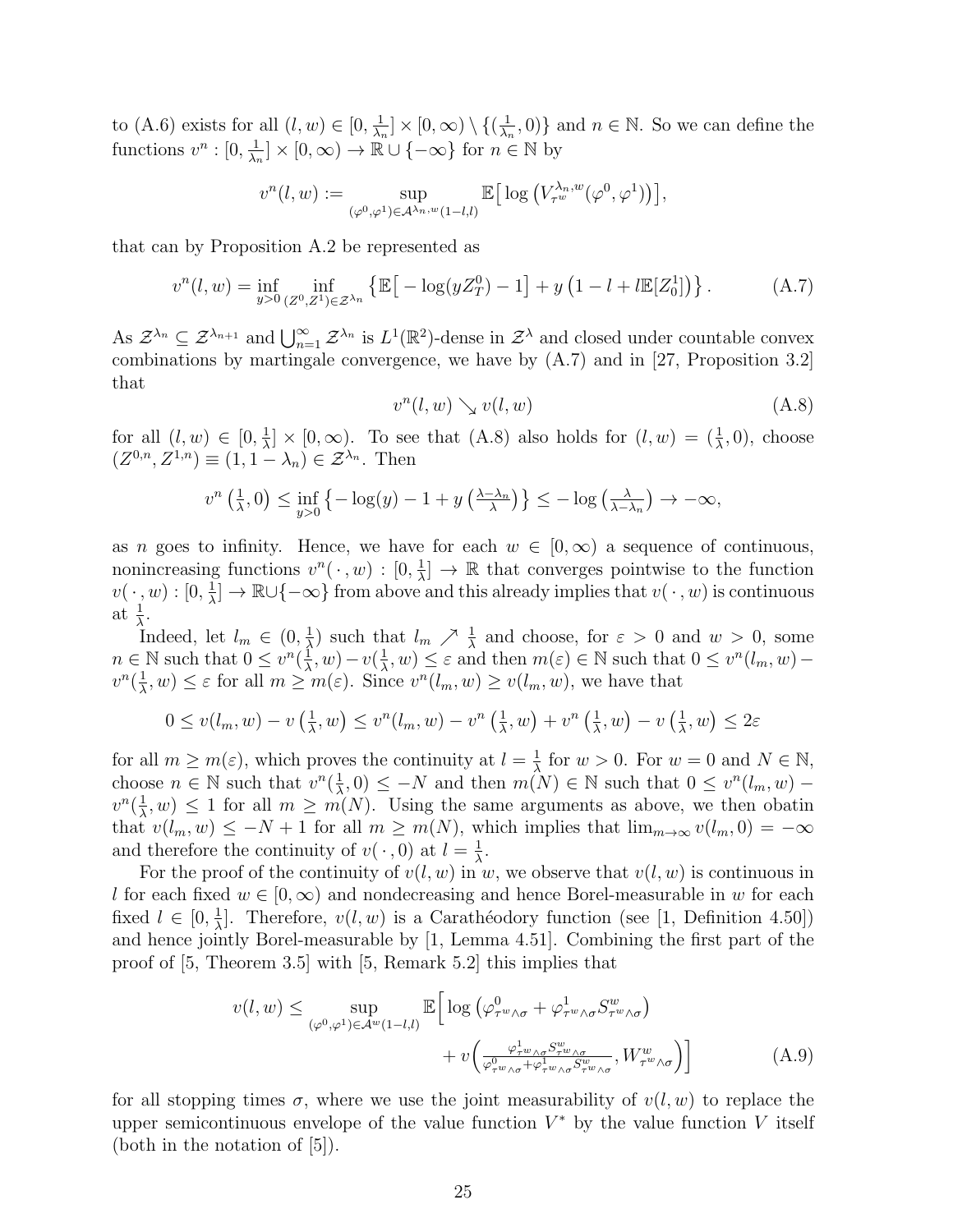For  $0 \leq w_1 < w_2$ , we then have by  $(A.9)$  that

$$
0 \le v(l, w_2) - v(l, w_1)
$$
  
\n
$$
\le \sup_{(\varphi^0, \varphi^1) \in \mathcal{A}^{w_2}(1-l,l)} \mathbb{E} \left[ \log \left( \varphi^0_\sigma + \varphi^1_\sigma e^\sigma \right) + v \left( L_\sigma(\varphi), w_1 \right) \right] - v(l, w_1)
$$
  
\n
$$
\le \mathbb{E} \left[ \frac{\sigma}{\lambda} + v \left( \frac{le^{\sigma}}{1 + l(e^{\sigma} - 1)}, w_1 \right) \right] - v(l, w_1)
$$

with  $\sigma := \inf\{t > 0 \mid W_t^{w_2} = w_1\}$ , where we used that  $L(\widehat{\varphi}(l, w_2)) \leq \frac{1}{\lambda}$  $\frac{1}{\lambda}$  and  $v(l, w)$  is nonincreasing in *l*. As  $\sigma$  has an inverse Gaussian distribution with mean  $\mathbb{E}[\sigma] = (w_2 - w_1)$ and variance  $Var[\sigma] = (w_2 - w_1)^2$ , we can make  $v(l, w_2) - v(l, w_1)$  arbitrary small by choosing  $w_2$  sufficiently close to  $w_1$  using the continuity of  $v(\cdot, w_1)$ , which proves the continuity of  $v(l, w)$  in *w* from above.

To prove the continuity of  $v(l, w)$  in *w* from below, consider the stopping time  $\rho :=$  $\inf\{t>0 \mid W_t^{w_1} = w_2\}.$  Then

$$
0 \le v(l, w_2) - v(l, w_1)
$$
  
\n
$$
\le v(l, w_2) - \mathbb{E}\left[\left\{\log\left(1 + l(e^{\rho} - 1)\right) + v\left(\frac{l e^{\rho}}{1 + l(e^{\rho} - 1)}, w_2\right)\right\} \mathbf{1}_{\{\rho \le \varepsilon\}}\right]
$$
\n
$$
+ \left\{\log(\frac{1}{\lambda} - 1) + \log(\tau \wedge 1)\right\} \mathbf{1}_{\{\rho > \varepsilon\}}\right]
$$
\n(A.10)

for all  $\varepsilon > 0$  again by (A.9), as

$$
\log (V_{\tau}^{liq}(\varphi^0, \varphi^1)) \ge \log(\frac{1}{\lambda} - 1) + \log(\tau \wedge 1)
$$

for  $(\varphi^0, \varphi^1) \equiv (1 - \frac{1}{\lambda})$  $\frac{1}{\lambda}$ ,  $\frac{1}{\lambda}$  $\frac{1}{\lambda}$ ). Now, since

$$
\mathbb{P}[\rho > \varepsilon] \le \mathbb{P}\left[\sup_{0 \le u \le \varepsilon} B_u < w_2 - w_1 + \varepsilon\right] = \mathbb{P}\left[|Z| < \frac{w_2 - w_1 + \varepsilon}{\sqrt{\varepsilon}}\right]
$$

by the reflection principle for some normally distributed random variable  $Z \sim N(0, 1)$ , we can make the right-hand side of  $(A.10)$  arbitrarily small by choosing  $\varepsilon = w_2 - w_1$  and *w*<sub>1</sub> sufficiently close to  $w_2$  using the continuity of  $v(\cdot, w_2)$ .

Having the continuity of *v*(*l, w*) in *l* and *w* separately, the joint continuity follows from the fact that  $v(l, w)$  is nonincreasing in *l* for fixed *w* and nondecreasing in *w* for fixed *l*. Indeed, fix  $(l, w) \in (0, \frac{1}{\lambda})$  $\frac{1}{\lambda}$  *×* [0*,*  $\infty$ ) and  $\varepsilon > 0$  and let  $0 \le l_1 < l < l_2 \le \frac{1}{\lambda}$  $\frac{1}{\lambda}$  be such that  $|v(l', w) - v(l, w)| < \varepsilon$  for all  $l' \in [l_1, l_2]$ . Now choose  $w_1 \leq w$  and  $w_2 > w$  such that  $0 ≤ v(l_2, w) - v(l_2, w_1) < \varepsilon$  and  $0 ≤ v(l_1, w_2) - v(l_1, w) < \varepsilon$ . Then

$$
v(l',w') - v(l,w) \le v(l_1,w_2) - v(l,w) < 2\varepsilon
$$

and

$$
v(l,w) - v(l',w') \le v(l,w) - v(l_2,w_1) < 2\varepsilon
$$

for all  $(l', w') \in [l_1, l_2] \times [w_1, w_2]$ , which gives the joint continuity. If  $l = 0$ , the joint continuity follows by simply choosing  $l_1 = 0$  in the above and, if  $l = \frac{1}{\lambda}$  $\frac{1}{\lambda}$  and  $w > 0$ , by setting  $l_2 = \frac{1}{\lambda}$ <sup>1</sup>/<sub> $\lambda$ </sub>. To prove the joint continuity for  $(l, w) = (\frac{1}{\lambda}, 0)$ , observe that there exists for any  $N \in \mathbb{N}$  some  $w_1 > 0$  such that  $v(\frac{1}{\lambda})$  $\frac{1}{\lambda}$ ,  $w_1$ )  $\leq -\hat{N}$  and  $l_1 < \frac{1}{\lambda}$  $\frac{1}{\lambda}$  such that  $v(l_1, w_1) - v(\frac{1}{\lambda})$  $\frac{1}{\lambda}$ , *w*<sub>1</sub>)  $\leq$  1. Then  $v(l', w') \leq -N + 1$  for all  $(l', w') \in [l_1, \frac{1}{\lambda}]$  $\frac{1}{\lambda}$   $\times$  [0*, w*<sub>1</sub>] and hence  $v(l, w)$  is also jointly continuous at  $(l, w) = (\frac{1}{\lambda}, 0)$ .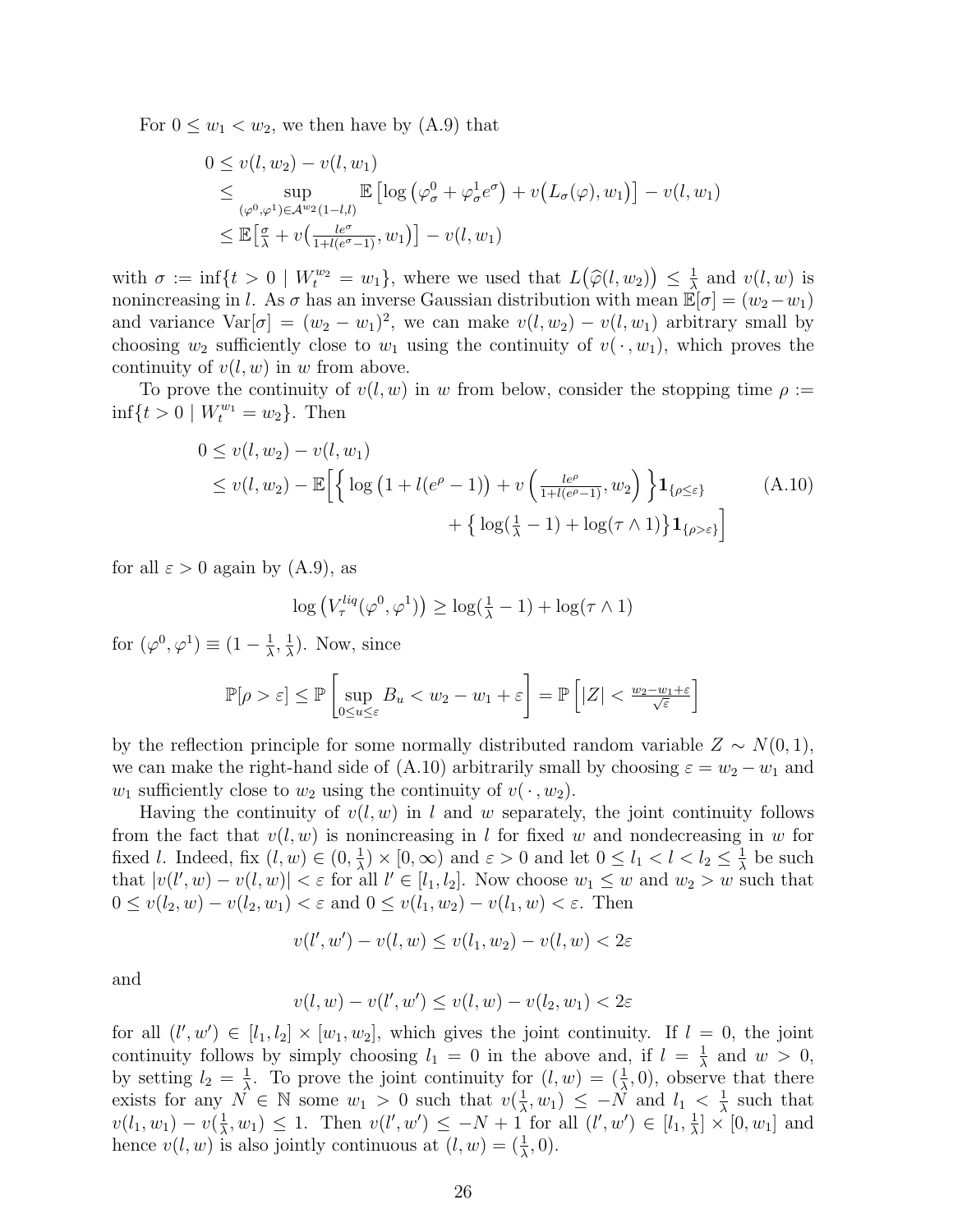(4) As the value function  $v(l, w)$  is jointly continuous, it coincides with its lower semicontinuous and upper semicontinuous envelope. Therefore, the dynamic programming principle follows from the weak dynamic programming principle in [5, Theorem 3.5] using [5, Remark 5.2] and observing that the set of controls does not depend on the current time.

(5) Because  $v(l, w)$  is continuous and nonincreasing in *l*, the set  ${k \in [0, \frac{1}{\lambda})}$  $\frac{1}{\lambda}$ ] |  $v(k, w) =$  $v(0, w)$ } is a compact interval and so we can define  $\ell(w)$  for all  $w \ge 0$  via  $(A.5)$ .

By the joint continuity of  $v(l, w)$ , we obtain that the function  $l : [0, \infty) \to [0, \frac{1}{\lambda}]$  $\frac{1}{\lambda}$  is upper semicontinuous and hence càdlàg, as it is also nondecreasing.

Indeed, suppose by way of contradiction that there exists a sequence  $(w_n)$  in  $[0, \frac{1}{\lambda}]$  $\frac{1}{\lambda}$ ] such that  $w_n \to w$  and  $\lim_{n\to\infty} \ell(w_n) =: k > \ell(w)$  along a subsequence again indexed by *n*. Then  $\lim_{n\to\infty} v(\ell(w_n), w_n) = v(k, w) < v(\ell(w), w)$  by the joint continuity of *v* and the definition of  $\ell(w)$ . But this yields a contradiction, as we also have

$$
\lim_{n \to \infty} v(\ell(w_n), w_n) = \lim_{n \to \infty} v(0, w_n) = v(0, w) = v(\ell(w), w)
$$

again using the definition of  $\ell(w)$  and the joint continuity of *v*.

To see that *ℓ*(*w*) is also nondecreasing, denote the optimal strategy to problem (A.4) for  $(\varphi_0^0, \varphi_0^1) = (1 - l, l)$  and  $W_0 = w$  by  $\hat{\varphi}(l, w) = (\hat{\varphi}^0(l, w), \hat{\varphi}^1(l, w))$  and consider  $0 \leq w_1 \leq w_2$ . Then  $\hat{\varphi}(\ell(w_2), w_2)$  satisfies  $L_t(\hat{\varphi}(\ell(w_2), w_2)) \geq \ell(w_1)$  for all  $t \leq \sigma :=$  $\inf\{t>0 \mid W_t^{w_2}=w_1\}$ , as we could otherwise construct a better strategy for the investor trading at  $S^{w_2}$  and starting with  $(\varphi_0^0, \varphi_0^1) = (1 - \ell(w_2), \ell(w_2))$ . For this, we observe that

$$
dL_t(\varphi) = L_t(\varphi) \left(1 - L_t(\varphi)\right) \mathbf{1}_{[\![ 0,\tau]\!]} dt + \frac{L_t(\varphi)}{\varphi_t^1} d\varphi_t^{1,\uparrow} - \frac{L_t(\varphi) \left(1 - \lambda L_t(\varphi)\right)}{\varphi_t^1} d\varphi_t^{1,\downarrow},
$$

which implies that we can always trade in such a way to keep the leverage  $L_t(\varphi) \equiv \ell(w_1)$ . For  $\ell(w_1) > 1$ , we buy stocks at the rate  $d\varphi_t^{1,\uparrow} = -\varphi_t^1(1-L_t(\varphi))\mathbf{1}_{\llbracket 0,\tau \rrbracket}dt$  and for  $\ell(w_1) < 1$ we sell at  $-d\varphi_t^{1,\downarrow} = -\varphi_t^1$  $\frac{(1-L_t(\varphi))}{(1-\lambda L_t(\varphi))}\mathbf{1}_{\llbracket 0,\tau\rrbracket}dt$ . This gives  $d\log(\varphi_t^0 + \varphi_t^1 S_t) = \ell(w_1)\mathbf{1}_{\llbracket 0,\tau\rrbracket}dt$  and  $d \log(\varphi_t^0 + \varphi_t^1 S_t) = \ell(w_1) \frac{1-\lambda}{1-\lambda \ell(s)}$  $\frac{1-\lambda}{1-\lambda\ell(w_1)}$ **1**<sub>[0,τ</sub>]dt, respectively. As  $\frac{1-\lambda}{1-\lambda\ell(w_1)} > 1$  for  $\ell(w_1) < 1$ , we obtain by part (4) that the strategy  $\varphi = (\varphi^0, \varphi^1) \in \mathcal{A}^{w_2}(1 - \ell(w_2), \ell(w_2))$  that keeps  $L_t(\varphi) = L_t(\widehat{\varphi}(\ell(w_2), w_2)) \vee \ell(w_1)$  for all  $t \leq \sigma$  and then continues with  $\widehat{\varphi}(\ell(w_1), w_1)$ , if  $L_t(\widehat{\varphi}(\ell(w_2), w_2)) \leq \ell(w_1), \text{ or } \widehat{\varphi}(\ell(w_2), w_2), \text{ if } L_t(\widehat{\varphi}(\ell(w_2), w_2)) > \ell(w_1), \text{ yields a higher }$ expected utility, i.e.,

$$
\mathbb{E}\big[\log\big(V_{\tau^{w_2}}^{liq}(\varphi^0,\varphi^1)\big)\big] > \mathbb{E}\Big[\log\Big(V_{\tau^{w_2}}^{liq}\big(\widehat{\varphi}^0\big(\ell(w_2),w_2\big),\widehat{\varphi}^1\big(\ell(w_2),w_2\big)\big)\Big)\Big].
$$

As  $v(l, w) = v(\ell(w), w)$  for  $l \in [0, \ell(w)]$  and  $v(l, w) < v(\ell(w), w)$  for  $l \in (\ell(w), \frac{1}{\lambda})$  $\frac{1}{\lambda}$ , it follows from the concavity of  $v(l, w)$  in *l* that  $v(l, w)$  is strictly decreasing in *l* on  $(\ell(w), \frac{1}{2})$  $\frac{1}{\lambda}$ ]. This implies that

$$
g(l_1, w) := V_{\tau}^{liq}(\widehat{\varphi}^0(l_1, w), \widehat{\varphi}^1(l_1, w)) \neq V_{\tau}^{liq}(\widehat{\varphi}^0(l_2, w), \widehat{\varphi}^1(l_2, w)) =: g(l_2, w)
$$
  
\n
$$
d \leq l \leq l \leq 1 \text{ and hence the strict capacity of } g(l_1, w) \text{ in } l \text{ on } (\ell(w))^{-1}
$$

for 
$$
\ell(w) < l_1 < l_2 \leq \frac{1}{\lambda}
$$
 and hence the strict concavity of  $v(l, w)$  in  $l$  on  $(\ell(w), \frac{1}{\lambda}]$ , as

$$
\mu v(l_1, w) + (1 - \mu)v(l_2, w) = \mu \mathbb{E} \Big[ \log (g(l_1, w)) \Big] + (1 - \mu) \mathbb{E} \Big[ \log (g(l_2, w)) \Big] \n
$$
< \mathbb{E} \Big[ \log (\mu g(l_1, w) + (1 - \mu)g(l_2, w)) \Big] \n\le v(\mu l_1 + (1 - \mu)l_2, w)
$$
$$

for all  $\mu \in (0,1)$  by Jensen's inequality.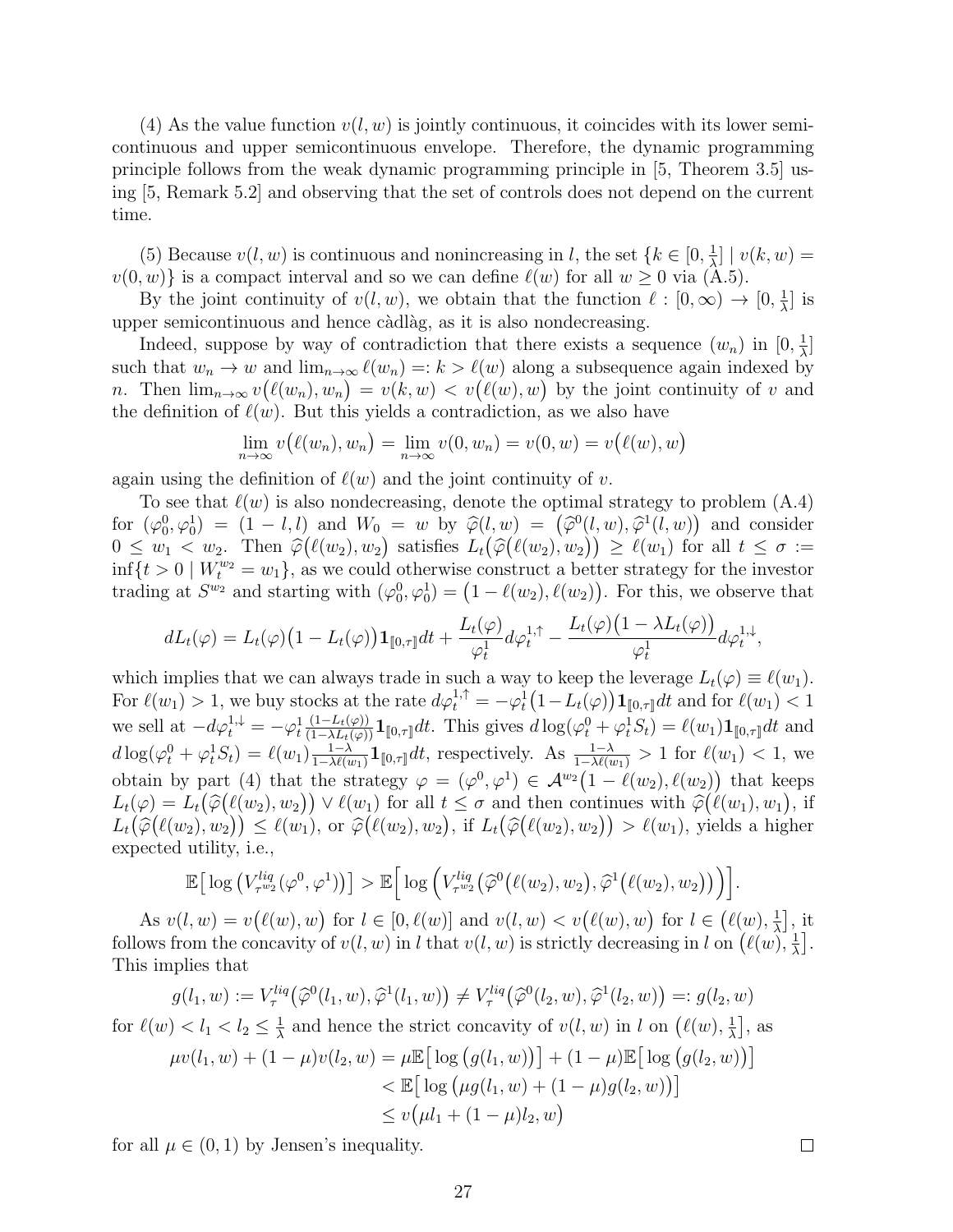$\textbf{Lemma A.4.} \: \: Let \: \ell : [0,\infty) \rightarrow [0,\frac{1}{\lambda}]$  $\frac{1}{\lambda}$ ] *be an increasing function (no left- or right-continuity is assumed). Recall that the optimizer*  $\hat{\varphi} = (\hat{\varphi}_t^0, \hat{\varphi}_t^1)_{t \geq 0}$  *is right-continuous and that we have to distinguish between*  $\widehat{\varphi}_{0-}$  *and*  $\widehat{\varphi}_0$ *.* 

*If*

$$
\mathbb{P}\left[\inf_{0\leq t<\tau}\left(L_t(\widehat{\varphi})-\ell(W_t)\right)<0\right] >0,\tag{A.11}
$$

*then there are stopping times*  $0 \le \sigma_1 \le \sigma_2$  *and*  $\alpha > 0$ *, such that*  $\mathbb{P}[\sigma_1 < \sigma_2 \le \tau] > 0$  *and*  $L_t(\widehat{\varphi}) < \ell(W_t) - \alpha$  *on*  $\llbracket \sigma_1, \sigma_2 \rrbracket$ *.* 

*Proof.* Assuming (A.11), there is  $\varepsilon > 0$  such that  $\sigma := \inf\{t > 0 \mid L_t(\hat{\varphi}) < \ell(W_t) - \varepsilon\}$ satisfies  $\mathbb{P}[\sigma < \tau] > 0$ . To see that  $\sigma$  is a stopping time, we observe that it is the first hitting time of the progressively measurable set  $\{(\omega, t) | L_t(\widehat{\varphi})(\omega) < \ell(W_t(\omega)) - \varepsilon\}$ . By the càdlàg property of  $\widehat{\varphi}$  we have  $L_{\sigma}(\widehat{\varphi}) \leq \lim_{w \searrow W_{\sigma}} \ell(w) - \varepsilon$  on  $\{\sigma < \tau\}$ . Now we distinguish two cases.

Case 1: Let  $A := \{ \omega \mid \ell \text{ has a continuity point at } W_{\sigma} \}$  and

$$
\mathbb{P}[A, \sigma < \tau] > 0. \tag{A.12}
$$

Define  $\sigma_1 := \sigma \mathbf{1}_A + \infty \mathbf{1}_{A^c}$  and the Borel-measurable function  $\delta(w)$  by

$$
\delta(w) := \frac{\sup\left\{|w' - w| \mid \ell(w') \ge \ell(w) - \frac{\varepsilon}{3}\right\}}{2}
$$

so that  $\delta(W_{\sigma}) > 0$  on  $A \cap {\sigma < \tau}$  and  $\ell(w') > \ell(w) - \frac{\varepsilon}{3}$  $\frac{\varepsilon}{3}$  for every  $w' \geq w - \delta(w)$ . As regards the process  $L_t(\hat{\varphi})$  let

$$
\varrho := \inf \left\{ t > \sigma \mid L_t(\widehat{\varphi}) > L_{\sigma}(\widehat{\varphi}) + \frac{\varepsilon}{3} \right\}.
$$

We cannot deduce that  $L_{\varrho}(\widehat{\varphi}) \leq L_{\sigma}(\widehat{\varphi}) + \frac{\varepsilon}{3}$ , as  $L_t(\widehat{\varphi})$  may have an upward jump at time  $\varrho$ . To remedy this difficulty, we may use the fact that the stopping time  $\rho$  is *predictable*, as every stopping time in a Brownian filtration is predictable (see e.g. [29, Example 4.12]). We therefore may find an increasing sequence  $(\varrho_n)_{n=1}^{\infty}$  of announcing stopping times, i.e.,  $\varrho_n < \varrho$  and  $\lim_{n\to\infty} \varrho_n = \varrho$ , almost surely. As  $\varrho > \sigma_1$  on A we may find *n* such that  $\mathbb{P}[\{\varrho_n > \sigma_1\} \cap A] > 0$ . For this *n*, we may define

$$
\sigma_2 := \inf\{t > \sigma_1 \mid W_t \le W_\sigma - \delta(W_\sigma)\} \wedge \varrho_n \wedge \tau
$$

on  $A \cap \{\varrho_n > \sigma_1\}$  and  $+\infty$  elsewhere. Then  $\sigma_1 < \sigma_2$  on A and  $\sigma_1$ ,  $\sigma_2$  and  $\alpha = \frac{\varepsilon}{3}$  $\frac{\varepsilon}{3}$  satisfy the assertion of the lemma.

Case 2: If (A.12) fails, there must be one point  $\widetilde{w} \in (0,\infty)$  with  $\lim_{w \nearrow \widetilde{w}} \ell(w)$  $\lim_{w\setminus \tilde{w}} \ell(w)$  such that  $\mathbb{P}[W_{\sigma} = \tilde{w}] > 0$ . For each real number  $w > \tilde{w}$ , we define the stopping time  $\sigma^w$  by

$$
\sigma^w := \inf\{t > \sigma \mid W_t = w\}.
$$

We may find  $w > \tilde{w}$  which is a continuity point of  $\ell$  and sufficiently close to  $\tilde{w}$  such that  $\mathbb{P}[\sigma^w < \tau] > 0$ . We may then proceed as in Case 1 by letting  $\sigma_1 := \sigma^w$ , which completes the proof.  $\Box$ 

**Proposition A.5.** *The optimal strategy*  $\hat{\varphi} = (\hat{\varphi}_t^0, \hat{\varphi}_t^1)_{t \geq 0}$  *is determined by the nondecreasing function*  $\ell : [0, \infty) \to [0, \frac{1}{\lambda}]$  $\frac{1}{\lambda}$  *in* (A.5) *in the following way:*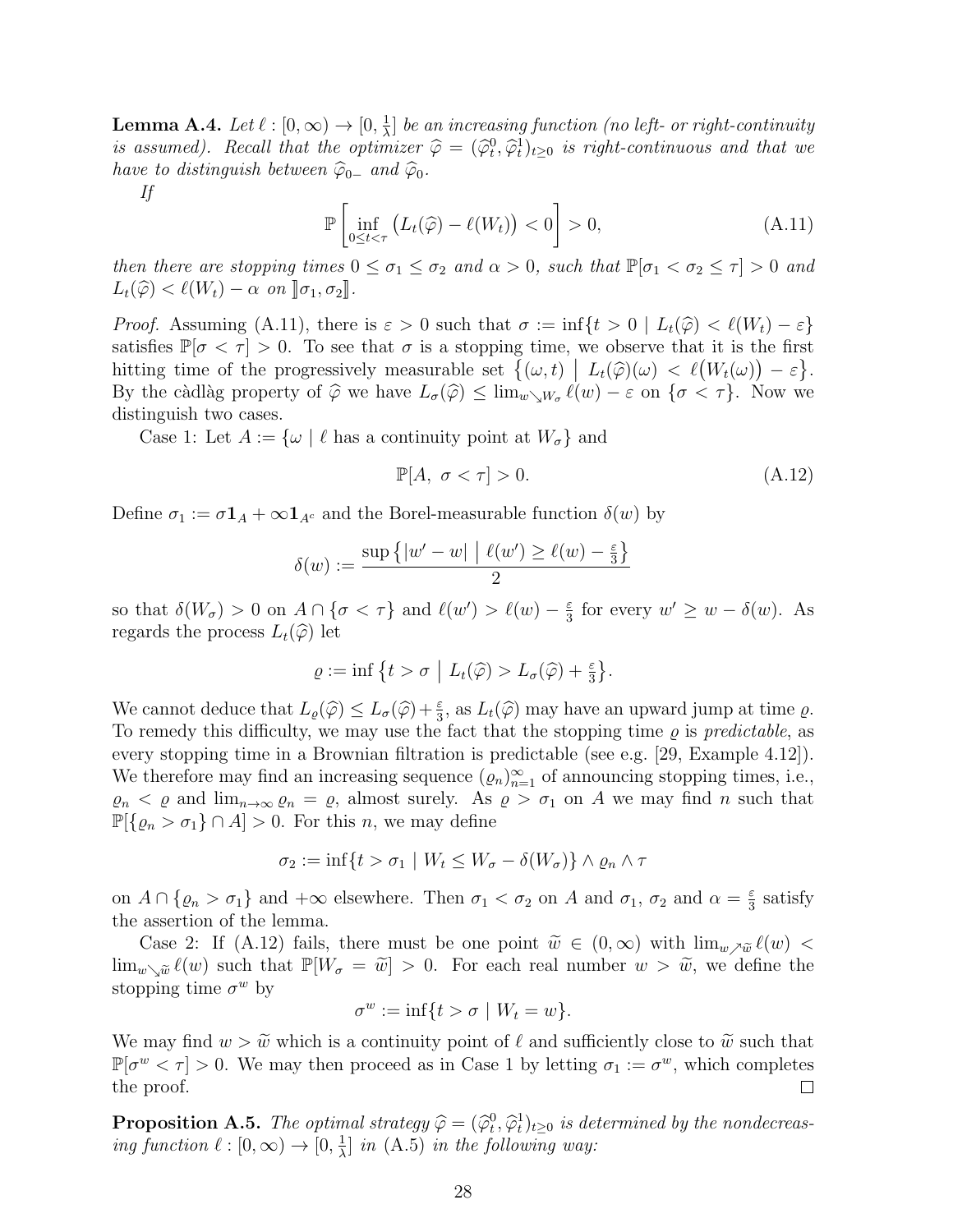(*i*)  $(\widehat{\varphi}_t^1)_{0 \le t < \tau}$  *is nondecreasing while*  $(\widehat{\varphi}_t^0)_{0 \le t < \tau}$  *is nonincreasing and satisfies* 

$$
d\widehat{\varphi}_t^0 = -S_t d\widehat{\varphi}_t^1 = -e^t d\widehat{\varphi}_t^1, \qquad 0 \le t < \tau.
$$

*(ii)*  $(\widehat{\varphi}_t^1)_{0 \le t < \tau}$  *is the smallest nondecreasing process such that* 

$$
L_t(\widehat{\varphi}) = \frac{\widehat{\varphi}_t^1 e^t}{1 + \int_0^t \widehat{\varphi}_u^1 e^u du} \ge \ell(W_t), \qquad 0 \le t < \tau.
$$
 (A.13)

*Proof.* (i) This follows immediately from the following fact: As *S* is strictly increasing on  $[0, \tau]$ , any strategy selling stock shares before time  $\tau$  sells them at a lower price and hence has a smaller liquidation value at time *τ* as the strategy not selling stock shares before time *τ* .

Here is the formal argument. Let  $(\varphi^0, \varphi^1) \in \mathcal{A}(\varphi_0^0, \varphi_0^1)$  and  $\varphi^1 = \varphi_0^1 + \varphi^{1, \uparrow} - \varphi^{1, \downarrow}$  the Jordan-Hahn decomposition of  $\varphi^1$  into two nondecreasing processes  $\varphi^{1,\uparrow}$  and  $\varphi^{1,\downarrow}$  starting at 0. Define a strategy  $(\tilde{\varphi}^0, \tilde{\varphi}^1) \in \mathcal{A}(\varphi_0^0, \varphi_0^1)$  by

$$
\widetilde{\varphi}^1 = \varphi_0^1 + \varphi^{1,\uparrow} \quad \text{ and } \quad \widetilde{\varphi}^0 = \varphi_0^0 - \int S_u d\varphi_u^{1,\uparrow}.
$$

Then

$$
V_{\tau}^{liq}(\varphi^{0},\varphi^{1}) = \varphi_{0}^{0} + \int_{0}^{\tau} (1-\lambda)S_{u}d\varphi_{u}^{1,\downarrow} - \int_{0}^{\tau} S_{u}d\varphi_{u}^{1,\uparrow} + (\varphi_{\tau}^{1})^{+}(1-\lambda)S_{\tau} - (\varphi_{\tau}^{1})^{-}S_{\tau}
$$
  

$$
\leq \varphi_{0}^{0} - \int_{0}^{\tau} S_{u}d\varphi_{u}^{1,\uparrow} + (\varphi_{0}^{1} + \varphi_{\tau}^{1,\uparrow})^{+}(1-\lambda)S_{\tau} - (\varphi_{0}^{1} + \varphi_{\tau}^{1,\uparrow})^{-}S_{\tau}
$$
  

$$
= V_{\tau}^{liq}(\widetilde{\varphi}^{0},\widetilde{\varphi}^{1}),
$$

since  $\varphi_{\tau}^1 \leq \tilde{\varphi}_{\tau}^1 = \varphi_{\tau}^1 + \varphi_{\tau}^{1,\downarrow}$  and *S* is nondecreasing and therefore

$$
\int_0^{\tau} (1 - \lambda) S_u d\varphi_u^{1, \downarrow} + (\varphi_\tau^1)^+ (1 - \lambda) S_\tau - (\varphi_\tau^1)^- S_\tau \le (\tilde{\varphi}_\tau^1)^+ (1 - \lambda) S_\tau
$$

for  $\widetilde{\varphi}^1_{\tau} \geq 0$  and

$$
\int_0^{\tau} (1 - \lambda) S_u d\varphi_u^{1,\downarrow} - (\varphi_\tau^1)^{-} S_\tau \le -(\tilde{\varphi}_\tau^1)^{-} S_\tau
$$

for  $\widetilde{\varphi}^1_\tau < 0$ .

(ii) That  $(\widehat{\varphi}_t^1)_{0 \le t < \tau}$  is a nondecreasing process such that  $L_t(\widehat{\varphi}) \ge \ell(W_t)$  for  $0 \le t < \tau$ follows immediately from part (i) above and by combining Lemmas A.3 and A.4. Indeed, suppose that

$$
\mathbb{P}\left[\inf_{0\leq t<\tau}\left(L_t(\widehat{\varphi})-\ell(W_t)\right)<0\right] > 0.
$$

Then there exist two stopping times  $\sigma_1$  and  $\sigma_2$  and  $\alpha > 0$  such that  $\mathbb{P}[\sigma_1 < \sigma_2 \leq \tau] > 0$ and  $L_t(\hat{\varphi}) < l(W_t) - \alpha$  on  $[\![ \sigma_1, \sigma_2 ]\!]$  by Lemma A.4. Therefore, we can define a strategy  $\tilde{\varphi}$ such that  $\widetilde{\varphi} = \widehat{\varphi}$  on  $[0, \sigma_1]$  and  $L_t(\widetilde{\varphi}) = L_t(\widehat{\varphi}) + \alpha$  on  $[\![\sigma_1, \sigma_2]\!]$ . Then

$$
\mathbb{E}\Big[\log(\widetilde{\varphi}_{\sigma_2}^0 + \widetilde{\varphi}_{\sigma_2}^1 S_{\sigma_2}) + v\big(L_{\sigma_2}(\widetilde{\varphi}), W_{\sigma_2}\big)\Big]
$$
\n
$$
= \mathbb{E}\Big[\int_0^{\sigma_2} L_t(\widehat{\varphi})dt + \alpha(\sigma_2 - \sigma_1) + v\big(L_{\sigma_2}(\widehat{\varphi}), W_{\sigma_2}\big)\Big]
$$
\n
$$
= v(l, w) + \alpha E[\sigma_2 - \sigma_1] > v(l, w)
$$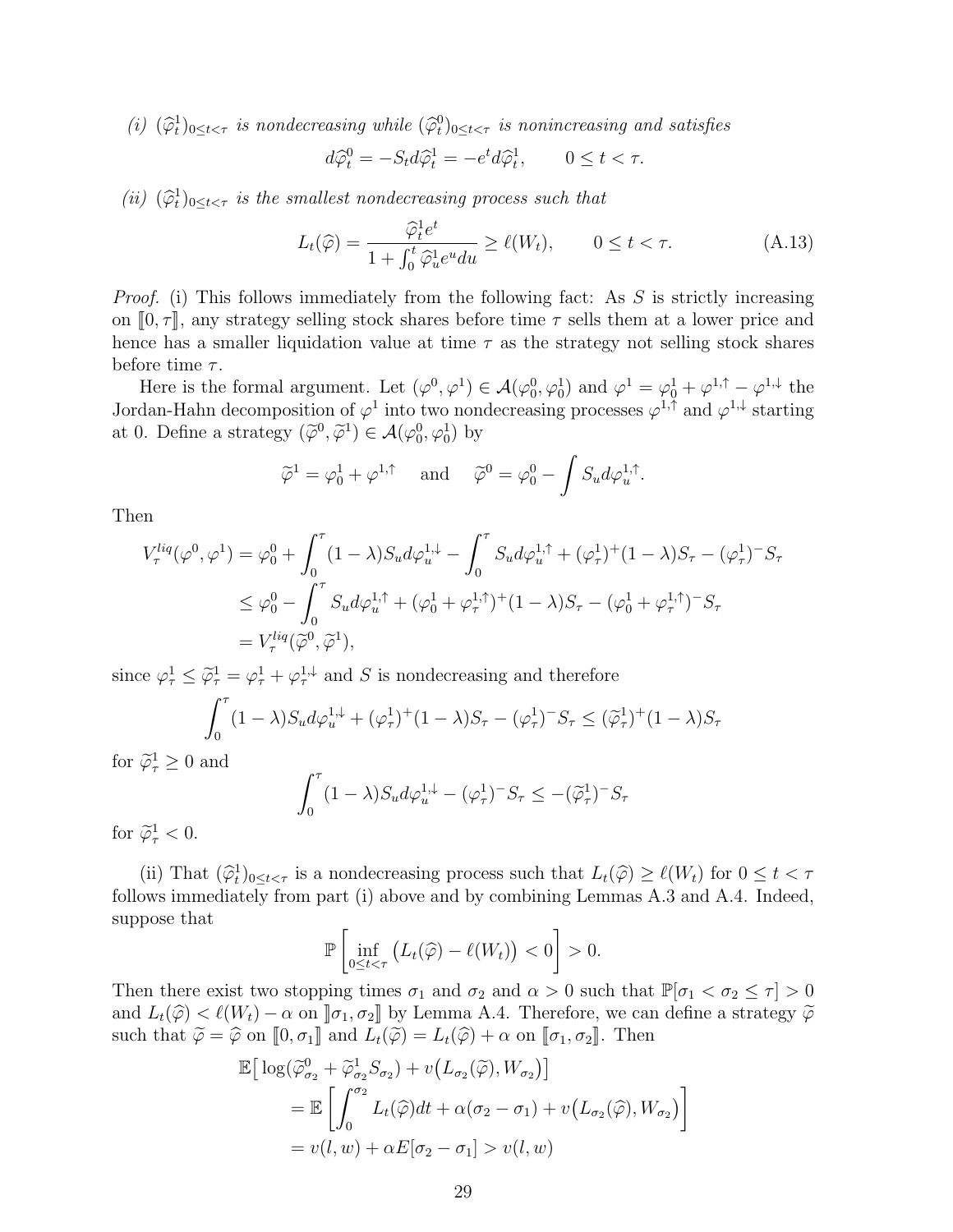by part (4) of Lemma A.3, since  $L_{\sigma_2}(\hat{\varphi}) \leq L_{\sigma_2}(\hat{\varphi}) \leq \ell(W_{\sigma_2})$  and  $v(\cdot, W_{\sigma_2})$  is constant on  $[0, \ell(W_{\sigma_2})]$ . But this contradicts the optimality of  $\widehat{\varphi}$  by part (4) of Lemma A.3.

To see that  $\Delta L(\hat{\varphi}) = \ell(W) - L(\hat{\varphi})$ , assume by way of contradiction that there exists a stopping time  $\sigma$  such that  $P(A) > 0$  for  $A := {\{\Delta L_{\sigma \wedge \tau}(\widehat{\varphi}) > \ell(W_{\sigma \wedge \tau}) - L_{\sigma \wedge \tau -}(\widehat{\varphi}) \geq 0\}}.$ Then we have

$$
v(L_{\sigma \wedge \tau}(\widehat{\varphi}), W_{\sigma \wedge \tau}) = v(L_{\sigma \wedge \tau -}(\widehat{\varphi}) + \Delta L_{\sigma \wedge \tau}(\widehat{\varphi}), W_{\sigma \wedge \tau})
$$
  

$$
< v(L_{\sigma \wedge \tau -}(\widehat{\varphi}) + (\ell(W_{\sigma \wedge \tau}) - L_{\sigma \wedge \tau -}(\widehat{\varphi})), W_{\sigma \wedge \tau})
$$
  

$$
= v(\ell(W_{\sigma \wedge \tau}), W_{\sigma \wedge \tau})
$$

on *A*, as  $v(l, w)$  is strictly decreasing on  $(\ell(w), \frac{1}{\lambda})$ *λ* ]. But this contradicts the optimality of  $\hat{\varphi}$  by part 4) of Lemma A.3. Indeed, the strategy  $(\tilde{\varphi}^0, \tilde{\varphi}^1) \in \mathcal{A}(\varphi_0^0, \varphi_0^1)$  given by

$$
d \widetilde{\varphi}^1_t = \mathbf{1}_{[\![ 0,\sigma\wedge \tau[\![} d\widehat{\varphi}^1_t + \mathbf{1}_{[\![ \sigma\wedge \tau[\!]} \!]\Big(\frac{\ell(W_{\sigma\wedge \tau})(\widehat{\varphi}^0_{\sigma\wedge \tau-} + \widehat{\varphi}^1_{\sigma\wedge \tau-} e^{\sigma\wedge \tau})}{e^{\sigma\wedge \tau}} - \widehat{\varphi}^1_{\sigma\wedge \tau-} \Big)
$$

and  $d\tilde{\varphi}^0 = -Sd\tilde{\varphi}^1$  satisfies  $L_t(\tilde{\varphi}) = L_t(\tilde{\varphi})$  on  $[0, \sigma \wedge \tau]$  and  $L_{\sigma \wedge \tau}(\tilde{\varphi}) = \ell(W_{\sigma \wedge \tau})$  and therefore yields

$$
v(l, w) = \mathbb{E} \left[ \log \left( \widehat{\varphi}_{\sigma \wedge \tau}^0 + \widehat{\varphi}_{\sigma \wedge \tau}^1 S_{\sigma \wedge \tau} \right) + v \left( L_{\sigma \wedge \tau}(\widehat{\varphi}), W_{\sigma \wedge \tau} \right) \right] < \mathbb{E} \left[ \log \left( \widehat{\varphi}_{\sigma \wedge \tau}^0 + \widehat{\varphi}_{\sigma \wedge \tau}^1 S_{\sigma \wedge \tau} \right) + v \left( L_{\sigma \wedge \tau}(\widehat{\varphi}), W_{\sigma \wedge \tau} \right) \right],
$$

where we used that  $\widetilde{\varphi}^0_{\sigma \wedge \tau} + \widetilde{\varphi}^1_{\sigma \wedge \tau} S_{\sigma \wedge \tau} = \widehat{\varphi}^0_{\sigma \wedge \tau} + \widehat{\varphi}^1_{\sigma \wedge \tau} S_{\sigma \wedge \tau}$ . Since  $L_t(\widehat{\varphi}) \geq \ell(W_t)$  for all  $0 \leq t < \tau$ , this proves  $\Delta L(\widehat{\varphi}) = \ell(W) - L_{-}(\widehat{\varphi})$ .

Let  $\hat{\varphi} \in \mathcal{A}(\varphi_0^0, \varphi_0^1)$  be the solution and  $\tilde{\varphi} \in \mathcal{A}(\varphi_0^0, \varphi_0^1)$  be the strategy such that  $(\widetilde{\varphi}_t^1)_{0 \le t < \tau}$  is the smallest nondecreasing process with  $L_t(\widetilde{\varphi}) \ge \ell(W_t)$  for all  $0 \le t < \tau$ . Define a nonnegative predictable process  $(\psi_t)_{0 \le t < \tau}$  of finite variation by  $\psi_t := L_t(\hat{\varphi}) - L(\hat{\varphi})$  and sumples between of contradiction that  $L_t(\widetilde{\varphi})$  and suppose by way of contradiction that

$$
\mathbb{P}\left[\sup_{0\leq t<\tau}\widetilde{\psi}_t>\varepsilon\right]>0\tag{A.14}
$$

for some  $\varepsilon > 0$  or, equivalently, that  $\mathbb{P}[\tau_{\varepsilon} < \tau] > 0$  for the stopping time

$$
\tau_{\varepsilon}:=\inf\left\{t>0\mid \widetilde{\psi}_t>\varepsilon\right\}\wedge\tau.
$$

Next observe that

$$
\Delta L_t(\widetilde{\varphi}) \ge \ell(W_t) - L_{t-}(\widehat{\varphi}) = \Delta L_t(\widehat{\varphi})
$$

for all  $0 \leq t < \tau$ , since  $L_t(\widehat{\varphi}) \geq L_t(\widetilde{\varphi}) \geq \ell(W_t)$  for all  $0 \leq t < \tau$  and  $L(\widetilde{\varphi})$  and  $L(\widehat{\varphi})$  also only jump upwards. This implies that  $\psi^{\uparrow}$  is continuous, where  $\psi = \psi^{\uparrow} - \psi^{\downarrow}$  denotes the Jordan-Hahn decomposition of  $\psi$ , and therefore that  $L_{\tau_{\varepsilon}}(\widehat{\varphi}) = L_{\tau_{\varepsilon}}(\widetilde{\varphi}) + \varepsilon$ .

Now consider the trading strategy  $\varphi \in \mathcal{A}(\varphi_0^0, \varphi_0^1)$  such that  $\varphi^1 = \widehat{\varphi}^1$  on  $[0, \tau_{\varepsilon}]$  and buys the minimal amount to keep  $L_t(\varphi) \geq \ell(W_t)$  on  $]\tau_{\varepsilon}, \tau]$  and  $d\varphi^0 = S d\varphi^1$ . Define, similarly as above, a nonnegative predictable process  $(\psi_t)_{0 \le t < \tau}$  of finite variation by  $\psi_t :=$  $L_t(\widehat{\varphi}) - L_t(\varphi)$  and the stopping times

$$
\tau_{\varepsilon,h} := \inf\{t > \tau_{\varepsilon} \mid \psi_t > h\} \wedge \tau, \qquad h > 0,
$$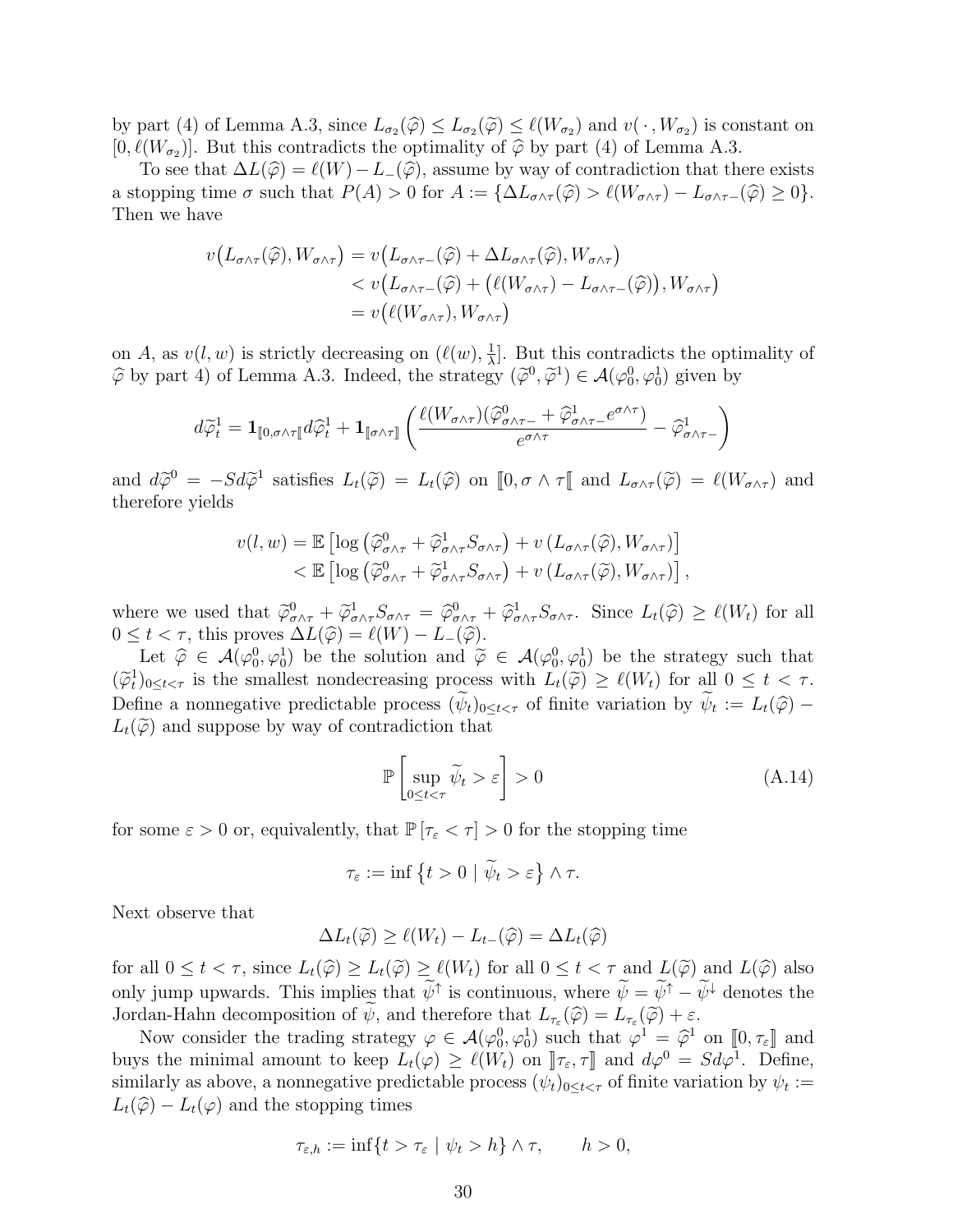that satisfy  $L_{\tau_{\varepsilon,h}}(\hat{\varphi}) = L_{\tau_{\varepsilon,h}}(\varphi) + h$  on  $\{\tau_{\varepsilon,h} < \tau\}$  and  $\tau_{\varepsilon,h} \searrow \tau_{\varepsilon}$  for  $h \searrow 0$  on  $\{\tau_{\varepsilon} < \tau\},$ since  $\psi^{\uparrow}$  is again continuous. Then we have by the optimality of  $\hat{\varphi}$  and by the part (4) of Lemma A.3 that

$$
\frac{\mathbb{E}\left[\int_{\tau_{\varepsilon}}^{\tau_{\varepsilon,h}}\left(L_s(\widehat{\varphi})-L_s(\varphi)\right)ds + v\left(L_{\tau_{\varepsilon,h}}(\widehat{\varphi}),W_{\tau_{\varepsilon,h}}\right) - v\left(L_{\tau_{\varepsilon,h}}(\varphi),W_{\tau_{\varepsilon,h}}\right)\bigg|\mathcal{F}_{\tau_{\varepsilon}}\right]}{h} \ge 0 \quad (A.15)
$$

on  ${\tau_{\epsilon}} < \tau$ } for all *h* > 0. On the other side, we have

$$
\lim_{h\searrow 0}\frac{\mathbb{E}\left[\int_{\tau_{\varepsilon}}^{\tau_{\varepsilon,h}}\left(L_s(\widehat{\varphi})-L_s(\varphi)\right)ds\Big|\mathcal{F}_{\tau_{\varepsilon}}\right]}{h}\leq \lim_{h\searrow 0}\mathbb{E}\left[(\tau_{\varepsilon,h}-\tau_{\varepsilon})\big|\mathcal{F}_{\tau_{\varepsilon}}\right]=0
$$

on  ${\tau_{\varepsilon}} < \tau$ } by Lebesgue's dominated convergence theorem and

$$
\frac{\mathbb{E}\left[v\left(L_{\tau_{\varepsilon,h}}(\widehat{\varphi}), W_{\tau_{\varepsilon,h}}\right) - v\left(L_{\tau_{\varepsilon,h}}(\varphi), W_{\tau_{\varepsilon,h}}\right) | \mathcal{F}_{\tau_{\varepsilon}}\right]}{h} \leq \mathbb{E}\left[v'\left(L_{\tau_{\varepsilon,h}}(\varphi), W_{\tau_{\varepsilon,h}}\right) | \mathcal{F}_{\tau_{\varepsilon}}\right]
$$
\non
$$
\left\{\tau_{\varepsilon} < \tau\right\}, \text{ since } L_{\tau_{\varepsilon,h}}(\widehat{\varphi}) - L_{\tau_{\varepsilon,h}}(\varphi) = h \text{ on } \{\tau_{\varepsilon,h} < \tau\}. \text{ As}
$$
\n
$$
v'_{-}(l, w) := \inf_{h > 0} \frac{v(l, w) - v(l - h, w)}{h}
$$

is as the infimum of continuous functions upper semicontinuous and

$$
L_{\tau_{\varepsilon}}(\varphi) = L_{\tau_{\varepsilon}}(\widetilde{\varphi}) + \varepsilon \ge \ell(W_{\tau_{\varepsilon}}) + \varepsilon
$$

on  $\{\tau_{\varepsilon} < \tau\}$ , we obtain

$$
\lim_{h\searrow 0}\mathbb{E}\left[v'_-\left(L_{\tau_{\varepsilon,h}}(\varphi),W_{\tau_{\varepsilon,h}}\right)\Big|\mathcal{F}_{\tau_{\varepsilon}}\right]\leq v'_-\left(L_{\tau_{\varepsilon}}(\varphi),W_{\tau_{\varepsilon}}\right)\leq v'_-\left(\ell(W_{\tau_{\varepsilon}})+\varepsilon,W_{\tau_{\varepsilon}}\right)<0
$$

on  $\{\tau_{\varepsilon} < \tau\}$  by Fatou's Lemma, which is a contradiction to (A.15) and hence (A.14).  $\mathcal{L}$ 

The following result is the crucial property of the function *ℓ*.

**Lemma A.6.** *There is*  $\overline{w}$  *such that*  $\ell(w) = \frac{1}{\lambda}$  *for all*  $w \geq \overline{w}$ *.* 

*Proof.* Suppose to the contrary that  $\ell(w) < \frac{1}{\lambda}$  $\frac{1}{\lambda}$  for all  $w \geq 0$ . It is straightforward to check that  $\lim_{w\to\infty} \ell(w) = \frac{1}{\lambda}$ .

The basic idea is now to construct a strategy  $\overline{\varphi}$  that yields, for sufficiently large  $W_0 = w$ , a higher expected utility than the optimal strategy  $\hat{\varphi}$  and hence a contradiction proving the lemma.

For this, we define the strategy  $\overline{\varphi}$  in the following way: We start with  $(\overline{\varphi}_0^0, \overline{\varphi}_0^1) =$  $(1 - \frac{1}{\lambda})$  $\frac{1}{\lambda}$ ,  $\frac{1}{\lambda}$ *λ*<sup>2</sup>), i.e., with maximal leverage  $L_0(\overline{\varphi}) = \frac{1}{\lambda}$ , continue to leave  $(\overline{\varphi}_t^0, \overline{\varphi}_t^1)$  constant until the stopping time

$$
\varrho := \inf\{t > 0 \mid L_t(\overline{\varphi}) = L_t(\widehat{\varphi})\}
$$

and trade such that  $L_t(\overline{\varphi}) = L_t(\widehat{\varphi})$  after time  $\varrho$ . Note that the strategy  $\widehat{\varphi}$  only trades at time  $t < \tau$ , if  $L_t(\hat{\varphi}) = \ell(W_t)$ , by part (ii) of Proposition A.5 and  $L_{t_1}(\overline{\varphi}) > L_{t_1}(\hat{\varphi})$ , if  $L_{t_0}(\overline{\varphi}) > L_{t_0}(\widehat{\varphi})$  and  $\widehat{\varphi}$  does not trade between  $t_1$  and  $t_0$  for  $0 \le t_0 \le t_1 < \tau$ , which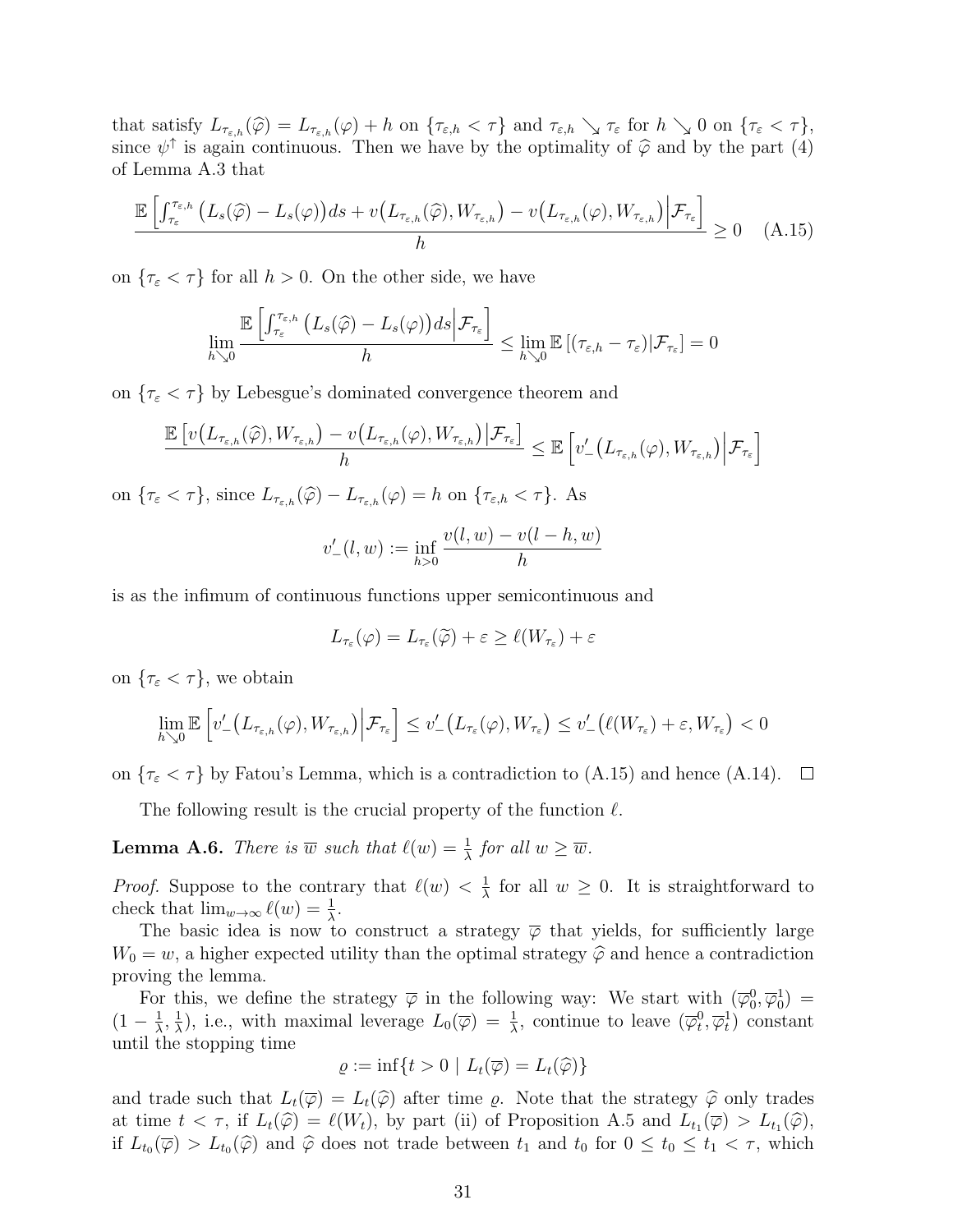follows by a direct computation. Combing both we obtain that  $L_t(\overline{\varphi}) > L_t(\widehat{\varphi}) \geq \ell(W_t)$ for  $0 \leq t < \varrho$  and  $L_{\varrho}(\overline{\varphi}) = L_{\varrho}(\widehat{\varphi}) = \ell(W_{\varrho})$ . Using the decreasing function

$$
f(t):=\tfrac{\frac{1}{\lambda}e^t}{1-\frac{1}{\lambda}+\frac{1}{\lambda}e^t}
$$

starting at  $f(0) = \frac{1}{\lambda}$  and satisfying  $f(t) = L_t(\overline{\varphi})$  for  $0 \le t \le \varrho$  and the "obstacle function"

$$
b(t) := \ell^{-1}(f(t))
$$

then allows us to rephrase the definition of  $\varrho$  as  $\varrho = \inf\{t > 0 \mid W_t = b(t)\}\.$  Here  $\ell^{-1}(\cdot)$ denotes the right-continuous generalized inverse.

As  $b:(0,\infty) \to (0,\infty)$  is nonincreasing and satisfies  $\lim_{t\searrow 0} b(t) = \infty$ , we obtain a sequence  $(a_n)_{n=1}^{\infty}$  of nonpositive numbers with  $\sum_{n=1}^{\infty} a_n = \infty$  by setting  $a_n := b(2^{-n})$ *b*( $2^{-n+1}$ ). Hence we may find, for any  $\varepsilon > 0$ , a number *n* such that

$$
\varepsilon a_n > 2^{-n/4},\tag{A.16}
$$

as  $\varepsilon \sum_{n=1}^{\infty} a_n = \sum_{n=1}^{\infty} \varepsilon a_n \le \sum_{n=1}^{\infty} 2^{-n/4} < \infty$  would lead to a contradiction otherwise. Now we estimate

$$
\mathbb{P}[\varrho > 2^{-n+1} \mid \varrho > 2^{-n}]
$$

with  $W_0 = w_n = \frac{a_n}{2} + b(2^{-n+1})$  which becomes small, if  $\frac{2^{-n/2}}{a_n}$  becomes small. By (A.16) we have

$$
\frac{2^{-n/2}}{a_n} < \varepsilon 2^{-n/4},
$$

so that by elementary estimates on the Gaussian distribution, we have that

$$
\mathbb{P}[\varrho > 2^{-n+1} \mid \varrho > 2^{-n}] < \delta 2^{-2n},\tag{A.17}
$$

for a pregiven  $\delta > 0$ . To see this, observe that

$$
\mathbb{P}[\varrho > 2^{-n+1} \mid \varrho > 2^{-n}] = \frac{\mathbb{P}[\varrho > 2^{-n+1}]}{\mathbb{P}[\varrho > 2^{-n}]} \le \frac{\mathbb{P}[W_{2^{-n+1}} \le b(2^{-n+1})]}{\mathbb{P}\left[\sup_{0 \le u \le 2^{-n}} W_u < b(2^{-n})\right]},\tag{A.18}
$$

where we can estimate the probabilities on the right-hand side separately.

$$
\mathbb{P}\left[\sup_{0\leq u\leq 2^{-n}}W_u
$$

we obtain by the reflection principle that

As

$$
\mathbb{P}\left[\sup_{0\leq u\leq 2^{-n}} W_u < b(2^{-n})\right] \geq 1 - \mathbb{P}\left[\sup_{0\leq u\leq 2^{-n}} B_u \geq b(2^{-n}) - w_n\right]
$$
\n
$$
= 1 - 2\mathbb{P}\left[B_{2^{-n}} \geq \frac{a_n}{2}\right] = 1 - \mathbb{P}\left[|Z| \geq \frac{1}{2}\frac{a_n}{2^{-n/2}}\right]
$$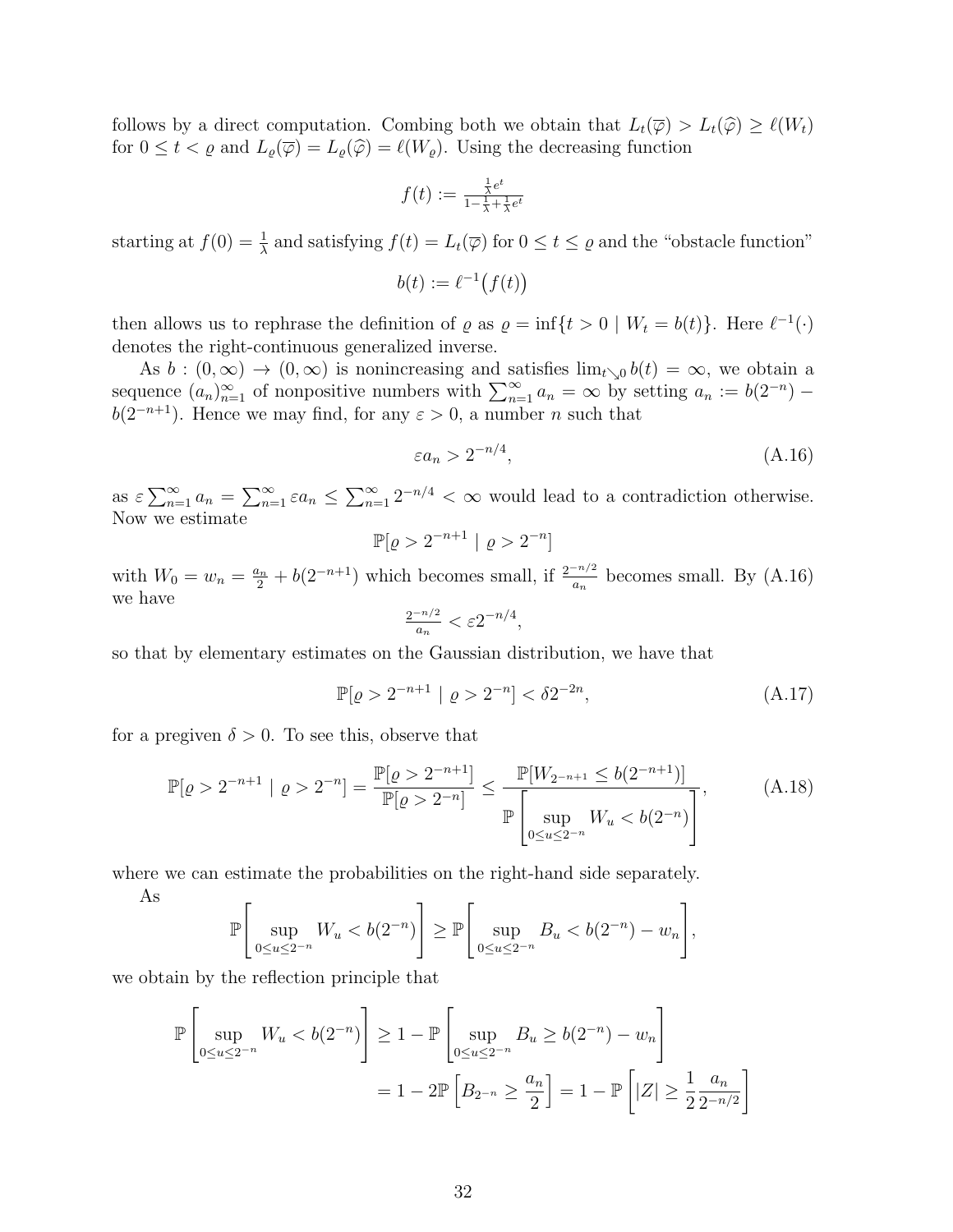for a standard normal distributed random variable  $Z \sim N(0, 1)$  and therefore

$$
\mathbb{P}\left[\sup_{0\leq u\leq 2^{-n}} W_u < b(2^{-n})\right] \geq 1 - \left(2\frac{2^{-n/2}}{a_n}\right)^2 > 1 - \left(2\varepsilon 2^{-n/4}\right)^2\tag{A.19}
$$

*.*

by applying Chebyscheff's inequality with  $\mathbb{E}[Z^2] = 1$ .

For  $\varepsilon > 0$  sufficiently small such that  $a_n^3 \varepsilon^4 \leq \frac{1}{8}$  $\frac{1}{8}$ , we have

$$
-\frac{a_n}{2} + 2(\varepsilon a_n)^4 \le -\frac{a_n}{4}
$$

Hence for the second probability we obtain

$$
\mathbb{P}\left[W_{2^{-n+1}} \le b(2^{-n+1})\right] = \mathbb{P}\left[B_{2^{-n+1}} \le b(2^{-n+1}) - w_n + 2^{-n+1}\right] \\
\le \mathbb{P}\left[B_{2^{-n+1}} \le b(2^{-n+1}) - w_n + 2(\varepsilon a_n)^4\right] \\
= \mathbb{P}\left[\sqrt{2^{-n+1}}Z \le -\frac{a_n}{2} + 2(\varepsilon a_n)^4\right] \\
\le \mathbb{P}\left[Z \le -\frac{a_n}{4\sqrt{2}2^{-n/2}}\right] = \frac{1}{2}\mathbb{P}\left[|Z| \ge \frac{a_n}{4\sqrt{2}2^{-n/2}}\right]
$$

with a standard normal distributed random variable  $Z \sim N(0, 1)$ . Then, applying again Chebyscheff's inequality this time with  $\mathbb{E}[Z^8] = 105$  gives

$$
\mathbb{P}\left[W_{2^{-n+1}} \le b(2^{-n+1})\right] \le \frac{1}{2} \cdot 105 \left(4\sqrt{2}\right)^8 \left(\frac{2^{-n/2}}{a_n}\right)^8
$$
\n
$$
\le \frac{1}{2} \cdot \left(105 \left(4\sqrt{2}\right)^8 \varepsilon^8\right) 2^{-2n} =: \frac{1}{2}\delta 2^{-2n}.
$$
\n(A.20)

Plugging (A.19) and (A.20) into (A.18) then yields (A.17) after choosing *ε* small enough such that

$$
\mathbb{P}\left[\sup_{0\leq u\leq 2^{-n}}W_u
$$

On the set  $\{\varrho < \infty\}$  we can estimate the positive effect of the strategy  $\overline{\varphi}$  on the value function by

$$
\mathbb{E}\Big[\Big(\log\big(V_{\tau}^{liq}(\overline{\varphi}^{0},\overline{\varphi}^{1})\big)-\log\big(V_{\tau}^{liq}(\widehat{\varphi}^{0},\widehat{\varphi}^{1})\big)\Big)\mathbf{1}_{\{\varrho<\infty\}}\Big]
$$
  
\n
$$
\geq \mathbb{E}\Big[\int_0^{\varrho}\big(L_s(\overline{\varphi})-L_s(\widehat{\varphi})\big)ds\mathbf{1}_{\{\varrho<\infty\}}\Big]
$$
  
\n
$$
\geq \mathbb{E}\Big[\int_0^{2^{-n}}\big(L_s(\overline{\varphi})-L_s(\widehat{\varphi})\big)ds\mathbf{1}_{\{2^{-n}<\varrho\leq 2^{-n+1}\}}\Big].
$$

Using that

$$
\max_{0 \le u \le 2^{-n}} L_u(\widehat{\varphi}) = \max_{0 \le u \le 2^{-n}} \ell(W_u) \le \ell(b(2^{-n})) = f(2^{-n}) = L_{2^{-n}}(\overline{\varphi})
$$

on  $\left\{ \sup_{0 \le u \le 2^{-n}} W_u < b(2^{-n}) \right\}$  and that

$$
\mathbb{P}[2^{-n} < \varrho \le 2^{-n+1}] = \mathbb{P}[\varrho > 2^{-n}] \cdot (1 - \mathbb{P}[\varrho > 2^{-n+1} \mid \varrho > 2^{-n}]) \ge \frac{1}{2} \mathbb{P}[\varrho > 2^{-n}]
$$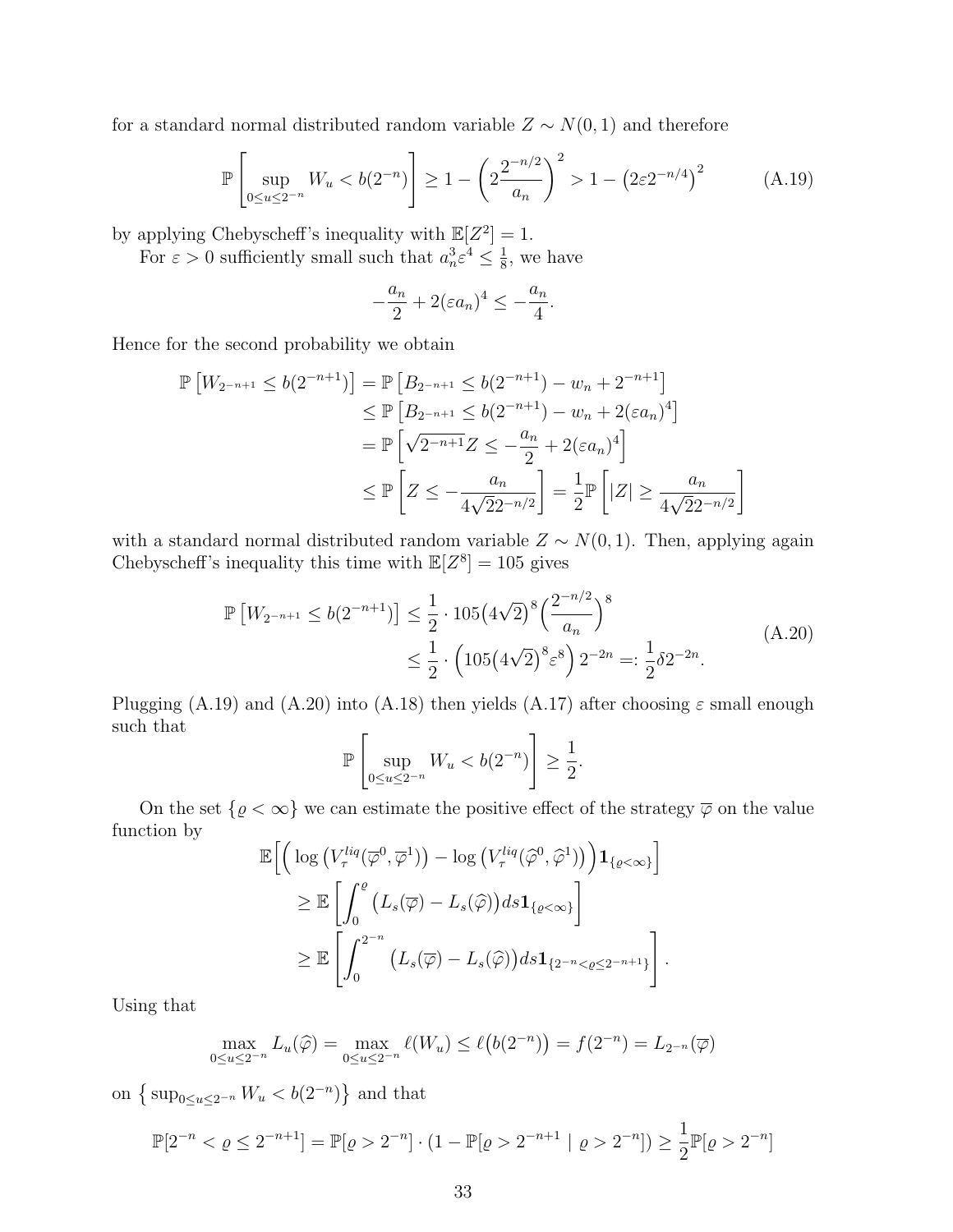and

$$
\mathbb{P}\left[\sup_{0\leq u\leq 2^{-n}} W_u < b(2^{-n})\, \middle| \, 2^{-n} < \varrho \leq 2^{-n+1}\right] \geq \frac{1}{2}
$$

by (A.19) for sufficiently large *n*, we get

$$
\mathbb{E}\Big[\Big(\log\big(V_{\tau}^{liq}(\overline{\varphi}^{0},\overline{\varphi}^{1})\big)-\log\big(V_{\tau}^{liq}(\widehat{\varphi}^{0},\widehat{\varphi}^{1})\big)\Big)\mathbf{1}_{\{\varrho<\infty\}}\Big]
$$
  

$$
\geq \int_{0}^{2^{-n}}\big(f(s)-f(2^{-n})\big)ds\cdot\frac{1}{4}\mathbb{P}[\varrho>2^{-n}].
$$

As

$$
f(s) - f(2^{-n}) \ge \min_{u \in [0, 2^{-n}]} \left( -f'(u) \right) (2^{-n} - s)
$$

for  $s \in [0, 2^{-n}]$  and  $f'(u) = f(u)(1 - f(u))$  satisfies

$$
-f'(u) \ge \frac{1}{2}f(0)\big(f(0) - 1\big) = \frac{1}{2}\frac{1}{\lambda}\big(\frac{1}{\lambda} - 1\big)
$$

for all  $u \in [0, 2^{-n}]$  by continuity of f for sufficiently large *n*, we obtain that

$$
\mathbb{E}\left[\left(\log\left(V_{\tau}^{liq}(\overline{\varphi}^{0},\overline{\varphi}^{1})\right)-\log\left(V_{\tau}^{liq}(\widehat{\varphi}^{0},\widehat{\varphi}^{1})\right)\right)\mathbf{1}_{\{\varrho<\infty\}}\right]\geq c_{1}2^{-2n}\mathbb{P}[\varrho>2^{-n}] \tag{A.21}
$$

for sufficiently large *n* with  $c_1 := \frac{1}{16}$ 1  $\frac{1}{\lambda} \left( \frac{1}{\lambda} - 1 \right) > 0.$ 

For the estimate of the negative effect of the strategy  $\overline{\varphi}$  on the set  $\{\varrho = \infty\}$ , we observe that, if  $V_{\tau}^{liq}(\hat{\varphi}^0, \hat{\varphi}^1) \geq 1$ , then

$$
1 \le V_{\tau}^{liq}(\widehat{\varphi}^0, \widehat{\varphi}^1) \le 1 + \widehat{\varphi}_{\tau}^1((1 - \lambda)S_{\tau} - 1) \le 1 + \overline{\varphi}_0^1((1 - \lambda)S_{\tau} - 1) = V_{\tau}^{liq}(\overline{\varphi}^0, \overline{\varphi}^1),
$$

since  $\widehat{\varphi}_t^1 \leq \overline{\varphi}_0^1 = \frac{1}{\lambda}$  $\frac{1}{\lambda}$  for all  $0 \le t < \varrho$ , and therefore

$$
\log \left( V_{\tau}^{liq}(\overline{\varphi}^{0}, \overline{\varphi}^{1}) \right) - \log \left( V_{\tau}^{liq}(\widehat{\varphi}^{0}, \widehat{\varphi}^{1}) \right) \geq 0
$$

on  $\{\varrho = \infty, V^{liq}_\tau(\widehat{\varphi}^0, \widehat{\varphi}^1) \geq 1\}$ . Hence, it is sufficient to consider  $\{\varrho = \infty, V^{liq}_\tau(\widehat{\varphi}^0, \widehat{\varphi}^1) < 1\}$ 1}, where we can estimate the negative effect of  $\overline{\varphi}$  as follows:

$$
\log \left( V_{\tau}^{liq}(\overline{\varphi}^{0}, \overline{\varphi}^{1}) \right) - \log \left( V_{\tau}^{liq}(\widehat{\varphi}^{0}, \widehat{\varphi}^{1}) \right) \geq \log \left( V_{\tau}^{liq}(\overline{\varphi}^{0}, \overline{\varphi}^{1}) \right) = \log \left( \left( \frac{1}{\lambda} - 1 \right) (e^{\tau} - 1) \right) \geq \log \left( \left( \frac{1}{\lambda} - 1 \right) \tau \right) \geq \log \left( \left( \frac{1}{\lambda} - 1 \right) \sigma \wedge 1 \right),
$$

where  $\sigma := \inf\{t > 0 \mid W_t^1 \le 0\} \le \tau$  for  $W_0^1 = 1$ . As

$$
0 \ge \mathbb{E} \left[ \log \left( \left( \frac{1}{\lambda} - 1 \right) \sigma \wedge 1 \right) \right]
$$
  
=  $\int_0^{\frac{\lambda}{1 - \lambda}} \log \left( \frac{1 - \lambda}{\lambda} z \right) \left( \frac{1}{2\pi z^3} \right)^{\frac{1}{2}} \exp \left( -\frac{(z - 1)^2}{2z} \right) dz$   
=:  $-c_2 > -\infty$ ,

we obtain for the negative effect that

$$
\mathbb{E}\Big[\Big(\log\big(V_{\tau}^{liq}(\overline{\varphi}^{0},\overline{\varphi}^{1})\big)-\log\big(V_{\tau}^{liq}(\widehat{\varphi}^{0},\widehat{\varphi}^{1})\big)\Big)\mathbf{1}_{\{\varrho=\infty\}}\Big]\ge-c_{2}\mathbb{P}[\varrho=\infty].\tag{A.22}
$$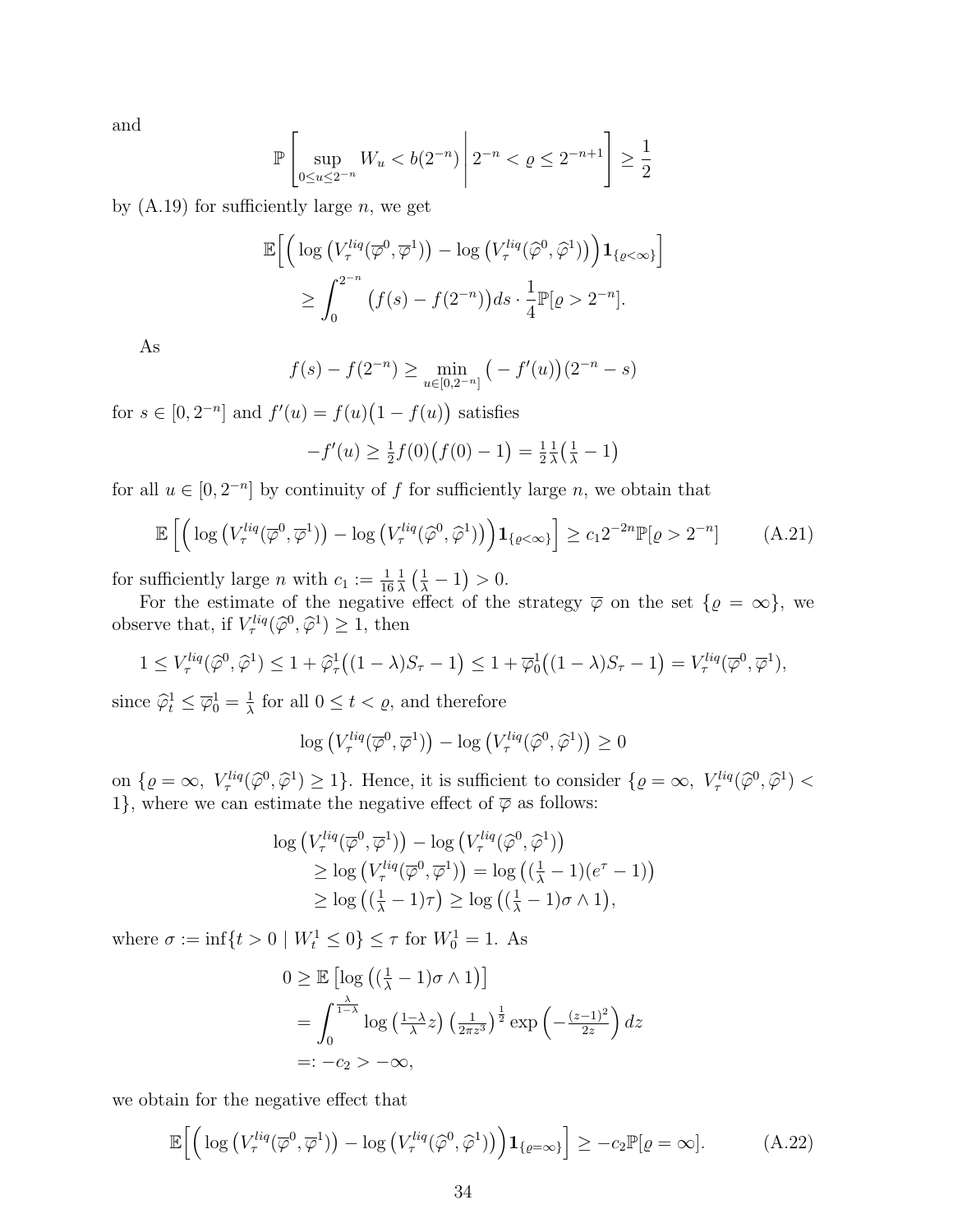Combining (A.21) and (A.22) then gives

$$
\mathbb{E}\Big[\log\left(V_{\tau}^{liq}(\overline{\varphi}^0,\overline{\varphi}^1)\right)-\log\left(V_{\tau}^{liq}(\widehat{\varphi}^0,\widehat{\varphi}^1)\right)\Big]\geq c_12^{-2n}\mathbb{P}[\varrho>2^{-n}]-c_2\mathbb{P}[\varrho=\infty]
$$

and finally

$$
\mathbb{E}\Big[\log\left(V_{\tau}^{liq}(\overline{\varphi}^0,\overline{\varphi}^1)\right)-\log\left(V_{\tau}^{liq}(\widehat{\varphi}^0,\widehat{\varphi}^1)\right)\Big]\geq (c_1-c_2\delta)\,2^{-2n}\mathbb{P}[\varrho>2^{-n}]>0
$$

 $\Box$ 

by  $(A.17)$ , as  $\delta$  can be chosen arbitrarily small.

## **References**

- [1] C. D. Aliprantis and K. C. Border. *Infinite Dimensional Analysis, A Hitchhiker's Guide*. Springer, third edition edition, 2006.
- [2] E. Bayraktar and X. Yu. On the Market Viability under Proportional Transaction Costs. *Preprint*, 2013.
- [3] G. Benedetti, L. Campi, J. Kallsen, and J. Muhle-Karbe. On the existence of shadow prices. *Finance Stoch.*, 17(4):801–818, 2013.
- [4] B. Bouchard and L. Mazliak. A multidimensional bipolar theorem in  $L^0(\mathbb{R}^d; \Omega, \mathcal{F}, P)$ . *Stochastic Process. Appl.*, 107(2):213–231, 2003.
- [5] B. Bouchard and N. Touzi. Weak dynamic programming principle for viscosity solutions. *SIAM Journal on Control and Optimization*, 107(2):948–962, 2011.
- [6] L. Campi and W. Schachermayer. A super-replication theorem in Kabanov's model of transaction costs. *Finance Stoch.*, 10(4):579–596, 2006.
- $[7]$  J. Choi, M. Sirbu, and G. Zitković. Shadow prices and well-posedness in the problem of optimal investment and consumption with transaction costs. *SIAM Journal of Control and Optimization*, 51(6):4414–4449, 2013.
- [8] T. Choulli and C. Stricker. Deux applications de la décomposition de Galtchouk-Kunita-Watanabe. In *S´eminaire de Probabilit´es XXX*, volume 1626 of *Lecture Notes in Mathematics*, pages 12–23. Springer, Berlin, 1996.
- [9] J. Cvitani´c and I. Karatzas. Hedging and portfolio optimization under transaction costs: a martingale approach. *Math. Fin.*, 6(2):113–165, 1996.
- [10] C. Czichowsky, J. Muhle-Karbe, and W. Schachermayer. Transaction Costs, Shadow Prices, and Duality in Discrete Time. *SIAM Journal on Financial Mathematics*, 5(1):258–277, 2014.
- [11] C. Czichowsky and W. Schachermayer. Duality theory for portfolio optimisation under transaction costs. *Preprint*, 2014.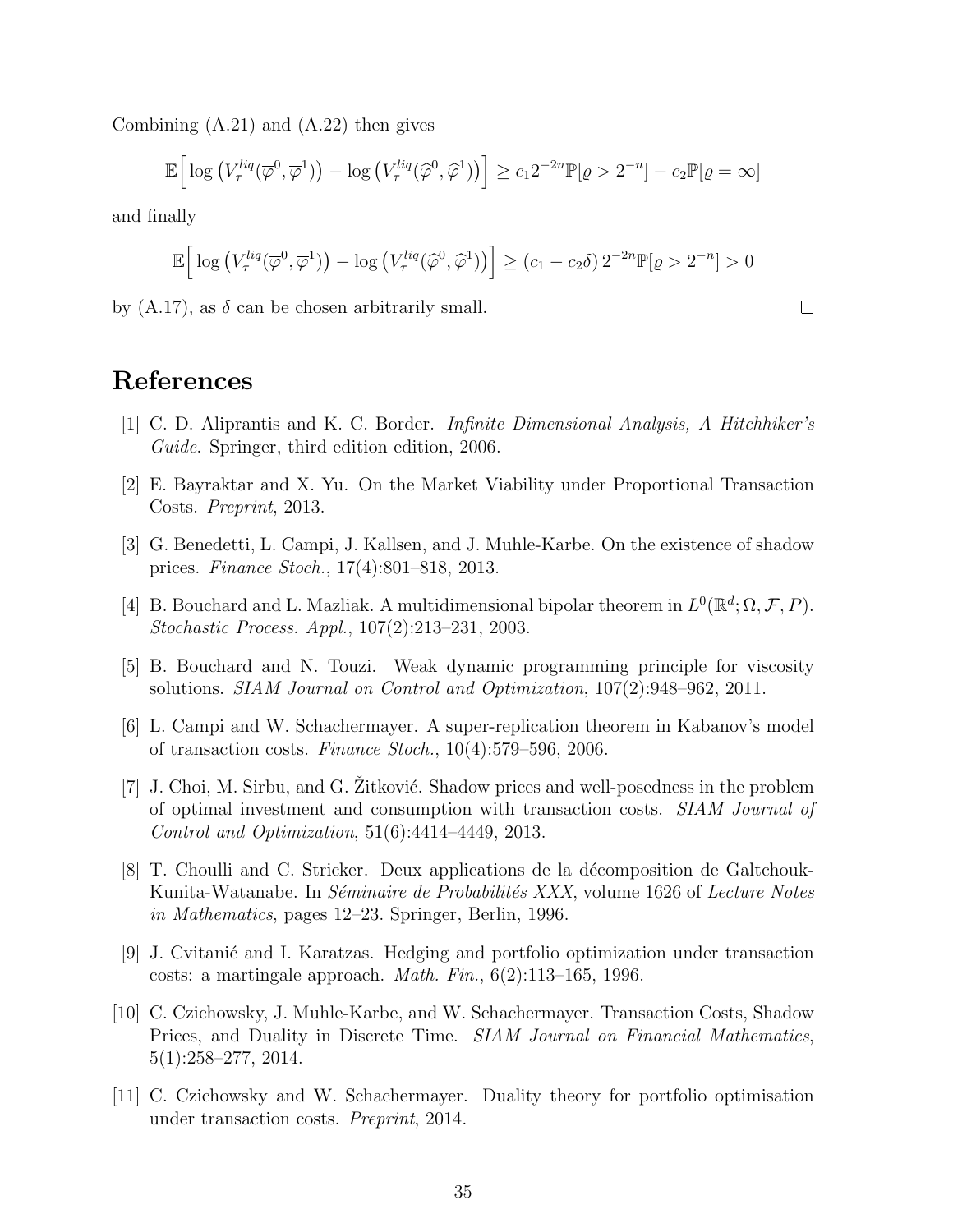- [12] C. Czichowsky and W. Schachermayer. Strong supermartingales and limits of nonnegative martingales. *to appear in Annals of Probability*, 2015.
- [13] G. Deelstra, H. Pham, and N. Touzi. Dual formulation of the utility maximization problem under transaction costs. *Ann. Appl. Probab.*, 11(4):1353–1383, 2001.
- [14] F. Delbaen and W. Schachermayer. A general version of the fundamental theorem of asset pricing. *Mathematische Annalen*, 300:463–520, 1994.
- [15] H. Föllmer and D. Kramkov. Optional decompositions under constraints. *Prob. Theory Related Fields*, 109(1):1–25, 1997.
- [16] S. Gerhold, P. Guasoni, J. Muhle-Karbe, and W. Schachermayer. Transaction Costs, Trading Volume, and the Liquidity Premium. *Finance Stoch.*, 18(1):1–37, 2014.
- [17] S. Gerhold, J. Muhle-Karbe, and W. Schachermayer. The dual optimizer for the growth-optimal portfolio under transaction costs. *Finance Stoch.*, 17(2):325–354, 2013.
- [18] T. Goll and J. Kallsen. A complete explicit solution to the log-optimal portfolio problem. *Ann. Appl. Probab.*, 13:774–799, 2003.
- [19] P. Guasoni. No arbitrage under transaction costs, with fractional Brownian motion and beyond. *Math. Fin.*, 16(3):569–582, 2006.
- [20] P. Guasoni, M. Rasonyi, and W. Schachermayer. The fundamental theorem of asset pricing for continuous processes under small transaction costs. *Annals of Finance*, 6:157–191, 2010.
- [21] A. Herczegh and V. Prokaj. Shadow price in the power utility case. *Preprint*, 2011.
- [22] E. Jouini and H. Kallal. Martingales and arbitrage in securities markets with transaction costs. *J. Econom. Theory*, 66(1):178–197, 1995.
- [23] J. Kallsen and J. Muhle-Karbe. On Using Shadow Prices in Portfolio Optimization with Transaction Costs. *Ann. Appl. Probab.*, 20:1341–1358, 2010.
- [24] J. Kallsen and J. Muhle-Karbe. Existence of shadow prices in finite probability spaces. *Math. Methods Oper. Res.*, 73(2):251–262, 2011.
- [25] I. Karatzas and C. Kardaras. The numéraire portfolio in semimartingale financial models. *Finance Stoch.*, 11(4):447–493, 2007.
- [26] C. Kardaras. Market viability via absence of arbitrage of the first kind. *Finance and Stochastics*, 16(4):651–667, 2012.
- [27] D. Kramkov and W. Schachermayer. The asymptotic elasticity of utility functions and optimal investment in incomplete markets. *Ann. Appl. Probab.*, 9(3):904–950, 1999.